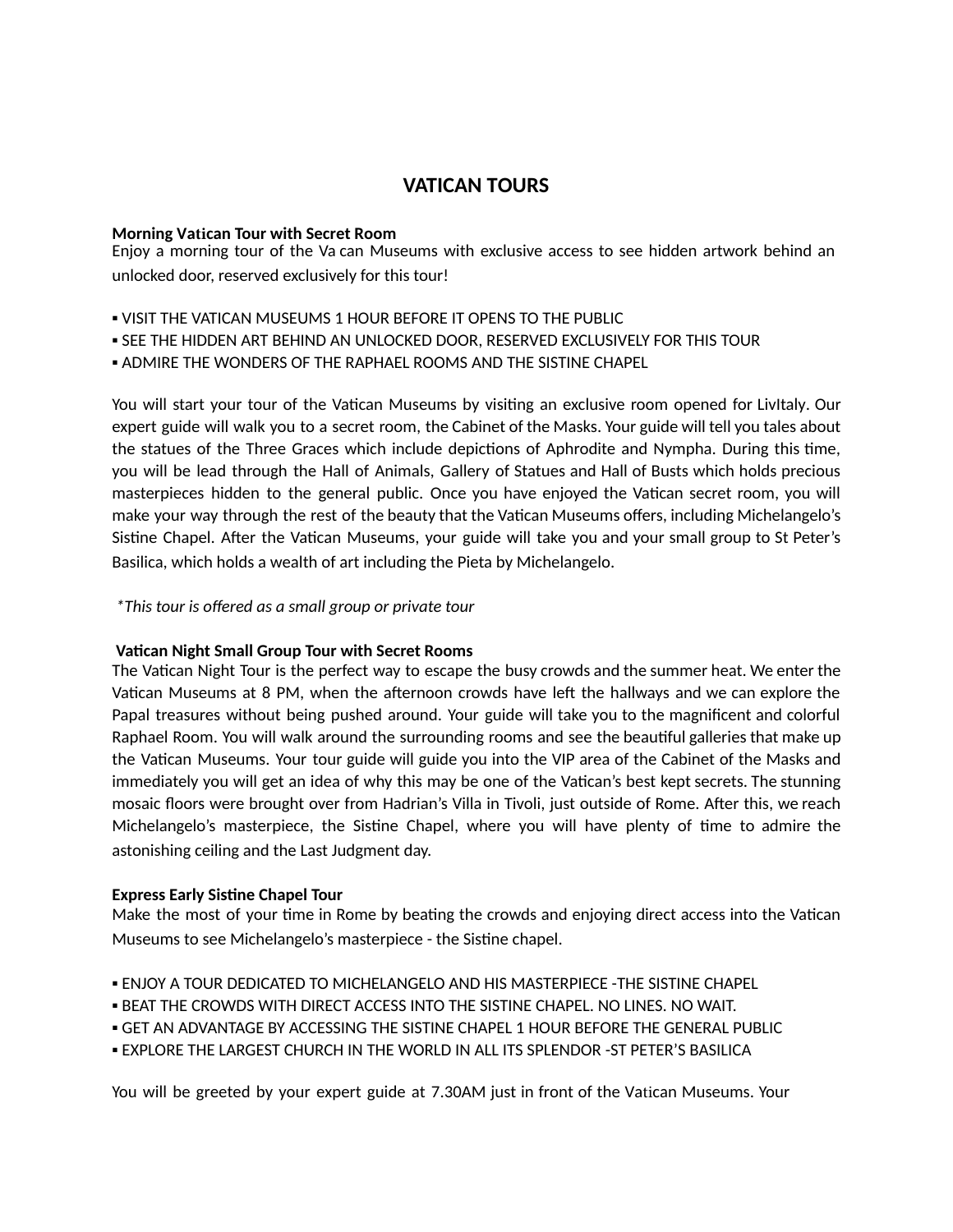tour will start with a look into the life and genius of Michelangelo Buonarro , the mastermind behind the Sis ne Chapel. Seeing the Sis ne Chapel is a once in a life me experience. Once you have taken in all the beauty of the Sis ne Chapel, your guide will lead you to the por co of St Peter's Basilica, just outside the chapel.

*\* This tour is offered as a small group or private tour*

# **Early Entrance Va can Tour**

Our Vatican tour with privileged entrance lets you get inside the Sistine Chapel before the general

public!

- **. PRIVILEGED ENTRANCE TO THE VATICAN MUSEUMS**
- **. PINECONE COURTYARD & VATICAN GARDENS**
- TERRACE
- **BELVEDERE TORSO**
- **OCTAGONAL COURTYARD & BELVEDERE PALACE**
- **. APOLLO BELVEDERE & LACOON PRIEST OF TROY**
- ROUND ROOM
- **GREEK CROSS ROOM**
- **GALLERY OF CANDELABRA**
- **GALLERY OF TAPESTRIES**
- **GALLERY OF MAPS**
- **RAPHAEL ROOMS**
- **SISTINE CHAPEL**
- **SAINT PETER'S BASILICA**

The privileged entrance into the Vatican Museums at 8AM lets you enter one hour before the Museums officially open to the general public. This is a special opportunity to explore the treasures of the Va can Museums and visit a freshly awakened Sistine Chapel. You'll get a rare opportunity to admire Michelangelo's ceiling frescoes and the Last Judgment without the crowds. A er the Sis ne Chapel, your guide will loop you back to the beginning of the art collect on and show you the highlights of the Va can Museums. You will learn about the greatest statues, from the mysterious composite on of the Greek statues of the Laocoon to the Apollo Belvedere and the inspiring Belvedere Torso. After taking some me to see the Raphael Rooms and the surrounding art work, your guide will take you to Saint Peter's Basilica, the largest Catholic church in the world.

*\* This tour is offered as a small group or private tour*

## **Vatican & Sistine Chapel Tours**

You will get VIP access to the Va can Museums, a luxury that can save you up to two hours of wai ng in line! The tour features highlights of the Papal palaces. As you observe some of the most important art in the history of western civilization, our expert Va can guides will not only enlighten you with its fascinating history but also share bits of gossip and other little-known stories about the popes and the artists represented. The museum tour culminates at the Sistine Chapel, one of the greatest and most famous examples of Michelangelo's artistic genius. Finally, you will have VIP access directly to St. Peter's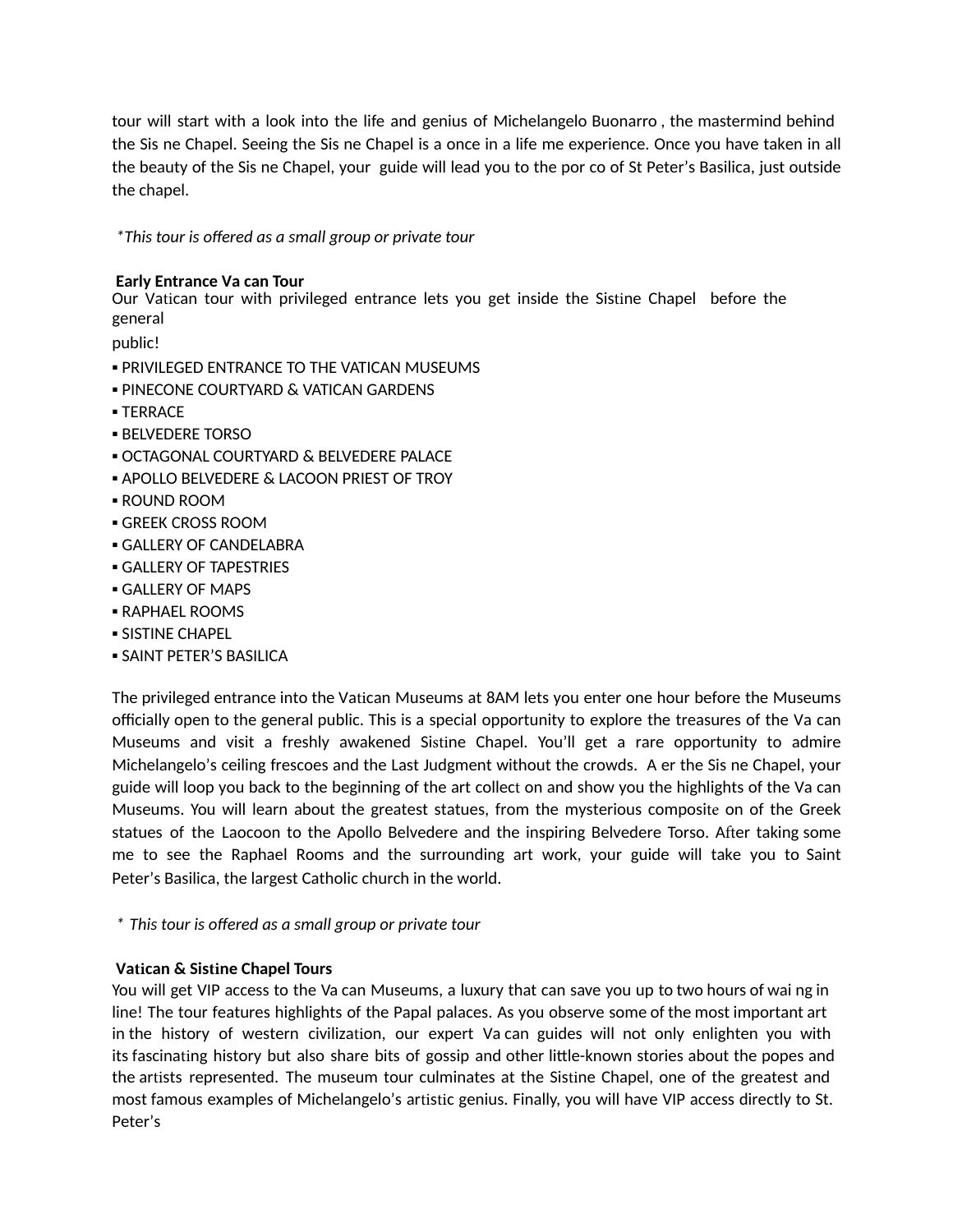Basilica (skipping yet another long line!) for an awe-inspiring guided visit to the most immense and ornate church in the world!

*\* These tours are offered as small group or private tours*

#### **Vatican After-Hours Tour**

The Vatican Night Tour is the perfect way to escape the busy crowds and the summer heat. We enter the Vatican Museums at 8 PM, when the afternoon crowds have left the hallways and we

can explore the Papal treasures without being pushed around. Your guide will take you to the magnificent and colorful Raphael Room. You will walk around the surrounding rooms and see the beautiful galleries that make up the Vatican Museums. After this, we reach Michelangelo's masterpiece, the Sistine Chapel, where you will have plenty of time to admire the astonishing ceiling and the Last Judgment day. We exit the Sistine Chapel and find ourselves on Saint Peter's Square, facing the grandiose Basilica in the mild summer evening air. The Vatican Night Tours are offered every Friday at 8 pm from May to October (except for August). Tickets are very limited.

*\* This tour is offered as a small group or private tour*

#### **Deluxe Vatican Private Tour**

A true in-depth journey through one of the greatest art collections of the world!

- **ENTRY TICKETS & RESERVATION FEES**
- **PRIVILEGED ENTRANCE**
- **. PINECONE COURTYARD AND VATICAN**
- **GARDENS TERRACE AND ETRUSCAN MUSEUM**
- **. OCTAGONAL COURTYARD AND BELVEDERE PALACE**
- **. MUSES ROOM & BELVEDERE TORSO**
- ROUND ROOM
- **GREEK CROSS ROOM**
- **. LUNCH IN CAFETERIA OF THE MUSEUMS**
- **GALLERY OF CANDELABRA**
- **GALLERY OF TAPESTRIES**
- GALLERY OF MAPS
- **. RAPHAEL ROOMS AND BORGIA APARTMENTS**
- **.** SISTINE CHAPEL AND SAINT PETER'S BASILICA

Livitaly's Deluxe Private Vatican Tour is the ultimate tour for travelers who want a comprehensive overview of one of the greatest museums in the world. This 6 hour tour starts in the morning to make sure that you are able to see all of the artwork at your own pace. Your expert guide will walk you through some of the museums highlights including; the Painting Gallery, the Gallery of Maps, The Gallery of Tapestries, the Raphael Rooms, the Pinecone Courtyard and of course Michelangelo's famous frescoes in the Sistine Chapel. As well as seeing the highlights, your guide will take you away from the crowds to explore the less visited areas. One of the highlights of this tour is the exclusive access to three secret rooms that are opened to LivItaly's guests! After your extensive walk through the Museums, you will get to sit down and have a light lunch before your journey continues to Saint Peter's Basilica.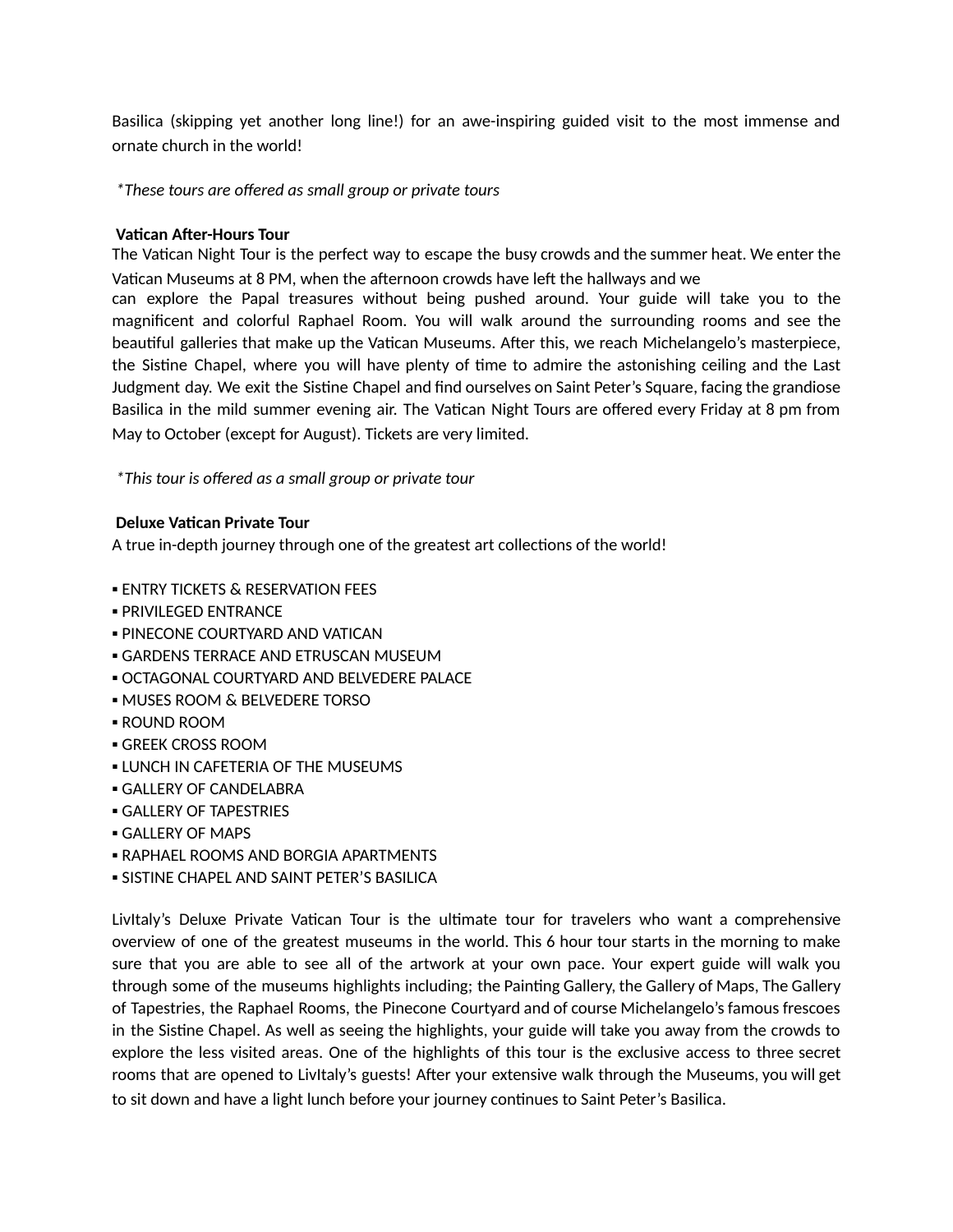#### **Saint Peter's Basilica Tour**

Your expert LivItaly tour guide will lead you on a comprehensive guided tour from the sacred papal tombs all the way to the top of Michelangelo's dome for majestic views of Rome and Vatican City. After you climb the 281 steps to the top of the dome for these breathtaking views, make your way through the world's largest church - St Peter's Basilica. Discover the marvels of Baroque & Renaissance art by Michelangelo, Bernini & more.

*\*This tour is offered as a small group or private tour*

## **Private Vatican Breakfast Tour**

Meet your guide outside the Vatican Museums before entering and enjoying an early morning VIP buffet breakfast in the Vatican Pinecone Courtyard. What's on the menu? Unlimited scrambled eggs, boiled eggs, sausages, bacon, pancakes, a selection of fresh breads, fresh fruits, yogurts, cereal, juices and plenty more. With this tour you get exclusive skip-the-line access to the Vatican Museums - no waiting in line! Your top rated guide will lead you through some of High Renaissance's most famous works by Michelangelo, Raphael & more. Your tour wouldn't be complete without experiencing one of Rome's most magical highlights - Michelangelo's Sistine Chapel. Your tour ends at the largest church in the world – Saint Peter's Basilica.

#### **Vacan Treasure Hunt - Private Family Tour**

Let our tour guide bring the Vatican Museums to life with hidden treasures and prices perfect for your family.

- **. AN EXCITING SCAVENGER HUNT THAT IS FUN FOR THE WHOLE FAMILY!**
- **. THE VATICAN MUSEUMS WILL KEEP YOUR KIDS ENTERTAINED FOR HOURS**
- **EXPERIENCE THE SISTINE CHAPEL AND ST. PETERÖS BASILICA WITH YOUR PRIVATE GUIDE**

LivItaly's Vatican treasure hunt is a fantastic way to get kids excited about history, and a fun experience for the entire family! This kid-friendly Vatican tour includes highlights of the Vatican Museums, the Sistine Chapel, St. Peter's Basilica and some gems added exclusively for the little ones! All the little ones will be provided with original LivItaly treasure maps to entertain and quiz them along the way. The best way to teach children is to involve them, and that's just what our tours do! We offer fun and engaging ways to learn about some of the world's most famous sculptures, paintings and artists that fill the unique hallways of the Vatican! By the end of the tour, kids will have a new sense of who Michelangelo, Raphael, Donatello and Leonardo really are! Did you know the museums have a collection of cars and carriages that few people get to see? Your kids will love seeing the gold horse carriages and vintage cars that Popes have used throughout history!

*\* This tour has an upgrade opon of Mosaic or Fresco workshop at ART LABS*

# **COLOSSEUM TOURS**

#### **Colosseum Underground Tour**

A complete historical experience! Visit the icons of Rome, the Colosseum, and access the Underground.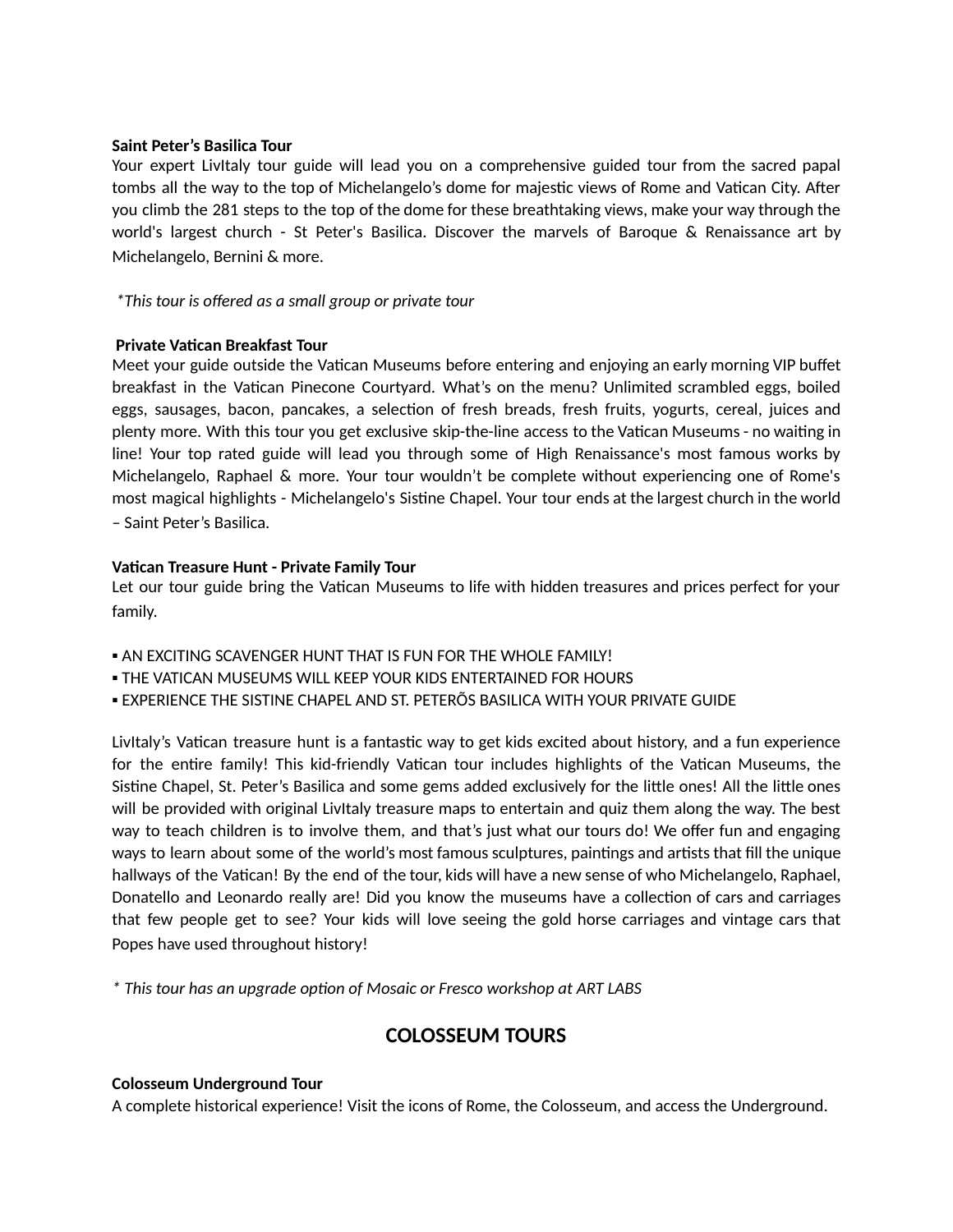- **ENTRY TICKETS AND RESERVATION FEES**
- PRIVILEGED ENTRANCE
- **E ACCESS TO THE UNDERGROUND ARENA & 3RD TIER**
- **PALATINE HILL**
- **MAMERTINE CELL**
- **BASILICA JULIA**
- BASILICA AEMILIA
- **ARCH OF SEPTIMIUS SEVERUS**
- CAESAR'S TEMPLE
- **E ARCH OF TITUS**

Travel back in time and experience the days of the ancient Romans with our Colosseum Underground tours. Your adventure begins at the most famous ancient monument in the world,

the Colosseum. You will plunge into the depths of the underground of the Colosseum, allowing you to relive the excitement the gladiators felt before entering the arena. Together with your LivItaly tour guide, you will explore the labyrinth-like corridors and chambers under the Arena level, where wild animals and fighters were held before shows. We continue the tour through the restricted area by climbing up to second floor of the Colosseum and admiring a unique and beautiful view of the entire structure of the Ancient Amphitheatre. Your guide will walk with you along the cobblestone streets to the Palatine Hill, the centre most of the Seven Hills and you will learn about the origins of Rome while walking under beautiful pinecone trees and onto founder's footsteps. The hill towers 40 meters, allowing you an optimal view of the Roman Forum from one side and Circus Maximus on the other. Finally, we end the tour by walking down to the excavation site of the Roman Forum, the place for the people. Here, you will visit ancient temples, theatres, and government buildings, allowing you to experience how Roman life was over 2000 years ago. The Colosseum Underground tour includes direct access to all the sites, allowing you to skip the often long ticketing line.

*\* This tour is offered as a small group tour or a private Colosseum tour with extra small group Colosseum underground portion* 

#### **Top Tiers Colosseum Small Group Tour**

LivItaly's Colosseum Top Tiers Tour will not only give you a look into the history of gladiator fights, but an overview of what Roman life and people were like 2000 years ago. This ancient Roman landmark has opened its upper levels after over 40 years of restricted access to the public. This is definitely a Colosseum tour worth a visit. The unrivaled and stunning aerial views of the Colosseum and of the ancient Roman Forum and Palatine hill alone are worth booking this Colosseum Top Tier Tour.

#### **Colosseum Treasure Hunt - Private Family Tour**

Learn all about the gladiators & Colosseum battles in a fun and interactive way with a treasure hunt tour of the Colosseum!

▪ ENJOY A PRIVATE FAMILY TOUR - A FUN WAY TO SEE THE COLOSSEUM & FORUM ALL IN ONE

▪ EVERY CHILD WILL FEEL LIKE A REAL ARCHAEOLOGIST WITH TREASURE MAPS, GADGETS & QUESTIONNAIRES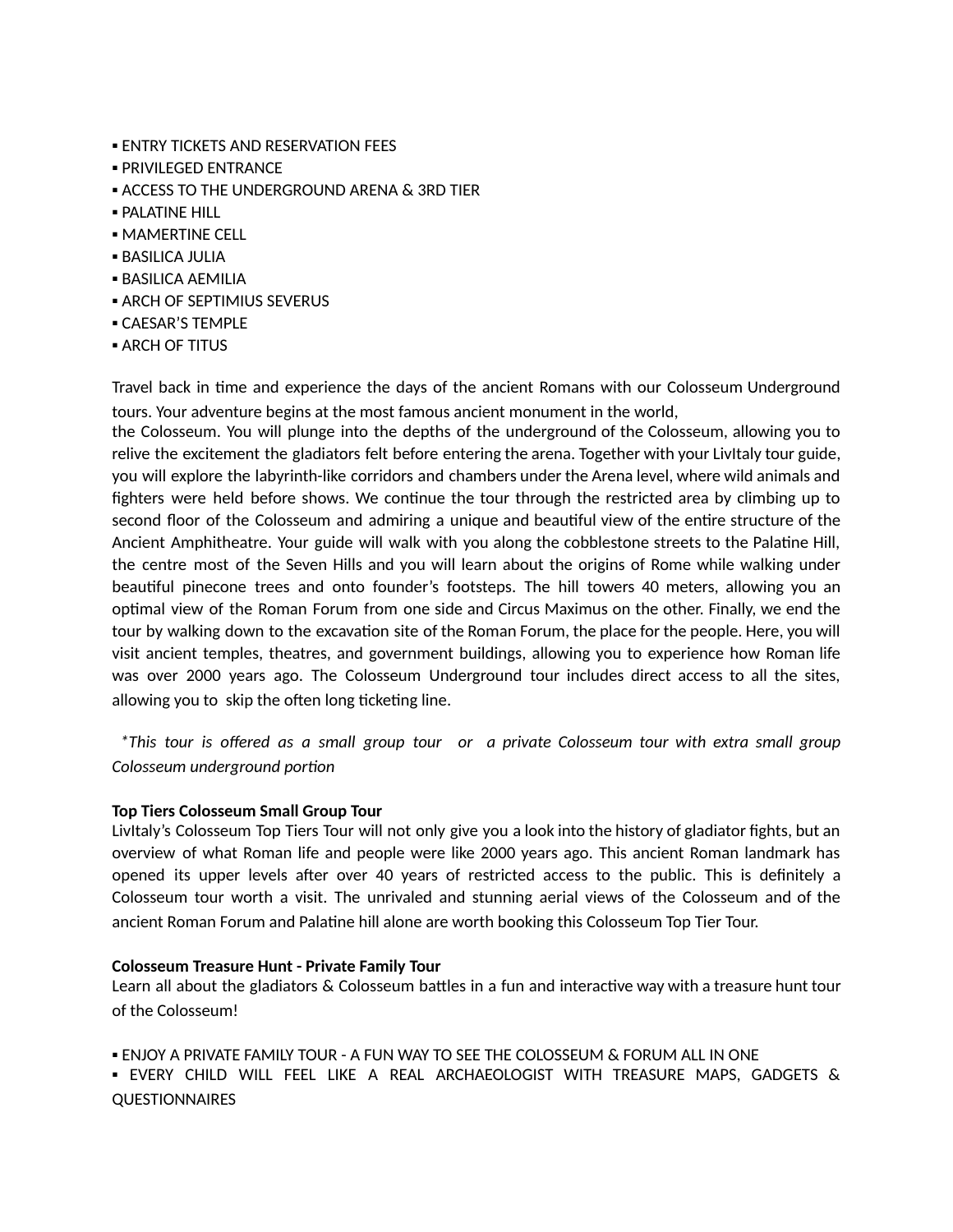**ELEARN ALL ABOUT THE GLADIATORS AND a COLOSSEUM BATTLES FROM AN EXPERT GUIDE** 

▪ VISIT TOP ROMAN FORUM SITES, INCLUDING CAESAR'S TEMPLE, CALIGULA'S MURDER SPOT

LivItaly's Colosseum treasure hunt private family tour is ideal for families who want a tour that gets children excited about history, while keeping adults just as curious! LivItaly believes that each tour is a great opportunity to engage and learn with your kids, this is why we have created a tour that is fun for the whole family. Your tour will begin at one of the most beautiful monuments of Rome -the Colosseum! Admire ancient Rome's iconic accomplishment, a perfect backdrop for a family photo! Make sure your children are listening carefully and have map in hand because your private tour guide will immediately start with questions to begin the scavenger hunt! Learn about the gladiator games and the wild animal hunts as you walk through this 2000 year old landmark of Rome. After being amazed by the tales behind the Colosseum, your tour guide will take you to the ancient Roman Forum. The impressive Roman Forum is an explorer's paradise and your treasure map will help you learn the stories of "downtown" Rome. Climb over ancient ruins and even drink from genuine Roman fountain! The history of this site is sure to appeal to children and adults! Our final stop leads us to the remains of the temple of ancient history's most famous character, Julius Caesar.

#### **Private Colosseum Tour with Ancient City**

No trip to Rome is complete without a comprehensive visit to the world's largest amphitheater – the Colosseum! Livitaly's Private Colosseum Tour Including the Roman Forum  $\&$  Palatine Hill will bring you back in time to 2000 years ago, when Rome ruled the world. Your tour will include a virtual reality reconstruction of Ancient Rome so your experience is enhanced to truly give you a once in a lifetime experience. You will receive LivItaly's original VR cardboard glasses so you can see what Rome looked like two millennial ago, and they are yours to keep!

#### **Colosseum VR Small Group Tour**

LivItaly's Colosseum VR Tour with Arena Floor and Gladiator Entrance is the perfect tour to help you explore the Colosseum, Palatine Hill & Roman Forum with an expert Livitaly tour guide in a group of maximum 6 people! Your experience will be enhanced even more by virtual reality reconstructions of the surrounding architecture so you can get an idea of what Rome really looked like thousands of years ago. This tour includes exclusive access through the "Gladiator Gate" entrance and access to the Colosseum arena floor! After a thrilling visit to the Colosseum, your small group tour will proceed to another magnificent archaeological site - the Palatine Hill and Roman Forum. Learn the stories of the origins of Rome and the strategy that helped this ancient power grow.

#### **Colosseum & Domus Aurea Small Group Tour**

LivItaly's Colosseum and Domus Aurea Tour which includes virtual reality is a must for visitors interested in cutting edge trends in tourism, and for travelers who want to get a visual idea of what Ancient Rome looked like 2000 years ago. After your expert LivItaly guide leads you through the Colosseum, your local guide will escort you and your semi-private group just a short walk outside the Colosseum to the opulent Domus Aurea, Nero's Golden Palace which he strategically had built for him right in the heart of the Eternal City. Livitaly will escort you to this active excavation site (where you will be given hard hats!) and guests will be left in good hands with a Domus Aurea official English-speaking tour guide who specializes in either Art History or Archeology. Please note that your group size will now increase in size (up to 22 people) as per Domus Aurea excavation ground policy. Rest assured that the quality of these passionate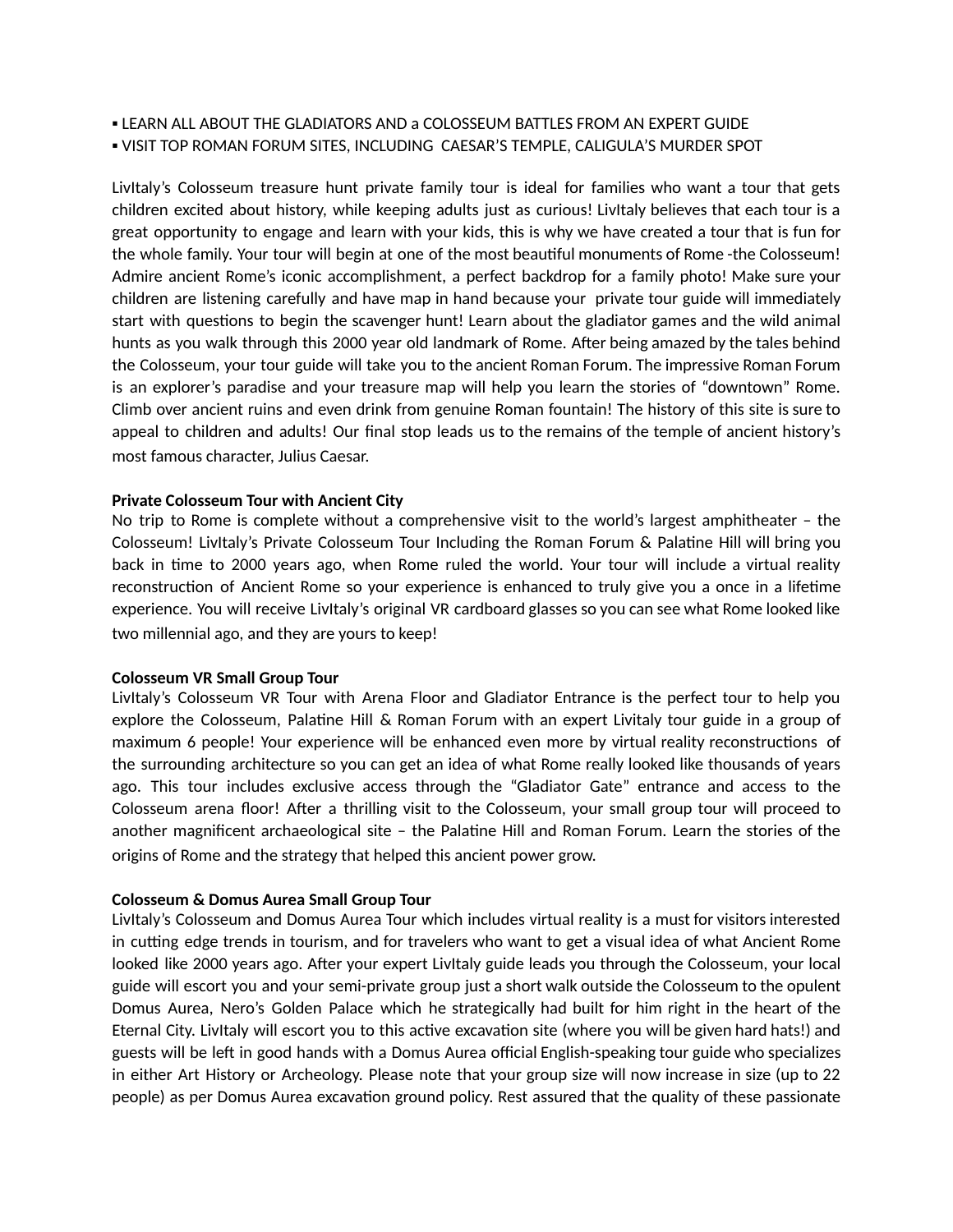guides remain the same.

# **ROME TOURS**

#### **Rome Walking Tours**

Our Rome Small Group Walking Tour is the perfect introduction to Rome. We start at the picture perfect Spanish Steps and enter Rome's maze of charming cobblestone streets. Along the way, your guide will recount stories and historical anecdotes of the many little fountains, important buildings, and hidden piazzas that are tucked away in every corner of this magnificent city. As we weave in and out of the labyrinth of narrow streets we will find ourselves in front of the Pantheon. Our Rome Small Group Walking tour will continue on to arguably the most famous fountain in the world, the Trevi Fountain. Next, we will stop for gelato\*\* at our favorite authentic Roman gelateria. The tour will conclude with a visit to Piazza Navona, host to Bernini's fabulous Four Rivers Fountain.

\*This tour is offered as a daytime small group or private, sunrise small group or private or sunset private *tour.*

*\*\*The sunrise tour includes a typical breakfast of a corneo and cappuccino instead of gelato upon commencement of the tour*

#### **Rome Photography Small Group Tour**

Led during the world-famous Roman "Golden hour" the experience is a fantastic balanced mixture pictures of monuments, panoramic views and real life. Relax on our Golf Cart and whizz around the greatest picture spots of Rome. Have your LivItaly tour guide/photographer assist you with your gear while giving you detailed and fascinating information. Upload your pictures live to your social media with hot-spot provided by LivItaly. End the experience the Italian way - with a (complimentary) aperitivo.

#### **Rome Running Tour**

Would you like to combine exercising with an interesting guided tour around the Eternal City? Don't give up your running routine while on vacation. Join us  $\&$  discover Rome on the run!

- CASTEL SANT'ANGELO
- **CAVOUR BRIDGE**
- **MAUSOLEUM OF AUGUSTUS**
- ARA PACIS
- VIA RIPETTA
- PIAZZA DEL POPOLO
- **SPANISH STEPS**
- **TREVI FOUNTAIN**
- **. VICTOR EMANUEL MONUMENT I**
- PIAZZA VENEZIA
- SANTA MARIA SOPRA MINERVA
- PANTHEON
- PIAZZA NAVONA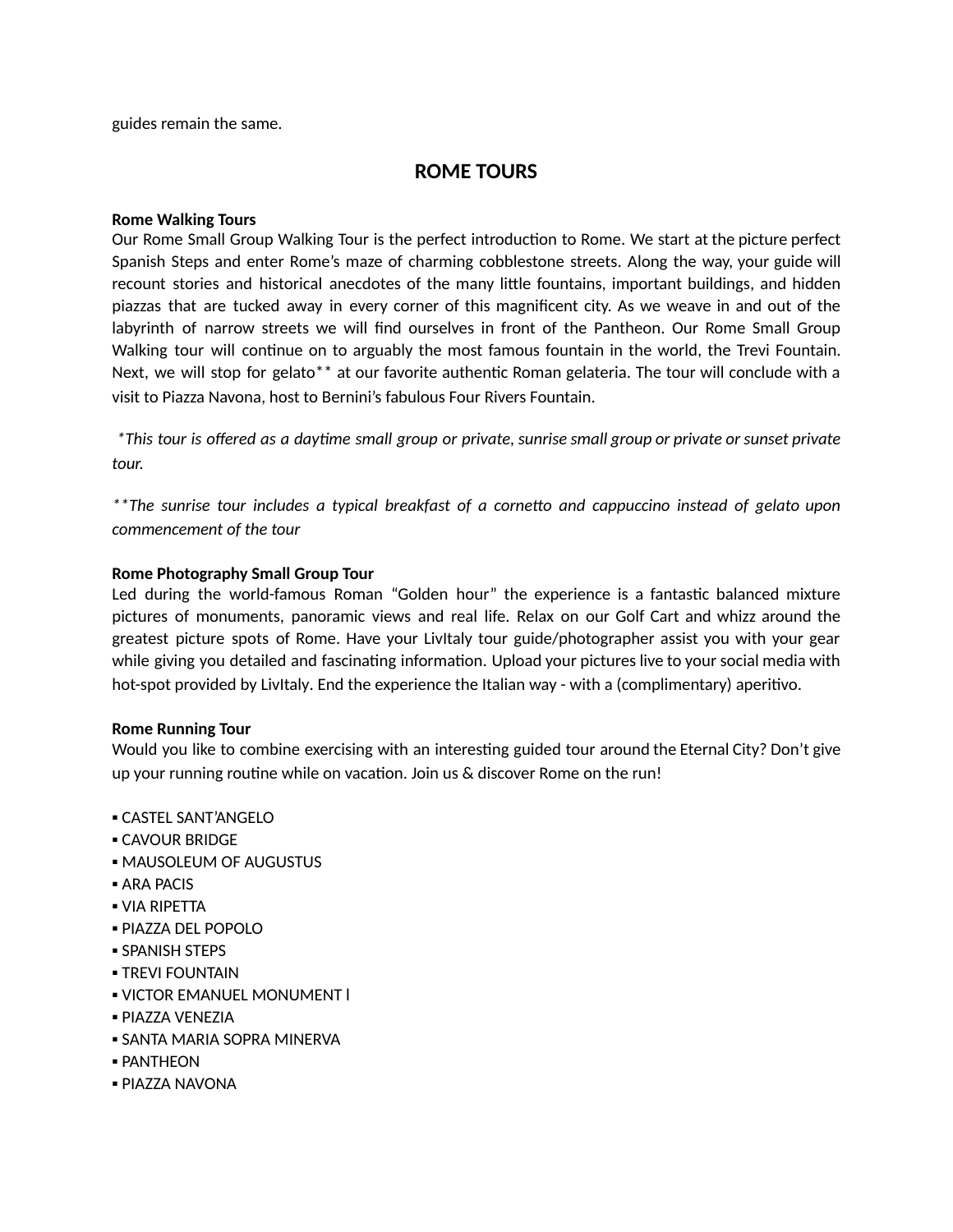Your private running tour can depart directly from your hotel (if located close to the itinerary) so you can enjoy seeing the highlights beside where you are staying. Depending on how many city sights you want to see, our running tours start from 4 miles (6.5km) or 6.5 miles (10km) which lets you run past all the highlights. Weaving through the cobblestone streets, your guide will explain the history behind the different sights and show you the lesser-known highlights that you may not have stopped to look at otherwise.

## **Jewish Gheo and Trastevere Tour**

Our Jewish Rome & Trastevere Tour allows you to see and learn about a side of Rome that many are unaware of. On this walk you will hear authentic stories that connect this Ancient Religion and its people to the Eternal City. We will cover not only the Jewish Neighborhood (known by the Romans as the Jewish Ghetto), but also Trastevere and Campo de' Fiori.During this tour you will get the chance to discover many hidden gems such as one of Rome's most ancient Churches, charming narrow cobblestone streets of Trastevere, the Jewish neighborhood, the synagogue and Largo Argentina. Your tour will end at the breathtaking Pantheon. The tour will end around lunch time and luckily you will be surrounded by many exceptional restaurants, featuring true ancient roman-Jewish kosher food. Ask your guide for local recommendations.

*\*This tour is offered as a small group or private tour*

# **Segway Tour**

The Segway Tour is an efficient and fun way to discover the city! Even if you're not familiar with segways, do not hesitate in taking this tour, as there will be plenty of time to practice before the tour begins. The Rome Segway Tours starts at Castel Sant'Angelo where the segway will be picked up. This is a pedestrian area where you will have the time to get comfortable with the segway along the gardens of Hadrian. From there you will continue with your guide for a 3 hour itinerary through the major highlights of the historic center, spanning from Ancient Rome to the Roman Theatrical Baroque. Fun, easy and entertaining... This fun and modern way to tour Rome, allows you to cover longer distances in a very comfortable way, without losing the information about them. The Rome Segway Tours is perfect for families, first time visitors, and also experienced travelers who wish to visit Rome in a different way.

Please note: Children must weigh at least 84 lb (38 kg) and be at least 4ft (120cm) tall in order to be able to ride the Segway safely and efficiently.

*\*This tour is offered as a small group or private tour*

# **Borghese Gallery Tour**

Enjoy 2.5 hours tour among the masterpieces made by some of Italy's most beloved and respected artist such as Bernini, Caravaggio, Canova and Raphael. The Borghese Gallery is located in a beautiful villa in one of Rome's central parks. The Gallery was used by the nephew of Pope Paul V, the Cardinal Scipione Borghese in the early 1600 who used it to house his vast art collection. Your passionate tour guide will share secrets stories and facts about the artists and their pieces as you walk through the beautiful large rooms. We enter the Borghese Gallery at 5 PM when the museum is generally less crowded and the evening sun spreads an enchanting light over the marble sculptures.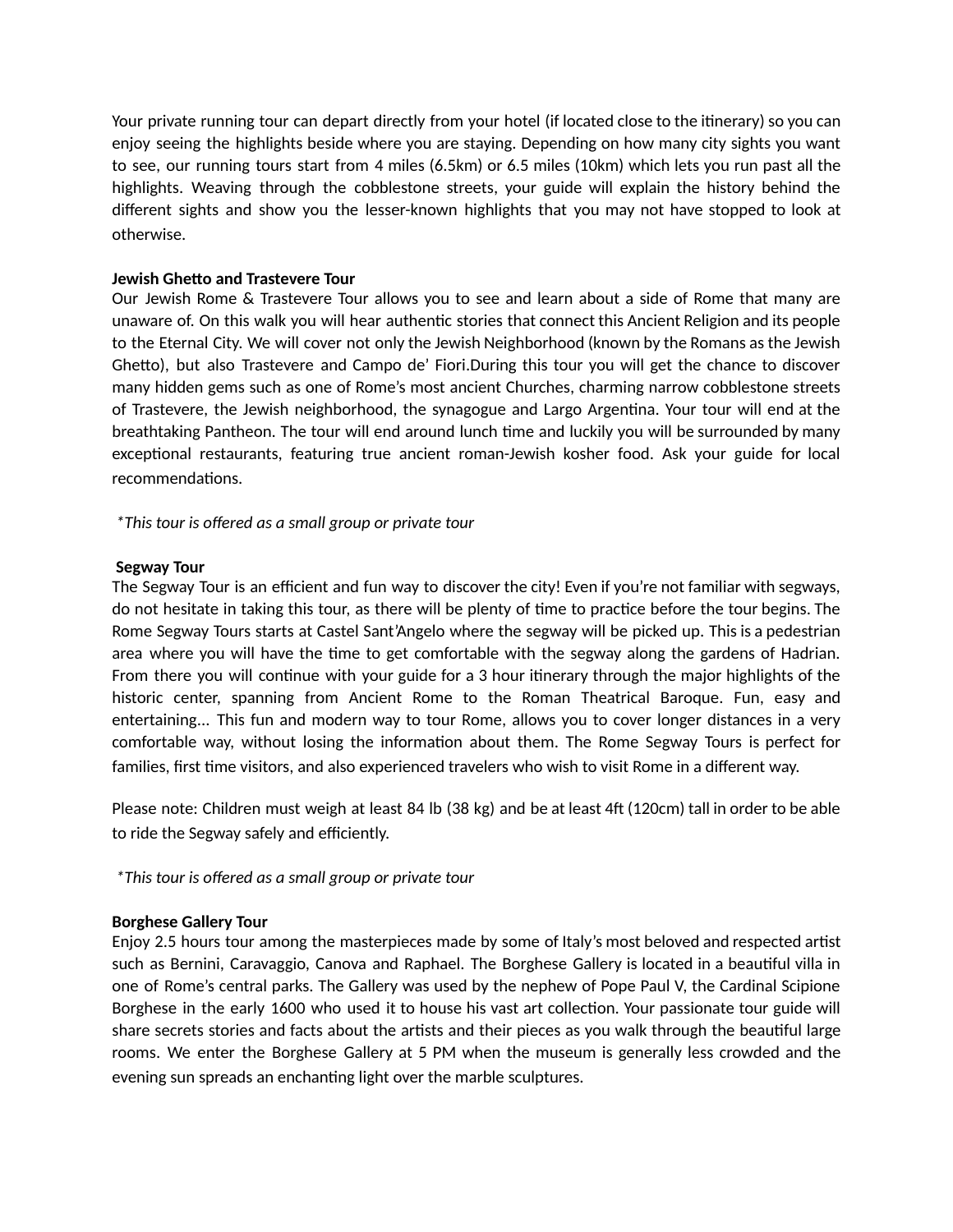#### *\*This tour is offered as a small group or private tour*

#### **Capitoline Museums Private Tour**

The Capitoline hill is one of the famous seven hills of Rome that today is the seat of the city government and Rome's mayor's office. On either side of City Hall are the very important Capitoline Museums. The collection is one of the most complete in the city, dedicated to Ancient and Renaissance Rome. Once you have finished exploring inside the museums with your LivItaly guide you will continue your tour with a visit to Santa Maria of Ara Coeli (one of Rome's most ancient Christian churches) and then head towards the impressive Victor Emanuel Monument. This tour includes the best panorama of them all, a trip to the top of this 20th century giant! With your guide you will take the elevator high above Ancient and modern Rome.

#### **Catacombs & Underground Rome Tour**

Your tour begins at the beautifully preserved Basilica of San Clemente where we descend over five stories underground. A taxi will take your small group to one of the most well-known graveyard in Italy, the Catacombs of Priscilla. The catacombs of Priscilla consists of about 13 km (8 miles) at various depths, the first layer is the most ancient one dating back to the 2nd century. The Catacombs have been an ongoing point of fascination for historians and your expert guide will put to rest the rumors that people long believed about these fascinating hallways. After Priscilla, the taxi will take you back to the center of town.

## *\*This tour is offered as a small group or private tour*

#### **Catacombs Treasure Hunt - Private Family Tour**

Join us on our Crypts and Catacombs Treasure Hunt! Travel through centuries of burial rituals and archaeological wonders. With a treasure map in their hands, your kids will get a hands on exploration through some of the most fascinating sites in Rome! Your day begins right in your hotel lobby. Meet your private LivItaly tour guide and a climate controlled car to take you outside the ancient Christian burial grounds of the Catacombs of Priscilla. Afterwards, journey to the Capuchin museums where your kids will answer questions on their treasure map and you will learn more about Christian history in this small but fascinating museum. The main event is the bone crypts, where you will visit rooms decorated with nearly a million human bones. At the end of your tour, each child will show their completed treasure map to your private tour guide, where they will receive a final prize for their hard work.

#### **Rome Catacombs Night Tour**

LivItaly's Rome Catacombs Night Tour will take you to two of the most well-known Christian burial grounds in Italy -The Catacombs of Priscilla  $\&$  The Capuchin Crypt. Livitaly's exclusive collaboration will allow you to explore the catacombs with your group, your guide, a few flashlights and no one else. Your small group tour will start in the Capuchin Crypt where you will see over 4,000 deceased Capuchin monks which have been decoratively laid out for you to see. You will then be driven to the Priscilla Catacombs which are considered the Queen of the Catacombs' (Regina Catacumbarum) due to its extensive collection of over 15,000 tombs, multi-level architecture and rich iconography. You will also get exclusive access to three restricted rooms of the Priscilla catacombs which are opened exclusively for LivItaly guests.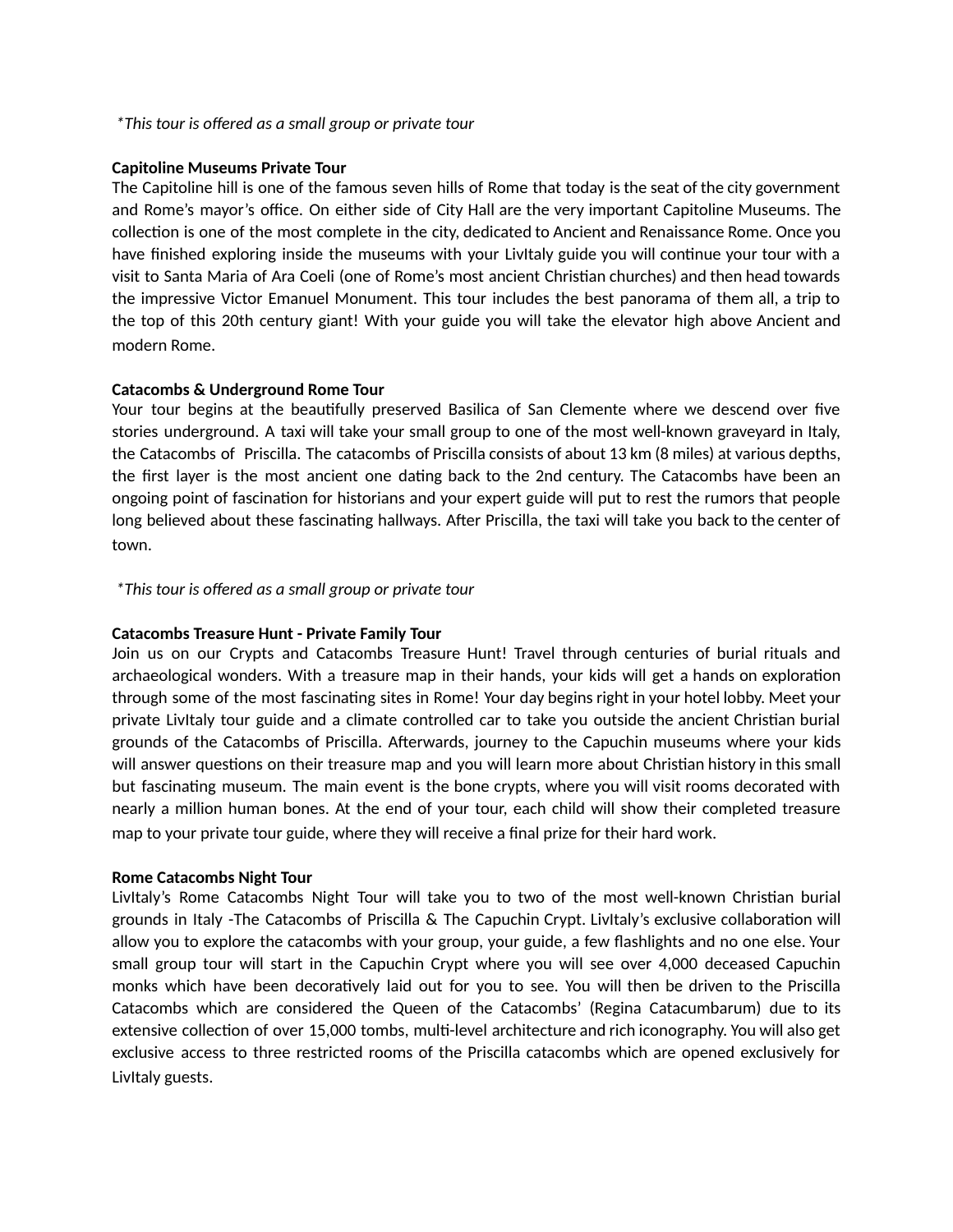*\* This tour is offered as a small group or private tour*

#### **Vespa Tour**

Designed for the adventurous type, but also the curious traveler. Hop on one of these classic & stylish 1960's vehicles and enjoy Rome in the true way. The Vespa Tour begins directly at your hotel or at the Vespa Center, in the center of Rome. From there, you will take off on this great adventure that allows you to explore best areas of the city with your private guide. Our itinerary is a suggestion and can be modified after your preferences. Do not hesitate in communicating to your guide important sites you would like to visit along the way on this Roman Holiday Experience. Your private guide knows all the romantic squares, breathtaking views and hidden side streets, and all those will be shared with you.

#### *\* This tour is offered as a small group or private tour*

*\*\* This tour is also offered as a sidecar tour in the case of passengers lacking experience or age to drive the vespa* 

#### **AS Roma Tickets with VIP Hospitality**

Exclusive VIP tickets and Premium Hospitality to all AS Roma games.

- **. PRIVATE CHAUFFEUR TO AND FROM YOUR HOTEL/LODGING**
- **VIP TICKETS TO AS ROMA GAME**
- **COMPLIMENTARY AS ROMA SCARF**
- OPEN BAR
- **GOURMET BUFFET DINNER**
- **.** VISIT TO THE OLYMPIC STADIUM AND SPORTS VILLAGE
- **EXCLUSIVE HOSPITALITY IN VIP SECTION**

Enjoy VIP Tickets to an AS Roma game and experience what an Italian soccer game is all about! You will not only sit in comfortable armchairs in the VIP section with the stadium's best position but also enjoy gourmet food and an open bar. Cheer along with the famous Curva Sud singing and chanting for their Gladiators. This is a once in a lifetime occasion offered only and exclusively by Livitaly Tours. This exclusive Roman soccer experience starts directly at your Hotel in Rome where your private driver will pick you up and bring you to the stadium to meet a LivItaly staff member. You will be given the gadgets and cards in order to enter the Stadium through exclusive entrances and the VIP section. You then enjoy pre-game time accompanied with gourmet buffet (the food is home-made freshly prepared on the spot in theme of the opponent team) and an open bar, both of which are available through the entire game. When you're ready, the LivItaly team member will bring you directly to your exclusive seats from where you will enjoy one of the best views of the whole field. All of this from the safety and comfort of the seats of the Tribuna d'Onore of the Olympic Stadium and the exclusive Premium Hospitality offered by AS Roma. NOTE: LivItaly Tours' corporate seats are in Tribuna d'Onore SX, a section not available in any ticket office or online ticket vendor.

#### **Marilee's Private Market and Cooking Class**

Learn to prepare authentic dishes from a true Italian mother in the comfort of her Roman home!

**.45 MINUTES TOUR OF A LOCAL ROMAN MARKET**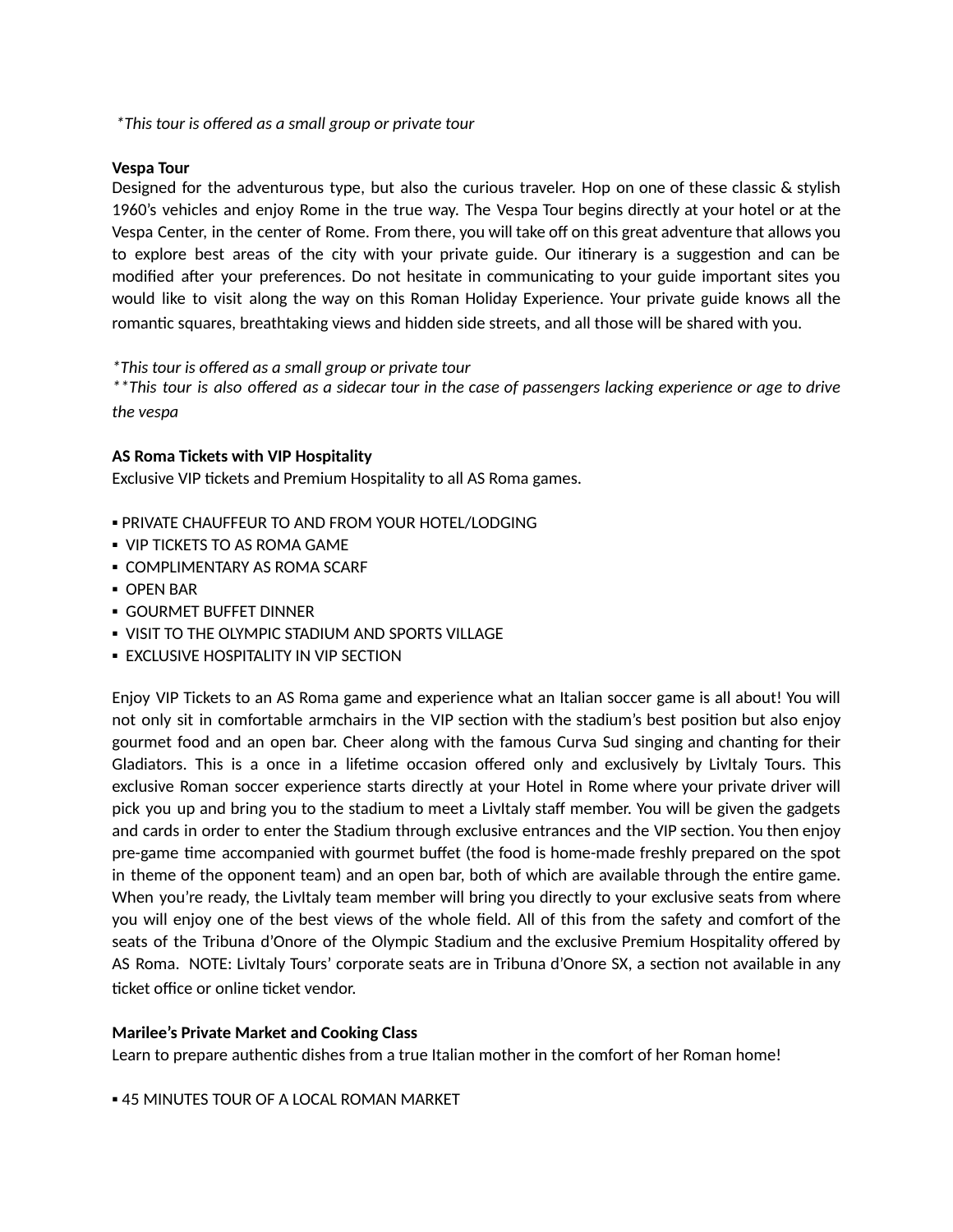- **2.5 HRS HANDS-ON COOKING CLASS**
- **.** FULL 5-COURSE DINNER WITH WINE (OPTIONAL)
- **SOFT DRINKS AND SNACKS**
- ANTIPASTO
- **TWO PASTA DISHES FROM SCRATCH**
- ONE MAIN DISH
- SIDE DISH
- **HOMEMADE DESSERT**

In this private class, Marilee will meet you right in the centre of a beautiful suburban area of Rome. Here, you will have the opportunity to experience a true Roman market and shop for your home-made lunch. As you sip on delightful local farmers wine, Marilee will guide you through the preparation of some of her favorite dishes. You will discover hands-on the rustic origin and simplistic beauty that makes this Mediterranean cuisine so special. After cooking, you will sit down at the table to relax and enjoy the tasteful meal you just prepared. You will take home first-hand knowledge of dishes you will be able to recreate time and time again. The following including dinner will last 5-6 hrs. This experience is up to 4 people.

## **Rome Food Tours**

Do you have a hungry mind and stomach? This food tour will satisfy all your hungers - taste, learn and enjoy!

- **EXPERIENCE A 5 COURSE DINNER THROUGHOUT VARIOUS STOPS IN THE HEART OF ROME**
- **.** BE GUIDED THROUGH THE JEWISH GHETTO OF ROME & LEARN ABOUT JEWISH ROMAN CUISINE
- **. LEARN THE SECRETS OF THE PERFECT ROMAN PASTA**

What is more fun to do in Italy than to explore its food? On this tour you will learn about the history of Italian cuisine and how it evolved through the ages. We begin in the Jewish Quarter, an often missed but beautiful area. We will sample some customary fried fare done the Roman and Jewish way to include Fior di zucca, fried artichokes and fried baccala (fish) ... with some bubbly!

Afterwards we will move on to our next stop where we will try what Romans deem street food - Pizza! Then it's time to try some pasta dishes done alla Romana. Our last stop is for gelato. Here we will give you the tools on how to decide which gelato makers are good ones by taking you to one that uses only organic ingredients.

*\*This tour is offered as a small group or private tour*

## **Rome Golf Cart Private Tour**

Explore Rome's highlights from the comfort of your own golf cart! Your private guide will show you over 20 sites in just 3 hours! Your exploration in LivItaly's Rome Golf Cart Private Tour will commence from the central located Piazza della Repubblica (if no pick-up service is added). You will be amazed at the miles you can cover in just three hours! Your expert LivItaly guide will not only drive the golf cart for you, but will also entertain you with interesting stories and anecdotes about the most important landmarks of Rome. Zig zag through the beautiful residential streets of the Aventine hill to reach one of the secret spots of the city: the keyhole! Of course, your tour would not be complete without seeing the historic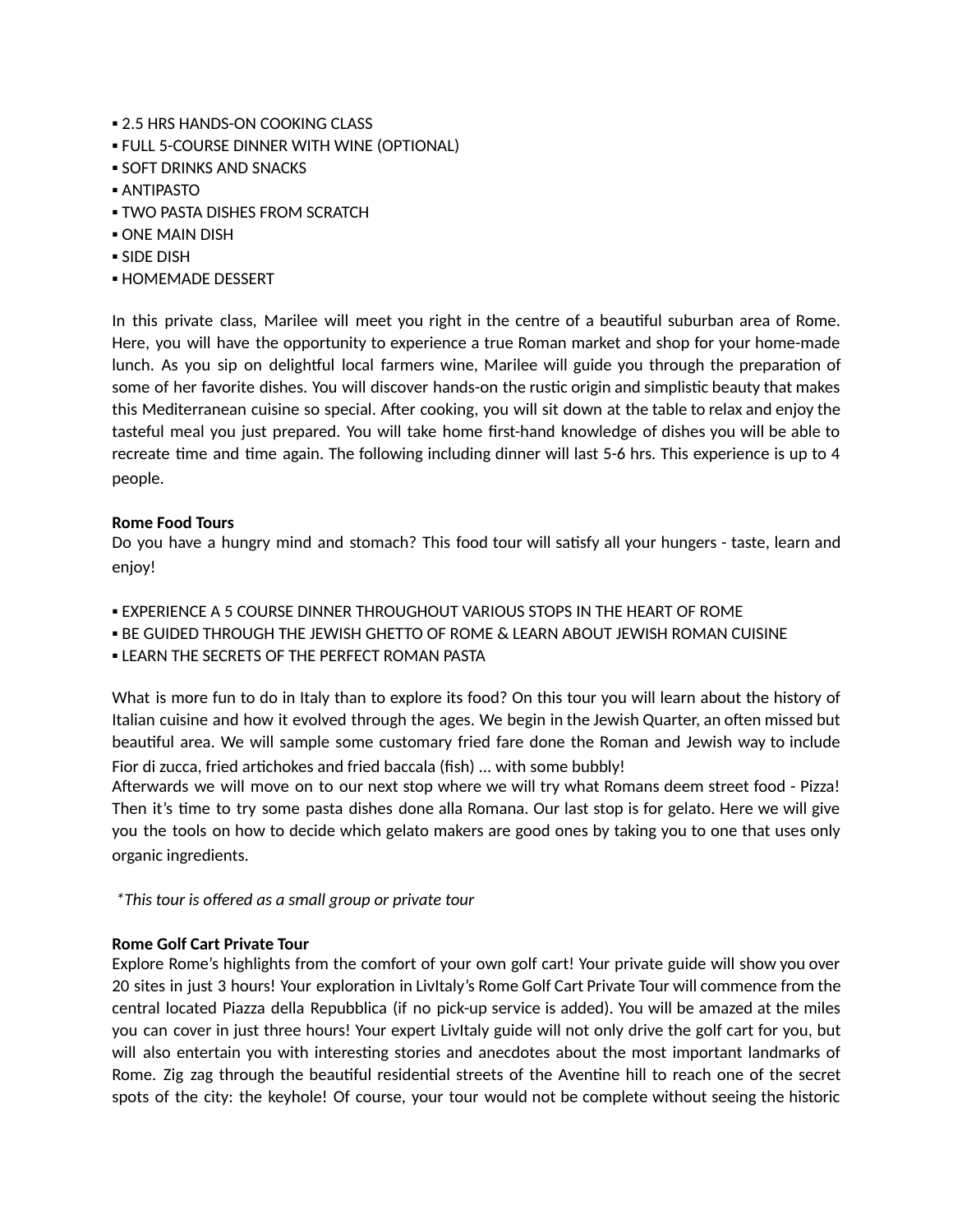center highlights of the Pantheon, the delightful Trevi Fountain, and the towering Spanish Steps. Your tour will end in central Rome at a convenient location for you.

# **Evening Drinks & Golf Cart Tour Rome | Small Group Tour**

This Evening Drinks & Golf Cart Tour Rome is perfect for those looking for a fun social tour in the heart of the city! Enjoy the comfort of traveling around in a zippy golf cart, with your local driver as your guide. Learn the art of aperitivo, one of Italy's favorite social traditions, as you hop on and off your golf cart visiting three local bars along the way. Enjoy a few pre-dinner drinks Italian style, sipping on Prosecco with snacks and tasting quality local artisanal beer. Ride around the beautiful city at night with drinks in hand, visiting incredible sites like the Trevi Fountain, Pantheon, and a breathtaking panoramic viewpoint. Discover Rome by night in a fun way, socializing with your fellow travelers and enjoying pre-dinner drinks at the same time!

## **Ebike in Rome**

Livitaly's Small Group Rome Bike Tour is perfect for those wanting a fun and refreshing day out of the city. Meet your local Livitaly guide at a central location in Rome and get comfortable on your e-bikes. Ride along the ancient Roman Baths of Caracalla, through archway doors onto Via Appia Antica, one of the oldest and most important roads of ancient Rome. Journey back in time as you ride along this ancient road, stopping along the way at important churches, mausoleums, and other fascinating ancient sites. Have your LivItaly guide bring this ancient Roman highway to life as you learn about its military and economic importance. Take in the unique atmosphere of this special place out in the Roman countryside and enjoy a fun day out of the city in nature amongst ancient historical sites!

*\*This tour is offered as a small group or private tour*

## **Rome Helicopter Tour| Rome City Tour from Above**

The city of Rome is one of the most beautiful ancient cities in the world, and LivItaly's Rome Helicopter Tour wants to help travelers experience it as best possible, but this me from up in the air! This Rome City Tour from Above is designed for the traveler who is looking for a bit of adventure to experience this Eternal City in a way that very few tourists get to. If you think the city is gorgeous from below, wait until you feast your eyes on the cityscape while hovering in a helicopter with the Colosseum, Vatican City, Castelli Romani all within bird's view.

\*This tour is a standard 30 minute ride. Optional upgrades include either 45 minutes or 60 minutes of *flying me.*

# **Day Trips from Rome**

## **Osa Anca Tour - Half Day Trip**

LivItaly's Ostia Antica Tour is a half day trip from Rome designed to show you the highlights of this once thriving cosmopolitan harbor city in an intimate small group setting and get you back to the city center with plenty of time to enjoy the rest of your day. Ostia Antica is best preserved ancient Roman city in the world. Your guide will meet you in front of Roma-Lido Station where you will take the train together to Ostia Antica, a quick ride from Rome city center. Once you arrive to the ancient ruins of Ostia Antica, you will be met with privileged skip-the-line access and be guided directly in to start your ancient journey.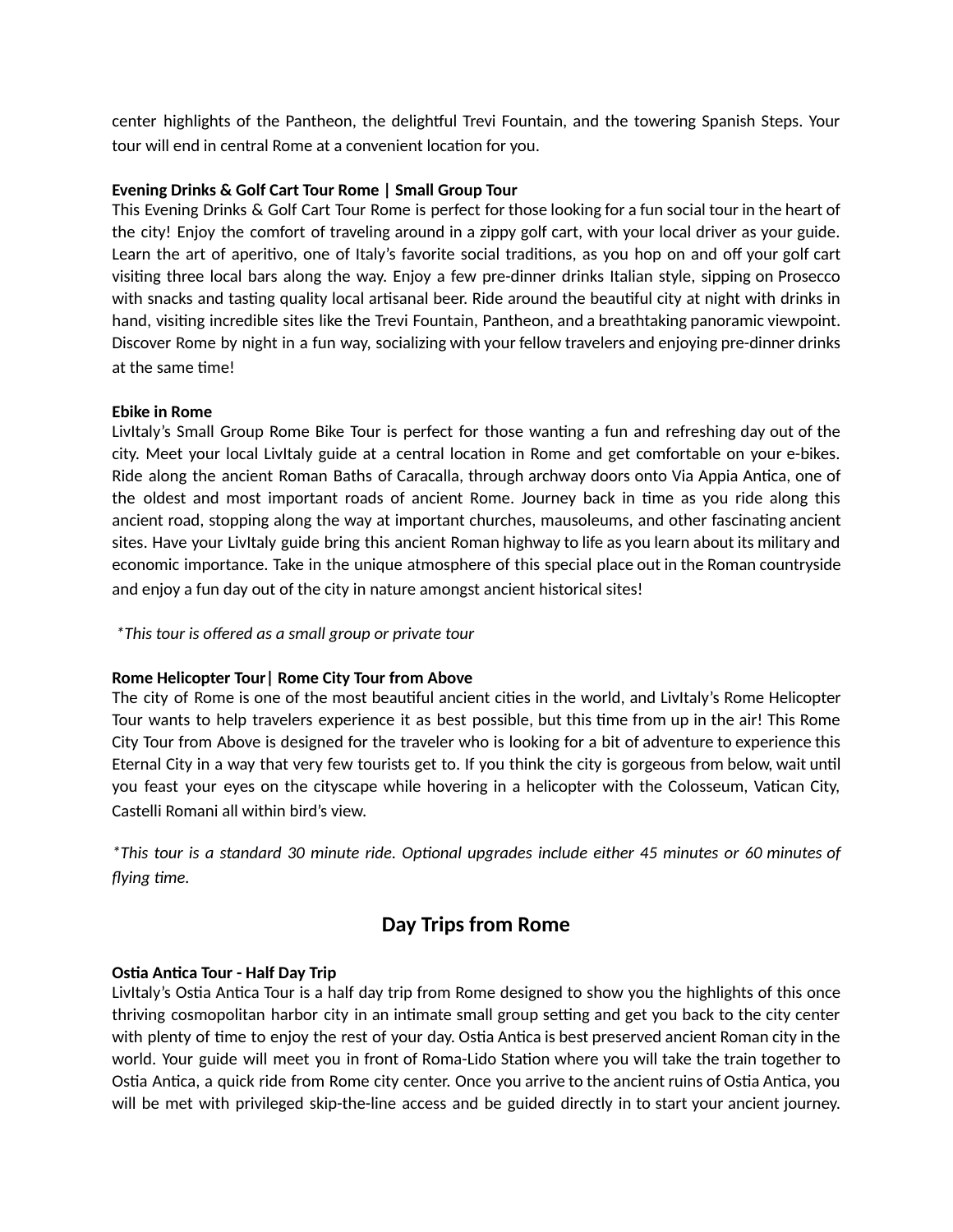Guests are welcome to stay on and explore the ruins on their own when the tour is done or use their included train tickets to continue a few stops further along the train line to visit Rome's seaside Ostia Lido.

*\* This tour is offered as a small group or private tour*

# **Pompeii Day Trip from Rome**

LivItaly's Pompeii Day Trip from Rome Tour is the perfect small group tour for travelers who are visiting Rome and want to see some of the wonders that southern Italy has to offer. A tour of Pompeii allows you to take a dip into the past and immerse yourself in the magnificent archaeological ruins which have attracted travelers for centuries. You are chauffeured to  $\&$  from Pompeii in a Mercedes, no need to organize transport! See the Vesuvius from the Gulf of Naples & tour this 3000 year old city center. Tour the public buildings of Pompeii from the Forum to the Amphitheater & beyond with your top rated LivItaly guide! All tickets included in price & you get to "Skip the Line" with LivItay - no waiting! Eat delicious and authentic pizza in Naples, the home of pizza! Lunch is included.

# **Tivoli Day Trip from Rome**

Our Tivoli Day Trip from Rome is a full day experience that begins and ends in Rome, taking you on a roundtrip jounrey through the Italian countryside and up to Tivoli. Your journey back in time begins with a visit to the fascinating ruins of Emperor Hadrian's villa, built in the early 2nd century as a retreat from Rome for the Emperor. Before moving on to visit the Villa D'Este, you can grab lunch in the charming little town of Tivoli where you can sit back and relish the local food and wine - it's on us! The tour then moves on to the magnificent 16th Century Villa d'Este, famous for its terraced hillside Italian Renaissance gardens with lavishly frescoed reception rooms and a profusion of fountains.

*\*Please Note: The villas of Tivoli are about an hour's drive from the centre of Rome. This tour includes a private Mercedes van with a driver and a private tour guide. \*\*This tour is offered as a small group or private tour.*

## **Florence & Pisa - Day Trip from Rome**

Join us on this one-of-a-kind day trip from Rome to both Pisa and Florence! Allow yourself to be spoiled as your private driver whisks you through the Tuscan countryside to visit two of the art and culture capitals of Italy! In one single day, part from Rome and experience two gems of Tuscany. This authentic experience allows you to see Pisa, famous for its gravity-defying bell-tower, Galileo Galilei, and its beautiful Bapistry and Cathedral. Next, spoil yourself by visiting the capital of Tuscany and birthplace of the Renaissance: Florence. On a comprehensive and captivating stroll around the center we will visit all the most famous sights such as Ponte Vecchio, Piazza Signoria and the breath-taking Duomo. The promenade will also take you through the beautiful side streets, while your guide shares historical anecdotes about this important artistic city. We will certainly make a stop at the Galleria dell'Accademia and see Michelangelo's most beloved statue, the world famous David. All before returning back to Rome!

## **Orvieto Day Trip from Rome & Civita di Bagnoregio Visit**

- VISIT UMBRIA IN A DAY A HILLTOP TOWN KNOWN AS THE GREEN HEART OF ITALY!
- ENJOY A HOTEL PICKUP & DROP-OFF SERVICE WITH A PRIVATE CHAUFFEUR DEDICATED TO YOU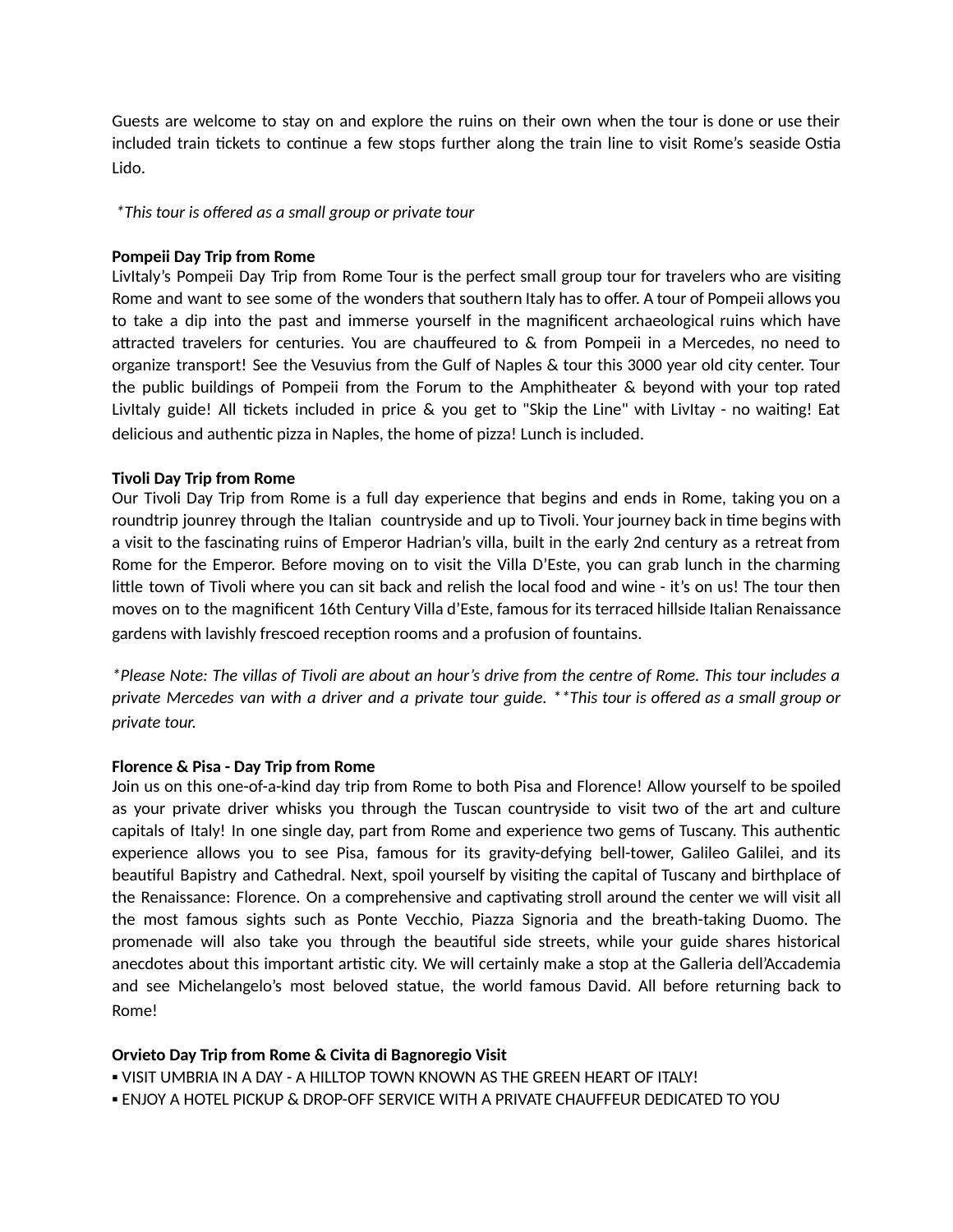- FEAST ON A DELICIOUS LOCAL LUNCH & WINE ALL SPECIALTY PRODUCTS OF UMBRIA
- WALK THROUGH ONE OF THE SMALLEST TOWNS YOU HAVE EVER SEEN CIVITA DI BAGNOREGIO
- BOOK A PRIVATE TOUR GUIDE FOR AN EXTRA ADDED VALUE TO YOUR ORVIETO DAY TRIP

Escape from Rome for the day and head out to the Umbrian countryside on LivItaly's Orvieto Day Trip where you will get to experience two of the most beautiful towns closest to Rome – Orvieto and Civita di Bagnoregio. You will drive across two Italian regions, Lazio and Umbria with a LivItaly private chauffeur, who will make your day trip stress free with both hotel pick-up and drop-off. Your Orvieto Day Trio from Rome also includes a wonderful farm-to-table lunch with local products and wine that will help you see, smell, feel and taste the delights of the region. All included in the price of the tour! The Orivieto Day Trip from Rome & Civita di Bagnoregio Visit is the perfect tour for travellers who are short on time, but still want to be pampered and experience the cuisines and history of a region outside of Rome.

*\* You have the opon to add a tour guide on board.*

## **Bomarzo & Orvieto Day Trip from Rome**

- **. ENJOY A PRIVATE CHAUFFEUR PICKUP-UP DIRECTLY AT YOUR CENTRAL ROME HOTEL**
- VISIT THE RENOWNED PARKS OF MONSTERS IN BOMARZO, A FANTASY PARK OF SCULPTURES
- TOUR THE 3000-YEAR-OLD ETRUSCAN TOWN OF ORVIETO & ITS UNDERGROUND TUNNELS
- **. ADMIRE THE STUNNING MEDIEVAL ARCHITECTURE OF ORVIETO'S DUOMO**
- **. SIT, RELAX, AND EAT AN AUTHENTIC ITALIAN LUNCH IN A BEAUTIFUL COUNTRYSIDE RESTAURANT**

LivItaly's Bomarzo & Orvieto Day Trip from Rome is a lovely way to see another side of Italy. Guests will travel in luxury via a private chauffeured car and enjoy the comfort of a climate controlled ride throughout Italian countryside. Bomarzo is a gem just outside of Rome which is home to the "Park of Monsters", a Renaissance-like Disney Land of Italy! Your day ends with a beautiful farm - to - table lunch at a a quaint, country restaurant in the middle of the Umbrian countryside before going back to Rome.

## **Marmore Waterfalls & Assisi Day Trip from Rome**

LivItaly's Marmore Waterfalls & Assisi Day Trip from Rome is an excellent way to see two brilliant Umbrian attractions in just one day! This is the perfect tour for nature lovers, and adventure seekers as it includes a wonderful hike down the waterfalls. You will be guided by your driver with portions of the tour consisting of independent exploration. Guests are welcome to upgrade their tour with a tour guide to accompany them throughout the entire day. This service is at an additional cost. Your Marmore WaterFalls & Assisi Day Trip begins with a VIP hotel pick-up in a climate controlled car so all you have to think about is relaxing and enjoying the countryside views during the drive. After admiring the beautiful views of the falls, it's me to experience them! LivItaly will provide you with ponchos so you can spend some time hiking down the waterfalls.

Following the hike, your driver will meet you at the bottom of the trail to take you to Assisi where you will be able to grab a bite to eat and get ready for the second half of your tour. Once you arrive in Assisi, it's time for lunch! Your driver will drop you off at a local eatery, so you can enjoy an afternoon lunch (not included). Ask your driver for a few tips on local Umbrian specialties. This is a region known for its quality food. End your day trip spending some free time in the beautiful town of Assisi.

*\*You have the opon to add a tour guide on board.*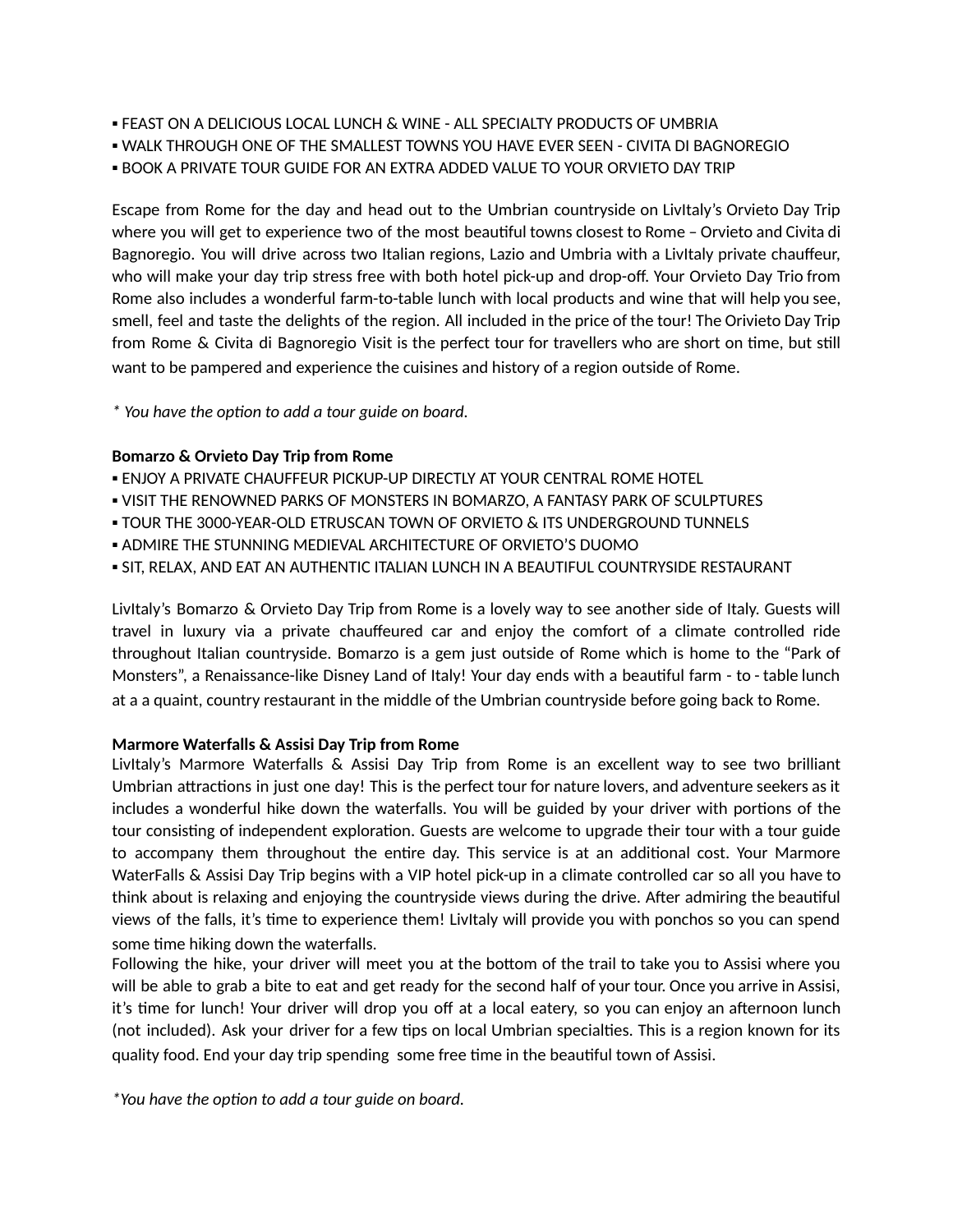#### **Pompeii & Amalfi Coast Private Day Tour from Rome**

Experience the wonders of Pompeii and the beauty of the Amalfi Coast in a single day as you escape the city of Rome and head south towards the Mediterranean. The day begins in Rome with a pick-up directly from your hotel by your private chauffeur. A er a relaxing drive you are delivered to your private tour guide at the world-famous archaeological site of Pompeii. Pompeii was an ancient Roman port city that was originally conquered in 80 B.C. and was devastated just under a century later. Your private guide will take you back into history, showing you beau ful mosaics and the exclusive houses of ancient Roman merchants and upper class. The day con nues down the infamous winding Amalfi coast line. Enjoy the a ernoon in the picturesque town Positano, one of the most beau ful places on the Amalfi Coast. Make life me memories as you wander along the quaint streets down towards the Mediterranean sea. You may choose to catch up on some shopping-Positano is filled with shops selling handmade sandals, ceramics and even one-of-a kind perfumes and fragrances. Marvel over the magnificent Amalfi lemons and even sample the world famous limoncello. In the late a ernoon, meet back up with your driver and con nue back to Rome. If me permits your will also enjoy a spin through yet another amazing coast village, Sorrento.

#### **Private Pompeii & Vesuvius Tour from Rome**

Climbing Mount Vesuvius, a dormant volcano, imagining its strongest and scariest erup on of 79 A.D., reliving those moments visi ng the sites of Pompeii...all in one day!

Have you ever wanted to take on the adventure of climbing an ac ve volcano? Our Private Pompeii and Vesuvius tour is for you! This tour is designed for people who want to learn about the history of Pompeii and then visit the volcano that erupted in 79 A.D. Your Pompeii and Mt Vesuvius full day tour begins directly at your hotel where your private chauffeur will pick you up and drive you south to the ruins of Pompeii. Admire spectacular frescoes, ancient graffi , enter homes and shops and live that drama c night by capturing how life just suddenly froze. A er walking through the cobbled stone pathways of Pompeii, you will have me to go for a lunch before your next adventure. Once you have finished your lunch, your chauffeur will drive you up to Mount Vesuvius to meet an Alpine guide (the only one allowed to bring you to the top of Mount Vesuvius and start your climb. Once you have reached the top of the volcano, you can choose whether to look inside the eye of the ac ve volcano or you can look away and enjoy a panoramic view over the gulf of Naples.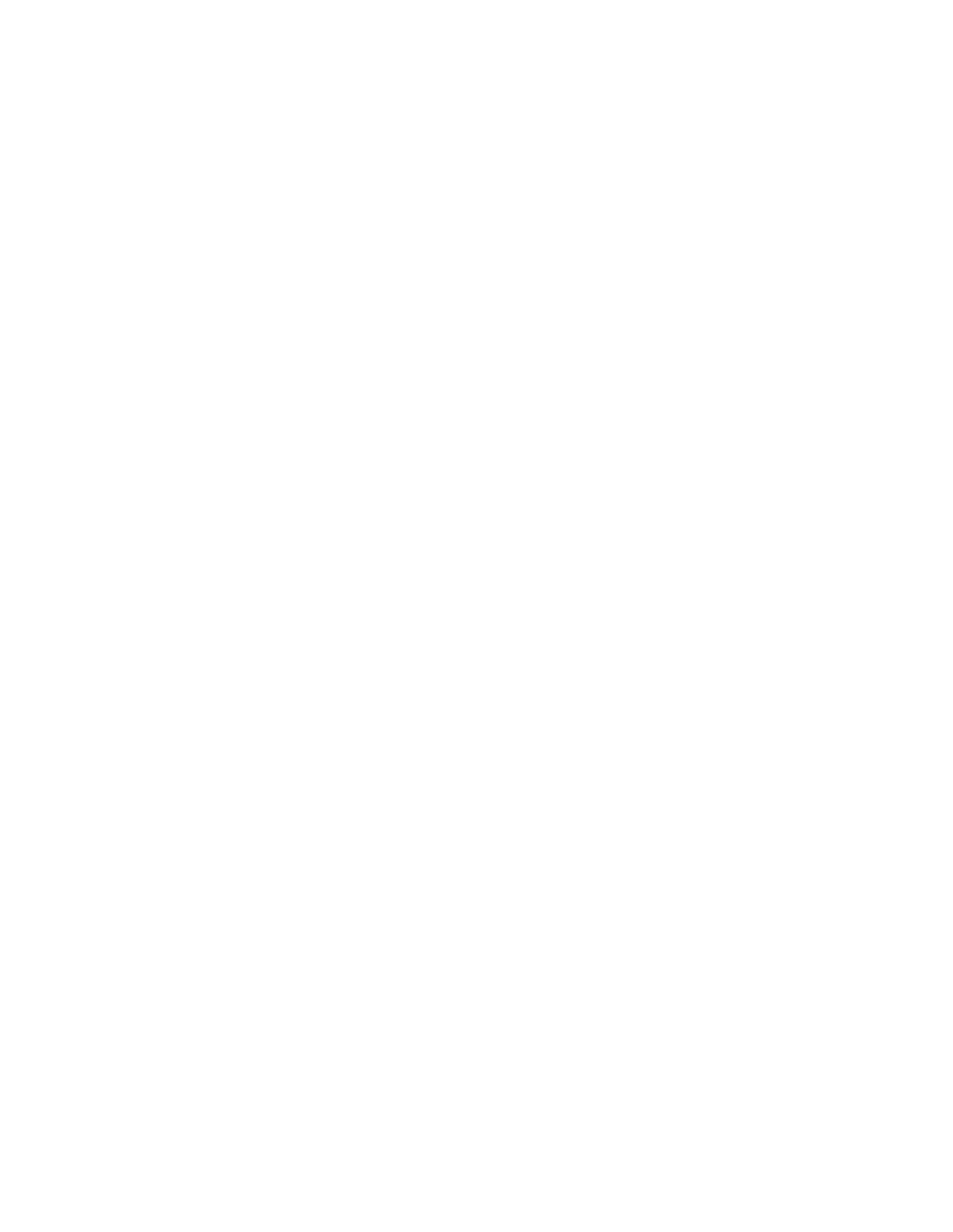# **FLORENCE TOURS**

## **Florence Walking Tour with David and Duomo**

Our Florence Tour takes you on a fascinating journey through history and culture of one of Italy's most intriguing cities, admiring the highlights including privileged access to the David.

This three hours Florence tour begins from the political center, Piazza della Signoria. Admire with us this outstanding still standing medieval town hall, Palazzo Vecchio, and allow us to show you its secrets both from the gorgeous facade and also in its unique interior courtyard. The walk continues strolling through the outside courtyard of the world-famous Art Collection Uffizi Gallery, to then continue to the riverside of the Arno and admire a gorgeous view of the Ponte Vecchio. After taking your pictures from the bridge and enjoying the only local jewelry boutiques that survived World War II, we will proceed towards another landmark, the Duomo. Along the way lined with medieval houses decorated in beige, yellow and grey, our local guide will make a stop at Piazza della Repubblica. You will then make your way along to Florence's Cathedral also known as il Duomo, with its terracotta Duomo and intricate designed facade, it will stand out from the rest of the city's buildings. The Cathedral together with the Baptistery and the Bell Tower are part of the UNESCO World Heritage Site. A tour of Florence would not be complete without a visit to the Galleria dell'Accademia and an exciting visit of Michelangelo's masterpiece of the David. Always accompanied with your local expert tour guide and VIP (skip-the-line) access.

*\* This tour is offered as a small group or private tour*

## **Florence Market and Gelato Making Class**

Learn about Italian food by seeing & tasting Tuscan food in Florence's market before learning how to make one of Italy's most renowned foods - gelato!

**ENTRY TICKETS & RESERVATION FEES** 

- **PRIVILEGED ENTRANCE**
- **PIAZZA DELLA SIGNORIA**
- **PONTE VECCHIO**
- THE DUOMO (OUTSIDE)
- **BASILICA DI SANTA CROCE (OUTSIDE)**
- **THE BAPTISTRY (OUTSIDE)**
- PALAZZO STROZZI
- GALLERIA DELL'ACCADEMIA
- **MICHELANGELO'S DAVID**
- **· PIAZZA DELLA REPUBBLICA**
- **· PALAZZO VECCHIO**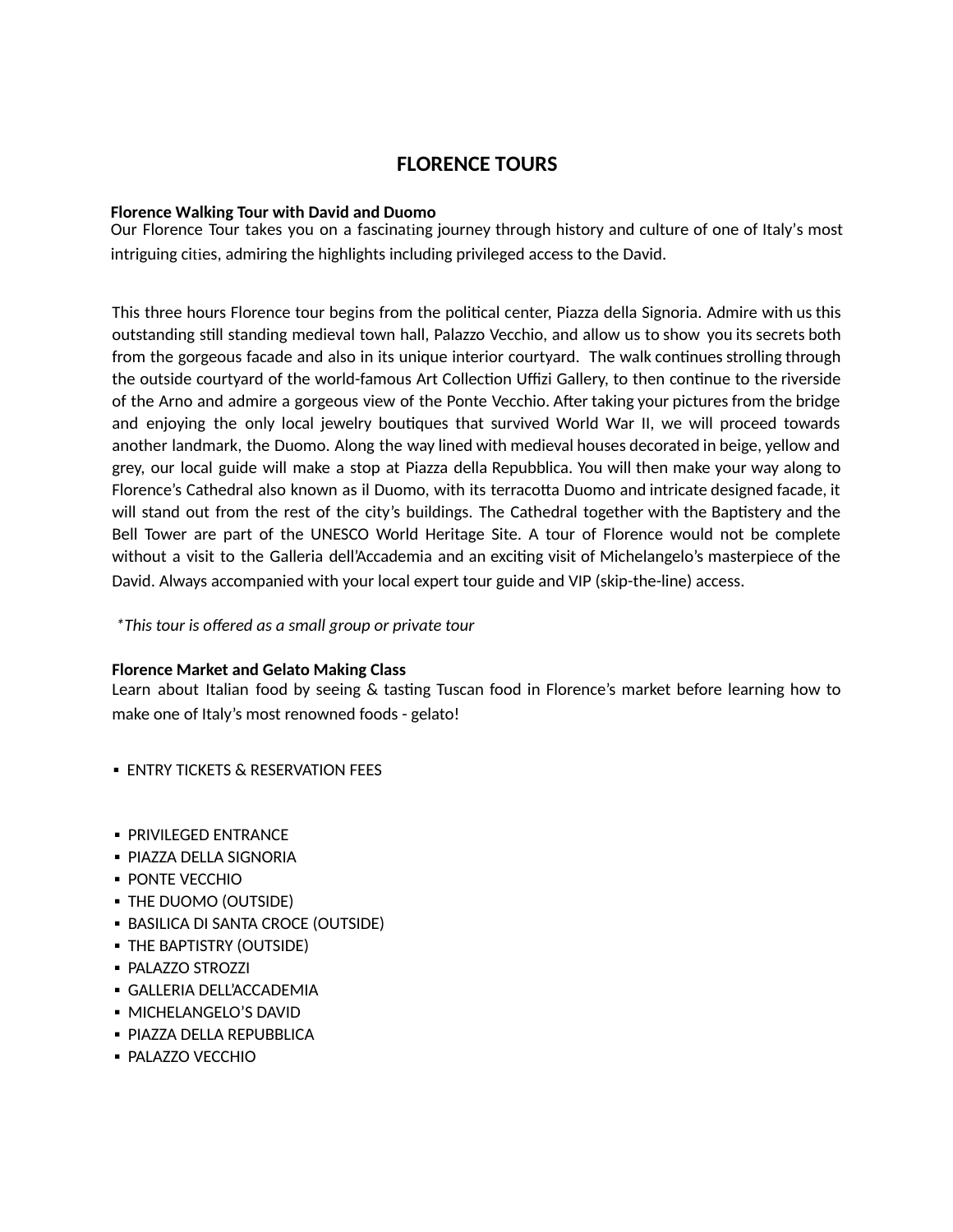# **FLORENCE MARKET TOUR AND GELATO MAKING**

- **. SEE & TASTE A LOCAL FOOD MARKET IN FLORENCE WITH AN EXPERT GUIDE**
- **. LEARN THE HISTORY OF TUSCAN CUISINE**
- **.** ENJOY A GELATO MAKING CLASS AND MAKE YOUR VERY OWN FROM SCRATCH!

Start your day with a walk around the market and finish by becoming a gelato maker! This is a complete tour ideal for anyone who wants to learn the ins and outs of Italian food and enjoy a private class in one of the most renowned Italian foods - gelato. Your morning will start with mee ng your guide and exploring Florence's local market. Your guide will introduce you to the history and tradi on of Italian food, telling you the stories of how the food is used and why it's so important to Italian culture. You will make your way through the food stalls and soak up the atmosphere and aromas of the beau ful Floren ne food. You will taste, touch and understand local special es, and learn how and when they are used. Once the market por on of your tour is done, your private tour guide will accompany you to an exclusive private gelato making class right in the center of Florence.

\* This tour is also available as just the Gelato Making Class - small group and private.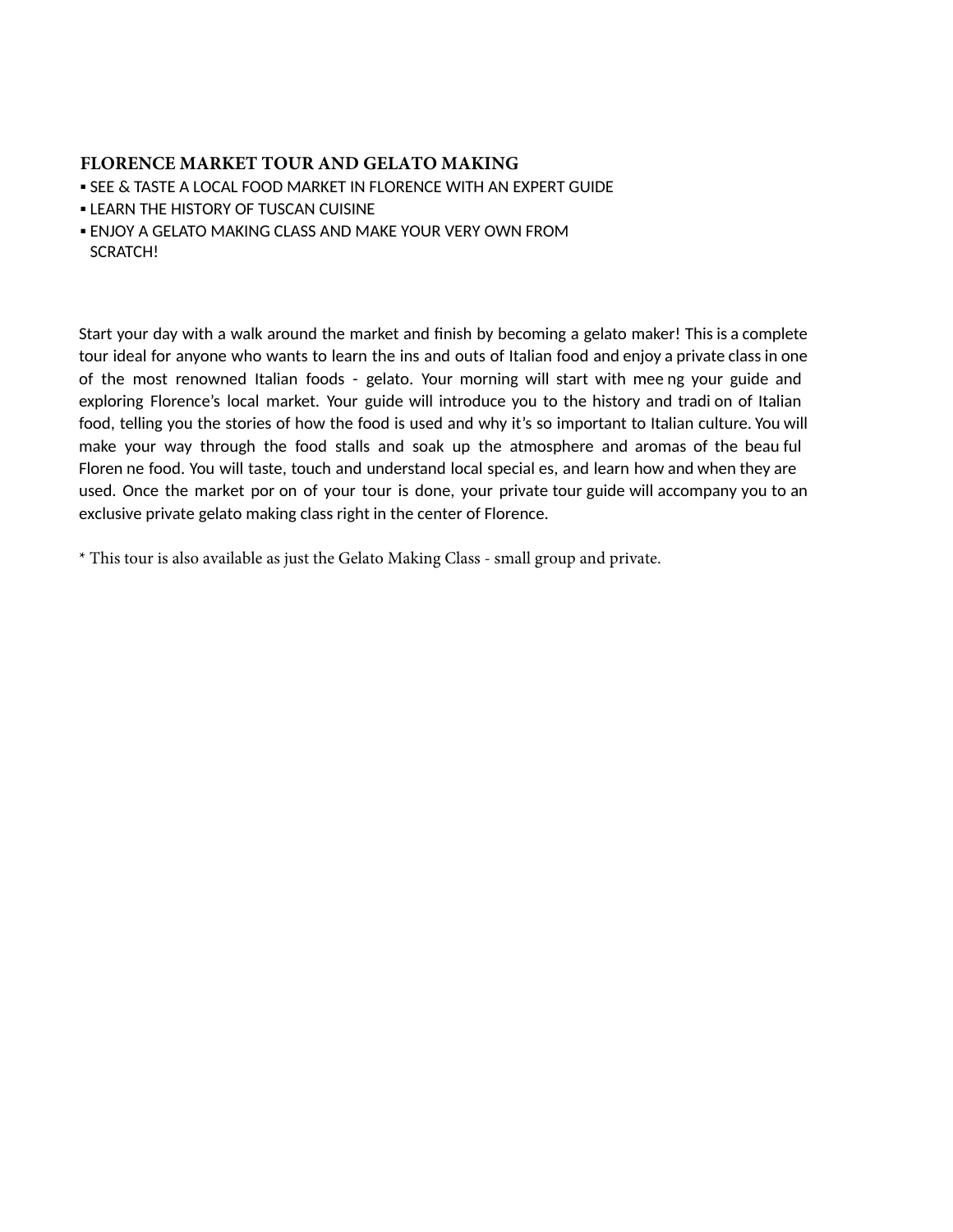#### **Early Morning Uffizi Gallery Small Group Tour**

Marvel at some of the Renaissance's finest masterpieces by Michelangelo, Raphael, da Vinci and many more, early in the morning before the busy crowds rush into the Uffizi Gallery that shaped the Renaissance art movement. You and your small group will meet your tour guide in Piazza della Signoria and head to the Uffizi Gallery. The collec on in the Uffizi Gallery is vast, which is why we have designed our tour so you get the highlights in as well as plenty of hidden gems worth seeing. The Early Morning Uffizi Gallery Tour heads straight to the must-see masterpieces so that you can take advantage of your me in the galleries with few tourists standing in your way of a full view. Your expert Uffizi guide will take you to Sandro Bo celli's Birth of Venus, finished in 1485 as an ode to the wealthy Medici family. You will con nue through the greatest art collec on of one of the most powerful families in all of Italy, the Medici family. Imagine one family owning the works of Sandro Bo celli, Raphael, Leonardo da Vinci, Giotto, Michelangelo Buonarro and countless more Renaissance geniuses.

#### **Uffizi Gallery Tour**

Enjoy the wonders of the Uffizi Gallery - one of the largest and oldest museums in the world! explore the vast collec on of masterpieces by Michelangelo, Raphael, Titan, Caravaggio & Da Vinci. We promise that you will not be disappointed by the pain ngs of Sandro Bo celli, Leonardo Da Vinci and Michelangelo Buonarro . In the centre of Florence, known as the birthplace of the Renaissance, the Uffizi Tour will let you experience it all! See Bo celli's Birth of Venus and Primavera and learn the nuances behind each pain ng. Learn about the Medici family and their collec on of the world's finest art & so much more!

*\*This tour is offered as a small group or private tour.*

## **Uffizi Treasure Hunt Family Tour**

Make your visit to the Uffizi Gallery thrilling and fun for the whole family with LivItaly's Uffizi Treasure Hunt Tour! Discover the hidden secrets and learn about the world famous art collec on as you pass through the magnificent rooms with your private, child-friendly tour guide and LivItaly's exclusive scavenger hunt treasure map. Your Uffizi Treasure Hunt Tour will start directly from the magnificent square of Piazza della Signoria, just around the corner from the Uffizi Gallery. Each child will get his or her own kit with a Treasure Hunt map, a ques onnaire and colorful pens in a LivItaly bag. Let the adventure begin! By the end of the tour you will have solved all the mysteries and learned a great deal about the Italian Renaissance. Each child will be awarded with a memorable prize for the great inves ga on they have done!

#### **Florence Private Tour with Drawing Class**

Can you imagine a better way to discover Florence than through a local ar st/tour guide's stories and an ar st's sketch pad and pen? Discover the gems of the Birthplace of Renaissance together with your private tour guide who is also a graduate of the Accademia delle Belle Ar di Firenze. Learn about the history, the culture and art of Medieval and Renaissance history as you walk in the footsteps of Italy's most beloved ar sts and then try your hand at sketching yourself! You will visit beau ful sites such as Piazza della Signoria, Ponte Vecchio and Florence's most important Church, the Duomo. Let your private tour guide entertain you with anecdotes about this fascina ng city and all its key personali es, among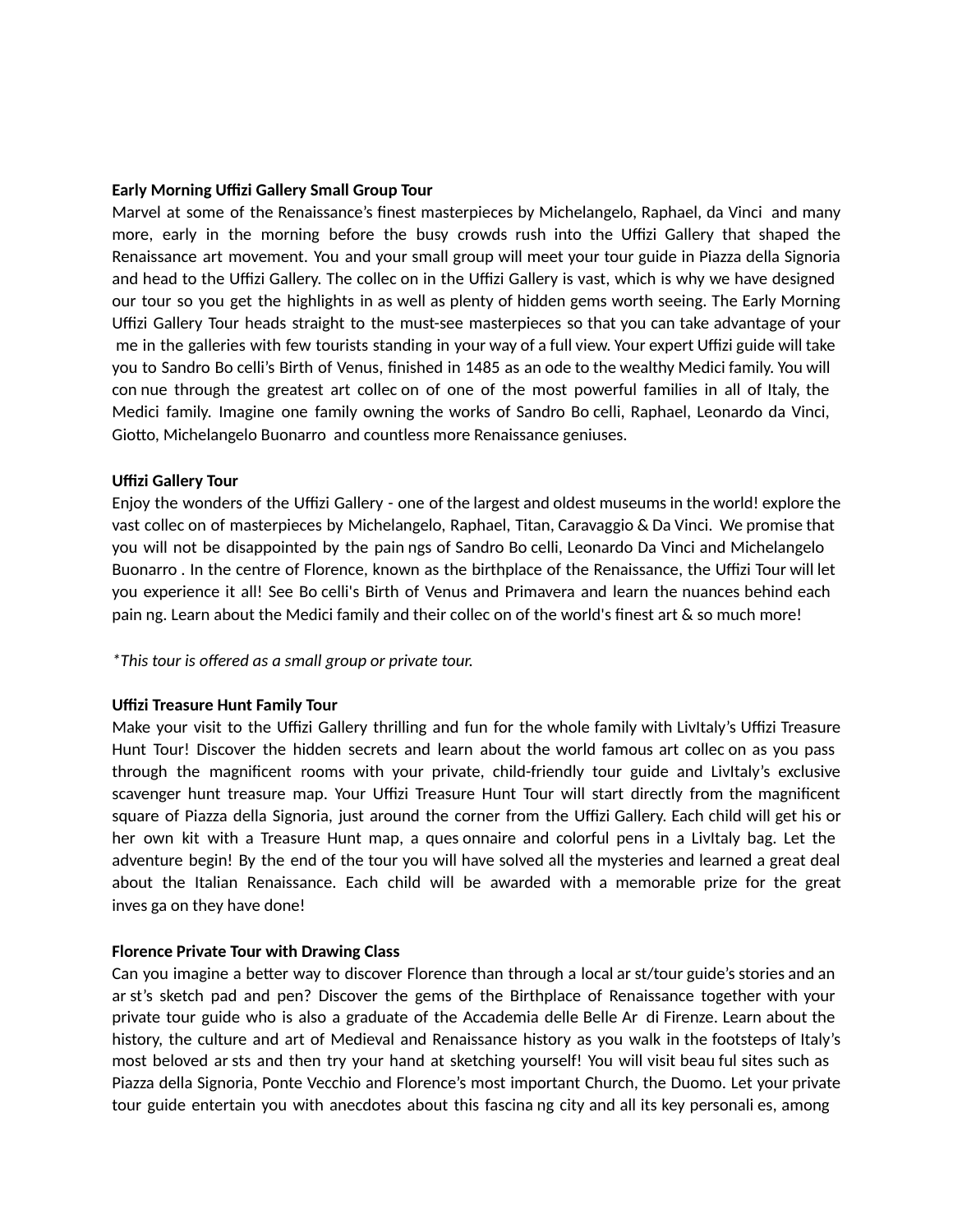whom we find, Dante, Michelangelo and the Medici family. And to top it all off: feel like an artist yourself! Your tour guide who is also a professional sketching teacher will provide you with art supplies and help you draw one of the favorite sites you have seen during the tour. We will sit under the Loggia of Piazza della Signoria surrounded by incomparable statues and structures. This is your chance to create the most personal souvenir to bring back home! This tour is suitable for all ages and the drawing session will be tailored according to your personal experience.

# **Florence Private Art Tour: Uffizi and Accademia**

LivItaly's Florence Private Art Tour allows you to visit the two most recognized museums in the Renaissance capital – the Uffizi Gallery and the Accademia Gallery. See some of the most renowned art in the world with stops at the Birth of Venus by Botticelli and the David by Michelangelo. Other artwork you will see are masterpieces by Leonardo da Vinci, Caravaggio, Titian and more. This is a tour for serious art lovers and Florence enthusiasts. Allow yourself 4 hours of time spent with our art expert and guide to experience and deepen your appreciation of one of the most spectacular art collections the world can provide.

# **Florence in a Day Private Tour**

Want to visit the highlights of Florence in one day? Florence, capital of the Renaissance, certainly merits a visit. For those with just a day to spare, our full day excursion is the perfect solution. This Florence in a Day Private Tour is designed for those requiring or seeking a short yet comprehensive visit to Florence. Your Florence in a Day tour begins with an orientation to Florence's past and its present. Take a fascinating walking tour through the historical city centre with your expert guide. You will enjoy gorgeous sites, historical facts, and entertaining anecdotes of Florence. Visit the beautiful bridge of Ponte Vecchio and admire the Arno River. Admire the famous orange hued Duomo with your expert guide. You will have the pleasure of climbing the Dome at your own leisure after the tour, your Livitaly guide will give you your skip-the-line ticket. Marvel at the dome that perfectly frames Florence. Visit the Baptistry (from the outside) and learn about the famous and touching bronze doors. Visit the modern and historical center of Piazza della Signoria. Following a lunch break your experience will continue indoors to Florence's most famous museums. On your Florence in a Day Private Tour you will have the chance to visit both the Galleria dell'Accademia and the Uffizi Gallery. The first stop will be to the Accademia which houses Michelangelo's world famous David. The tour concludes with a visit to the Uffizi Gallery where you will see several famous works of art including Botticell's Birth of Venus and La Primavera.

## **Private Florence Food Tour | Food & Wine**

Enjoy a marvelous journey through Florence culinary traditions, while you take in all the beauty of its stunning Medieval and Renaissance town center!

- VISIT AN HISTORIC WINERY & ENJOY CURED MEATS, CHEESES AND WINES
- TASTE THE FLAVOR OF TYPICAL FLORENTINE DELIGHTS, SUCH AS THE DELICIOUS *LAMPREDOTTO* SANDWICH AND A LOVELY LOCAL GELATO
- **.** ENJOY A TRUE MEAL IN A LOCAL RESTAURANT, THE ITALIAN WAY
- **.** SEE SOME LANDMARK CITY SITES SUCH AS PIAZZA DELLA SIGNORIA

Beyond its shining beauty and the stunning charm of its narrow cobbled streets and Renaissance palaces, Florence hides another wonder: its traditional flavors and aromas, nurtured and safeguarded for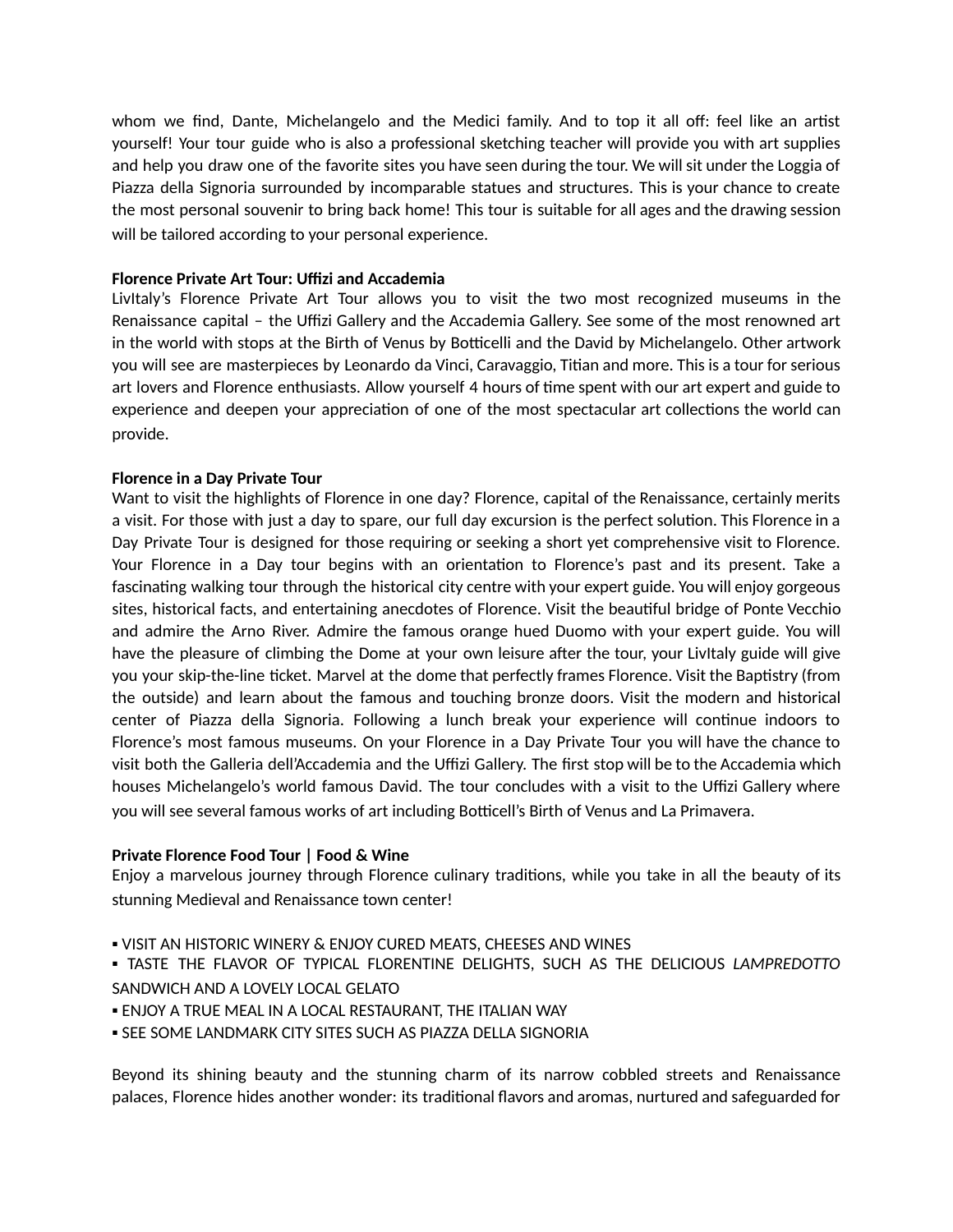centuries by its super-proud inhabitants. Local food and wine are the city's Cupid arrow which will definitively make you fall in love.

Learn about Florence fabulous history, anecdotes and culinary wonders, while enjoying an enchanting stroll through the town center. Explore different tasting styles and dishes, the Italian way: a platter of local cured meats and regional cheeses, together with world-renowned Tuscan DOC certified wine in an historic winery, the Medieval popular street food sandwich *lampredotto*, a true meal experience in a local restaurant – rare to find in food tours - to try a delicious regional pasta dish and to end up a mouth watering, fluffy, unforgettable gelato!

*\*In order to book this experience, 2 is the minimum number of parcipants required.*

# **TUSCANY FULL DAY TOURS**

# **Private Carrara Marble Tour Adventure**

Enjoy an action-packed day spent visiting the Carrara Marble Quarry in your private Land Rover. Guests of the Private Carrara Marble Tour will meet their expert guide in Carrara, an Alpine town located in northern Tuscany. You will be met by Land Rover and taken across gorgeous landscapes, as you experience the adventure of an uphill ride. Once you arrive at these historic quarries, you will find yourself standing in awe of the phenomenon before your eyes - a massive mountainous quarry, entirely made of the famous grey-veined Carrara marble which helped build Rome. This is the source material of epic masterpieces such as Rome's Pantheon, Michelangelo's David, Trajan's column and countless more. These are the quarries which have been used for nearly 2000 years of art, architecture and sculpture, and now is your chance to partake in history. expect to see men-at-work digging deep into these man-made caves for marble which has adorned countless art cities. The views alone from the Apuan Mountains down onto the Tuscan landscape are worth a visit. The juxtaposition of the active mining area behind you, with the delicate beauty of nature is simply a spectacular view like no other. This is a once in a lifetime opportunity, and one you are sure to never forget. Once your tour is over, your private tour guide will take you back to your meeting spot to finish off your ultimate Italian adventure.

*\**You can add roundtrip transportation from your accommodation.

 $*$ <sup>\*</sup>You have the option to also add free time in Lucca and a private chauffeur.

*\*\*\*You can also add a guided tour of Lucca and a light lunch in the town of Colonnata.*

## **Siena and San Gimignano Day Trip**

Visit the lush Tuscan countryside in style with a private drive through the hills to San Gimignano and Siena.

- **. PRIVATE CHAUFFEUR THROUGH THE TUSCAN HILLS**
- **. LUNCH AND WINE TASTING NEAR SAN GIMIGNANO**
- **.** VISIT SAN GIMIGNANO & SIENA WITH YOUR PRIVATE GUIDE

Our Tuscany Day Trip leaves from Florence and takes you on a luxurious drive through the Tuscan hills. Visit both Siena and San Gimignano on this exclusive private trip. Your private chauffeur and guide will meet you in your hotel lobby and whisk you out of the city to the lush green hills of Tuscany. Your first stop will be San Gimignano, so sit back and enjoy a 90 minute private drive in a comfortable luxury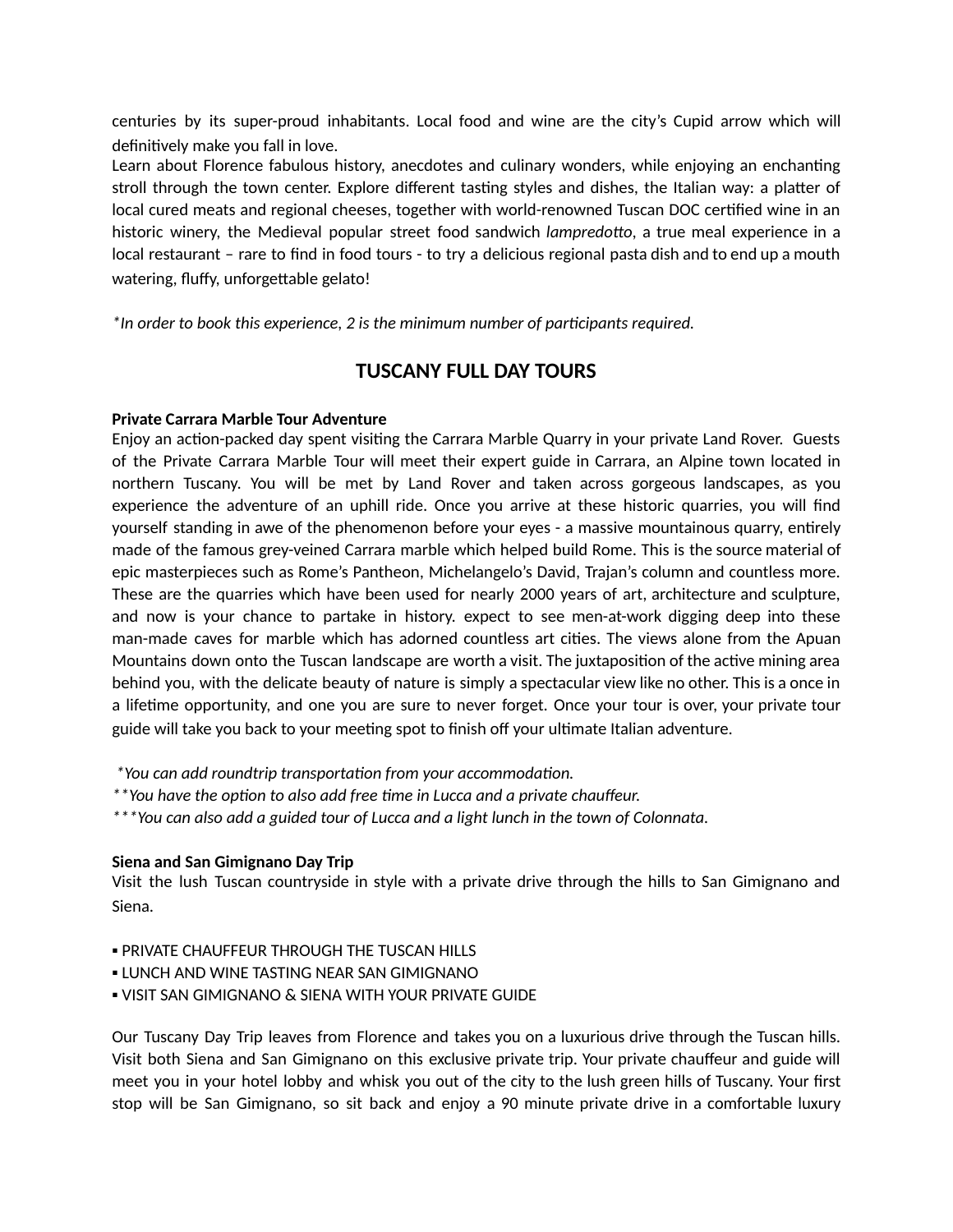vehicle. The marvellous Medieval hill town of San Gimignano, located in the province of Siena, is currently on the list of UNESCO world heritage sites. San Gimignano or "Town of Towers" is famous for its unique and outstanding architecture. As you enter the forfied walls of the city With our Tuscany Day Trip, your driver will share all the best sites to visit and stories about San Gimignano preparing you for the best possible experience then you will be dropped off allowing you free time to be able to walk around the village. After a full day through the Tuscan Hills and towns, your taste buds will be satisfied, your hunger for history and culture will be topped, and your memories will be filled with beautiful scenery. The drive back to Florence from Siena is less than two hours, giving you time to take your last few glimpses of the sun setting over the Tuscan Hills. Your Tuscany Day Trip ends back at your hotel in Florence, with a camera full of pictures and perhaps a bottle of Tuscan wine, straight from the vineyard you visited earlier in the day

# **Siena Private Walking Tour with Duomo**

Travel in time and enjoy the thrilling feeling to walk through the perfectly preserved Medieval city of Siena

- **.** VISIT SIENA WITH YOUR PRIVATE GUIDE
- **ENJOY ONE OF THE BEST PRESERVED MEDIEVAL CITIES IN ITALY**
- **. TRAVEL BACK TO MEDIEVAL AND RENAISSANCE TIMES**

A long lasting political and cultural rivalry with Florence had nourished and strengthened Siena's aspiration to become another marvelous highlight of Tuscany. Indeed, it succeeded: the whole city is now considered a work of art, inscribed in the list of UNESCO World Heritage Sites since 1995.

Marvel at its intricate history and peculiar, extraordinary urban plan, from the shell-shape of Piazza del Campo, home in Summertime to the notorious horse races knowns as Il Palio, to the narrow, sinuous Medieval cobblestone streets, to the refined Gothic architecture and gorgeous inside decoration of the Duomo, Siena's Cathedral.

On the way, enjoy a delicious break with the "ricciarelli", local traditional almond cookies with a soft heart, to savor the taste of an ancient sweet once reserved to the Renaissance Lords.

## **Private Florence to Pisa Tour**

Ideal for those staying in Florence and are curious to see Pisa's major sites of Pisa - the Baptistery, Cathedral & Leaning Tower of Pisa.

- SEE THE MAJOR SITES OF PISA -THE BAPTISTERY, CATHEDRAL & LEANING TOWER OF PISA
- **.** CLIMB TO THE TOP OF THE LEANING TOWER
- **E GET BACK TO FLORENCE WITH PLENTY OF TIME TO ENJOY THE REST OF YOUR DAY**
- DOOR-TO-DOOR SERVICE WITH PRIVATE CAR PICK-UP & DROP-OFF AT YOUR HOTEL (OPTIONAL)

LivItaly's Florence to Pisa Half Day Tour will begin at a designated spot just near the Santa Maria Novella Station, where you will meet your local Tuscan guide. Once you board the train, sit back and enjoy one of the most beauful panoramic train rides in Italy, with views of rolling hilltops as far as the eye can see. Your one-hour train ride will give your guide plenty of time to tell you about the surrounding Tuscan areas, as well as prep you for your Pisa experience! Once you arrive in Pisa, you and your private tour guide will take a 10-minute taxi ride to the most iconic sites of the region; Pisa's Baptistery, The Leaning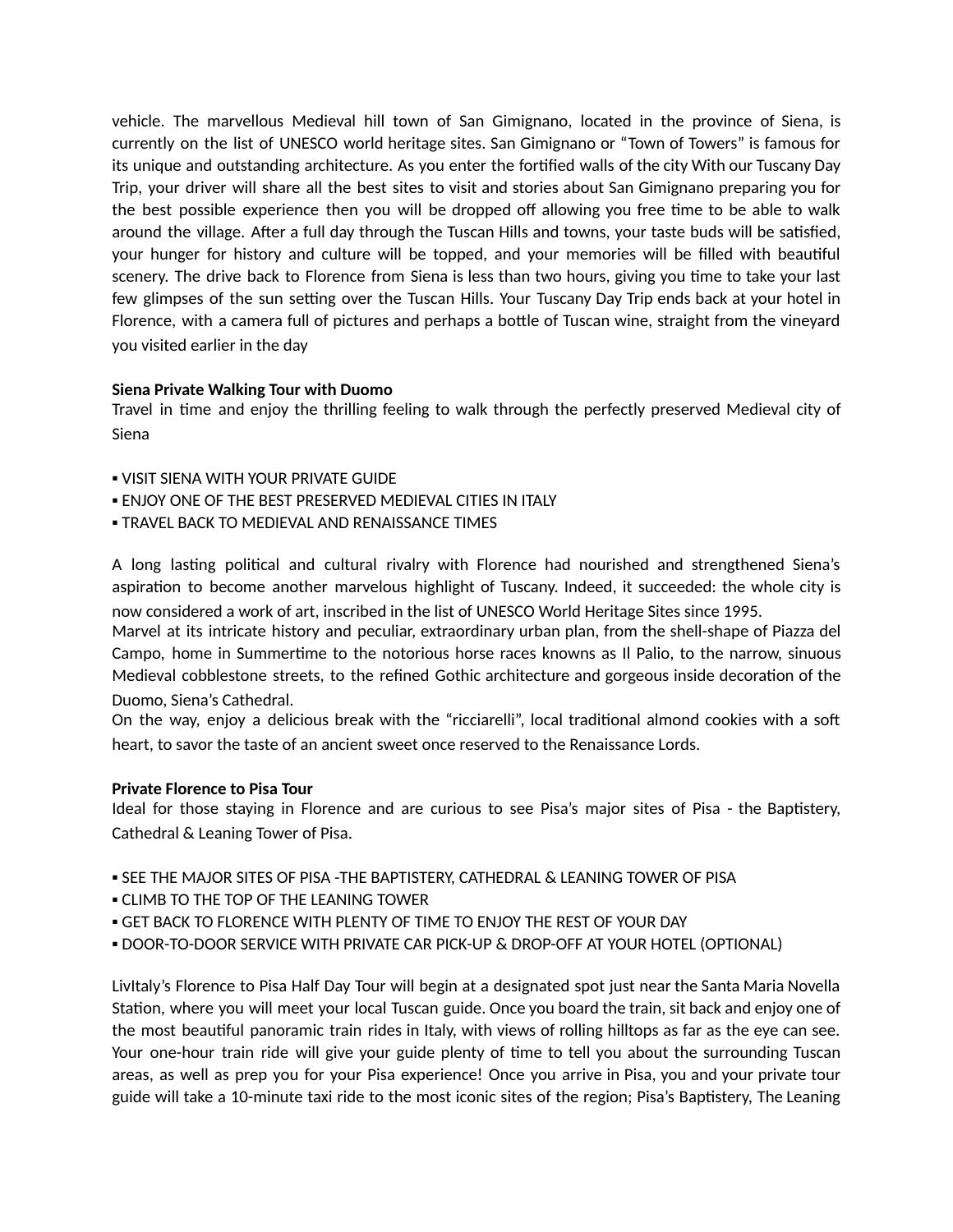Tower of Pisa & Pisa's Cathedral. These are the monuments you have come to see!

Your tour guide will also take you to the Leaning Tower of Pisa - the mysterious building with a slight tilt that wins the hearts of travelers! Your tour guide will tell you everything you want to know about what makes this building lean, why the locals like it that way, and what feats of engineering have been put in place to keep it from toppling over! Once you are ready, your tour guide will accompany you up to the top of the Leaning Tower of Pisa where you can enjoy the gorgeous view of the city of Pisa. Pack your cameras and enjoy a picture-perfect landscape.

#### **Motorcycle Tour of Tuscany**

Ever wished to take a motorcycle tour in Italy to explore the beauty of our country? This is your experience. The Motorcycle Tour of Tuscany will commence in a charming town in the province of Grosseto called Follonica. Here you will be introduced to your exclusive private guide: Matteo Casuccio, the only Italian who has actually finished a Dakar race. Matteo is an extremely interesting man with a number of beautiful stories and adventures to share. His passion for motorcycles and his experience in Dakar make him the perfect host for our Motorcycle Tour of Tuscany. After being introduced to your personal, wonderful, perfectly new BMW R 1200 GS, and given all the necessary equipment to enjoy the day, you will take off with Matteo for an adventurous exploration of the amazing worldly-known Tuscany hills. The itinerary will include Medieval Borgos, amazing picture opportunities, but also windy roads where to comfortably enjoy the power and sensation of your BMW. The tour is designed to host two people for every motorcycle, so bring a friend, or your wife or anyone who wishes to ride with you. Matteo will stop at his favorite local restaurant in the middle of the wineries where you will enjoy some of the greatest Italian cuisine of central Italy (lunch is not included in the total cost of the experience).

*\*Please Note: LivItaly's Motorcycle Tour of Tuscany is designed for anyone who wishes to bring their passion onto Italian soil, but requires a motorcycle driver's license with at least 1 year of experience.*

#### **Cinque Terre Tour**

Visit all five Cinque Terre seaside towns along the beautiful Italian Riviera. Explore the unique UNESCO World Heritage site by train, boat and hiking. Have a private LivItaly expert guide to show you the best of Cinque Terre. Enjoy some free time and a light lunch along your journey between towns. Take incredible photographs along the way to remember this day forever. After meeting your local Livitaly guide at the La Spezia Train Station, your Cinque Terre adventure begins. Cinque Terre's coastline, villages and surrounding hillsides are all part of a National Park and a UNESCO World Heritage site. When you start your journey into this area, you'll realize why. This part of the Italian Riviera is a beautiful and unique place to visit, and this tour gives you the chance to see the best of it. You will be visiting all five towns and immersing yourself in the area's natural splendor along the way. Get your camera ready, this will be a day to remember!

## **Tuscany Wine Tour to Chian**

If you are a wine-lover coming to Italy, our Half Day Tuscany Wine Tour is a must. Experience Italy's world-famous wine region in Tuscany, the Chianti Hills. Take pleasure in the comfort and ease of having a private car and driver. Visit one of the regions oldest Vineyard Estates for top quality Chianti wine. Enjoy a light Tuscan lunch and breathtaking views of an ancient town. Immerse yourself in the Tuscan countryside, a UNESCO World Heritage Site. Your day begins with a LivItaly private pickup in Florence or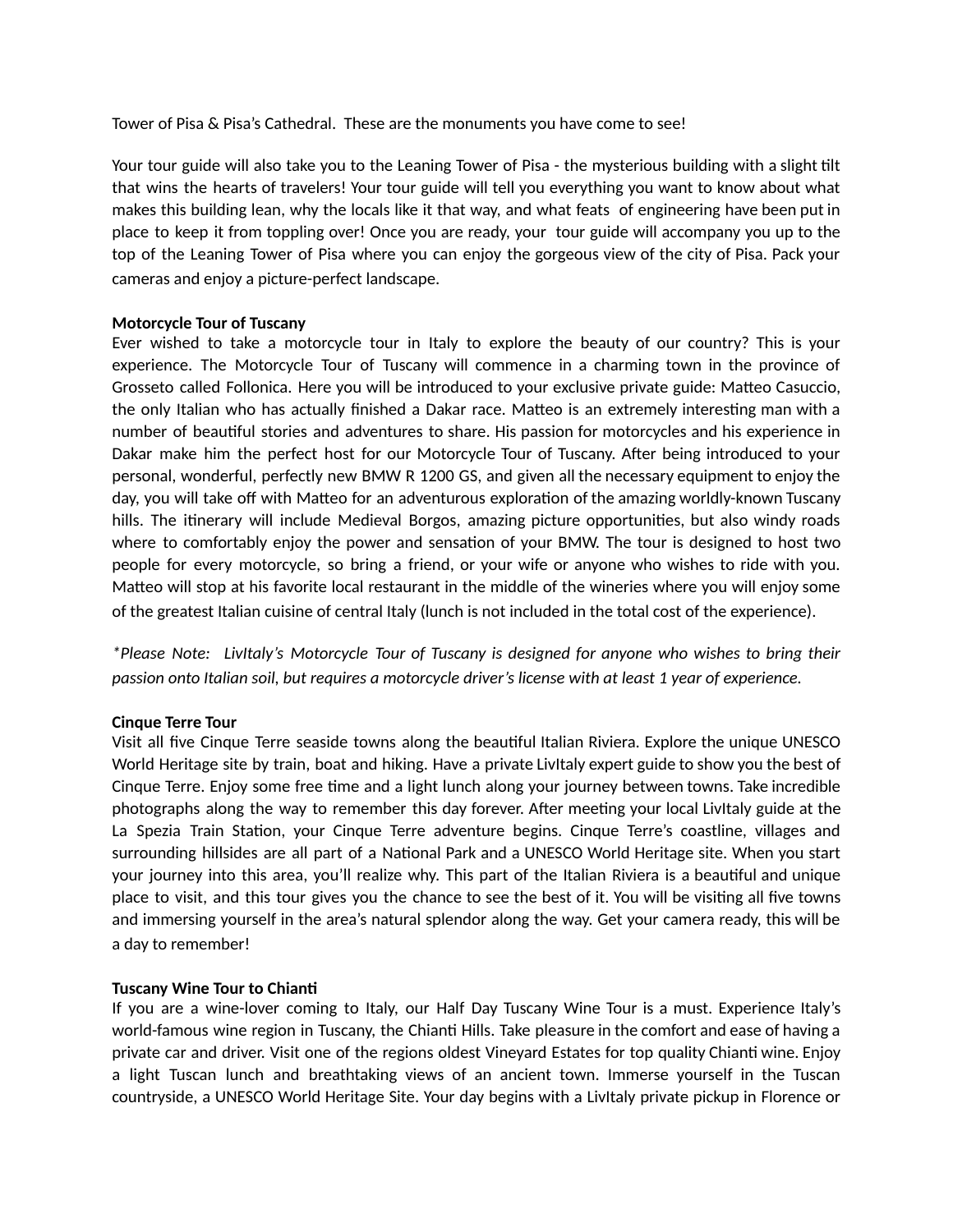at another convenient location in the Chianti region. With a comfortable private car and driver, you are set to start your Half Day Tuscany Wine Tour in the Chianti Hills. On this trip, you will visit two vineyards, where you will get to enjoy the very best of Chianti and other delicious locally-produced wines. The first vineyard you will visit is the acclaimed Castello di Verrazzano.Upon arrival, you will join a 1.5-hour Classic Chianti Wine tour led by the estate. On this tour, you will enjoy a guided visit to the Castle's gardens and ancient cellars, followed by a guided tasting of some of the estate's best wines. This will include their acclaimed ruby red Chianti Classico DOCG wine, with its intense scents and rich fruity flavors. You may also get to taste the estate's very own Extra Virgin Olive Oils and Balsamic Vinegar. After your tour in Castello di Verrazzano, your private driver will be ready to take you onto your next destination. Weaving through the beautiful Chianti Hills, you will make your way to another nearby property.

Here you will enjoy a light Tuscan lunch with local wines produced by the estate. You will enjoy your lunch outside on their porch with very unique panoramic views overlooking the ancient town of San Gimignano. It is sure to take your breath away!

- *\*You can add an oponal trip to San Gimignano to this tour.*
- *\*\*You also have the opon to add a tour guide on board.*

## **Private Boat Trip of Cinque Terre**

If you're a water-loving traveler, our Private Cinque Terre Boat Tour is perfect for you. With your own private boat and bilingual skipper, you'll enjoy a day of leisure on Cinque Terre's beautiful coastline. Your private skipper will take you to the best spots and natural gems along the coast. You'll swim in beautiful turquoise waters and under waterfalls, and explore beaches and caves hidden in Cinque Terre's rugged cliffs. Swim, snorkel, dive, or simply relax on the boat with the colorful coastline as your backdrop. This is your chance to experience the beauty of Cinque Terre in a fresh and exciting way! Your private boat experience starts in Vernazza, one of Cinque Terre's five fishing towns. Your bilingual skipper-guide will take you to all the best spots along the coastline. Stopping along the way, you'll have the chance to swim, snorkel and explore some of the coastlines natural gems. Your three-hour Cinque Terre boat tour ends back at the Vernazza harbor where you began. Or your skipper can drop you off at Riomaggiore, another of Cinque Terre's towns, where you can explore more on your own.

*\*You can add 2 hours to this boat tour for a 5 hour total experience.*

#### **Tuscany Day Trip to Lucca and Pisa**

This exclusive Tuscany Day Trip takes you to two charming towns near the coast, Lucca and Pisa. Your day begins at your hotel in Florence. Here, your private guide and chauffeur will pick you up to begin a luxurious day of driving and site-seeing. Enjoy an hour long drive to Lucca in a comfortable and air-conditioned luxury vehicle. Allow your driver to tell you everything about the countryside and its villas. Delight in the gossip from the local area and learn amusing histories of this unique region. Relax as you are introduced to the famously beautiful landscape of Tuscany on our way to your first stop! Upon arrival, enjoy a relaxing walk through the city of Lucca to take in its charm and beauty. After your morning in Lucca, it is time to enjoy an Italian lunch (not included in the price). We will gladly give you suggestions for a tasty and delicious place in the area, depending on what you are in the mood for. Following lunch, your Tuscany Day Trip continues as we head towards Pisa to see the worldly famous leaning tower. After a full day of history, culture, Italian food, and Tuscan hills we think it is time to call it a day and head back to your hotel in Florence. The drive back to Florence is approximately 1.5 hours.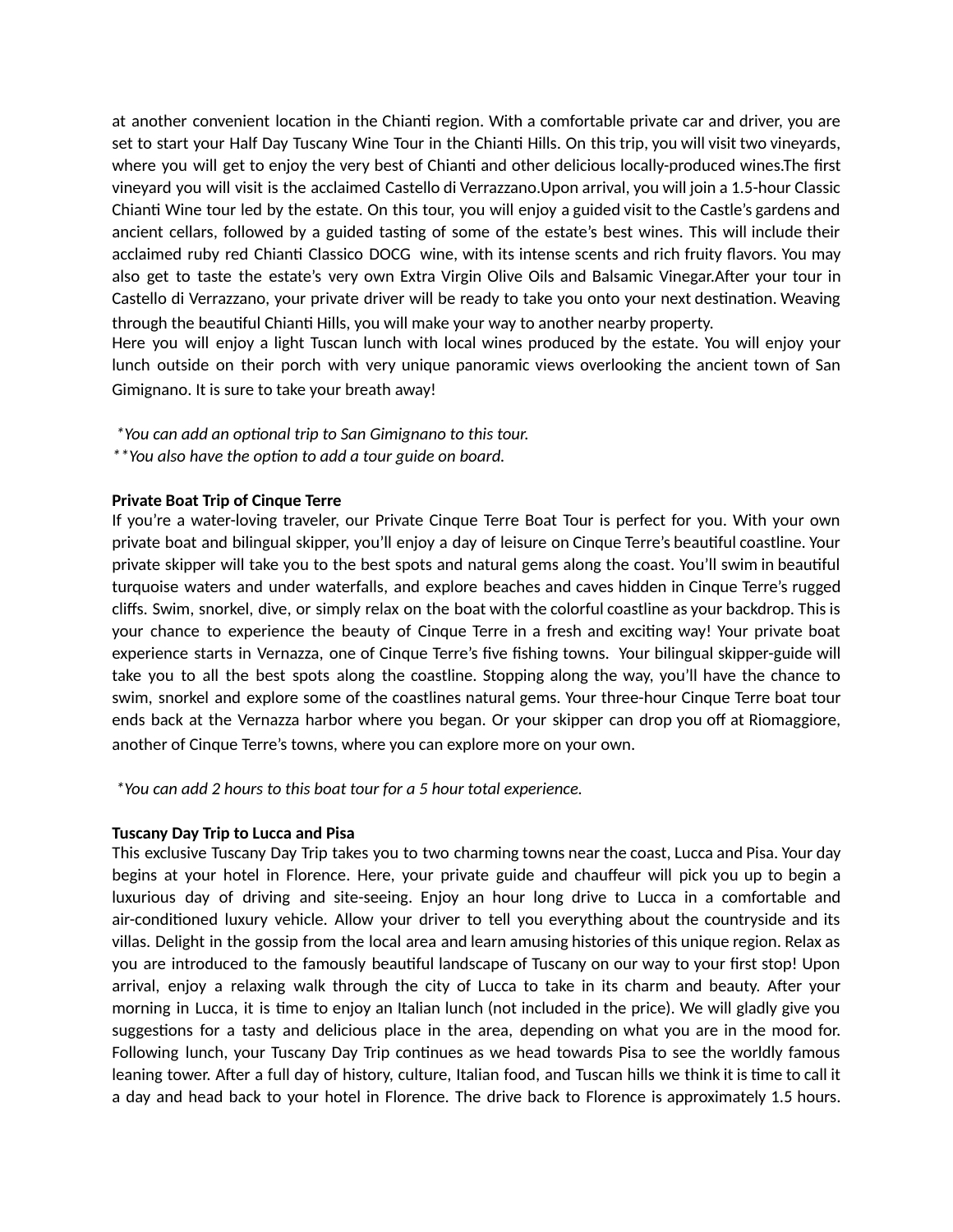Take time to remember the highlights of your day and enjoy the Tuscan landscape as the evening sun melts over the Tuscan hills.

*\*This tour includes the opon to add a tour guide on board.*

## **Florence & Pisa - Day Trip from Rome**

Join us on this one-of-a-kind day trip from Rome to both Pisa and Florence! Allow yourself to be spoiled as your private driver whisks you through the Tuscan countryside to visit two of the art and culture capitals of Italy! In one single day, part from Rome and experience two gems of Tuscany. This authentic experience allows you to see Pisa, famous for its gravity-defying bell-tower, Galileo Galilei, and its beautiful Bapistry and Cathedral. Next, spoil yourself by visiting the capital of Tuscany and birthplace of the Renaissance: Florence. On a comprehensive and captivating stroll around the center we will visit all the most famous sights such as Ponte Vecchio, Piazza Signoria

and the breath-taking Duomo. The promenade will also take you through the beautiful side streets, while your guide shares historical anecdotes about this important artistic city. We will certainly make a stop at the Galleria dell'Accademia and see Michelangelo's most beloved statue, the world famous David. All before returning back to Rome!

# **Orvieto Day Trip from Rome & Civita di Bagnoregio Visit**

- VISIT UMBRIA IN A DAY A HILLTOP TOWN KNOWN AS THE GREEN HEART OF ITALY!
- ENJOY A HOTEL PICKUP & DROP-OFF SERVICE WITH A PRIVATE CHAUFFEUR DEDICATED TO YOU
- **. FEAST ON A DELICIOUS LOCAL LUNCH & WINE ALL SPECIALTY PRODUCTS OF UMBRIA**
- WALK THROUGH ONE OF THE SMALLEST TOWNS YOU HAVE EVER SEEN CIVITA DI BAGNOREGIO
- **.** BOOK A PRIVATE TOUR GUIDE FOR AN EXTRA ADDED VALUE TO YOUR ORVIETO DAY TRIP

Escape from Rome for the day and head out to the Umbrian countryside on LivItaly's Orvieto Day Trip where you will get to experience two of the most beautiful towns closest to Rome – Orvieto and Civita di Bagnoregio. You will drive across two Italian regions, Lazio and Umbria with a LivItaly private chauffeur, who will make your day trip stress free with both hotel pick-up and drop-off. Your Orvieto Day Trio from Rome also includes a wonderful farm-to-table lunch with local products and wine that will help you see, smell, feel and taste the delights of the region. All included in the price of the tour! The Orivieto Day Trip from Rome & Civita di Bagnoregio Visit is the perfect tour for travellers who are short on time, but still want to be pampered and experience the cuisines and history of a region outside of Rome.

*\* You have the opon to add a tour guide on board.*

## **Bomarzo & Orvieto Day Trip from Rome**

- ENJOY A PRIVATE CHAUFFEUR PICKUP-UP DIRECTLY AT YOUR CENTRAL ROME HOTEL
- VISIT THE RENOWNED PARKS OF MONSTERS IN BOMARZO, A FANTASY PARK OF SCULPTURES
- TOUR THE 3000-YEAR-OLD ETRUSCAN TOWN OF ORVIETO & ITS UNDERGROUND TUNNELS
- ADMIRE THE STUNNING MEDIEVAL ARCHITECTURE OF ORVIETO'S DUOMO
- **. SIT, RELAX, AND EAT AN AUTHENTIC ITALIAN LUNCH IN A BEAUTIFUL COUNTRYSIDE RESTAURANT**

LivItaly's Bomarzo & Orvieto Day Trip from Rome is a lovely way to see another side of Italy. Guests will travel in luxury via a private chauffeured car and enjoy the comfort of a climate controlled ride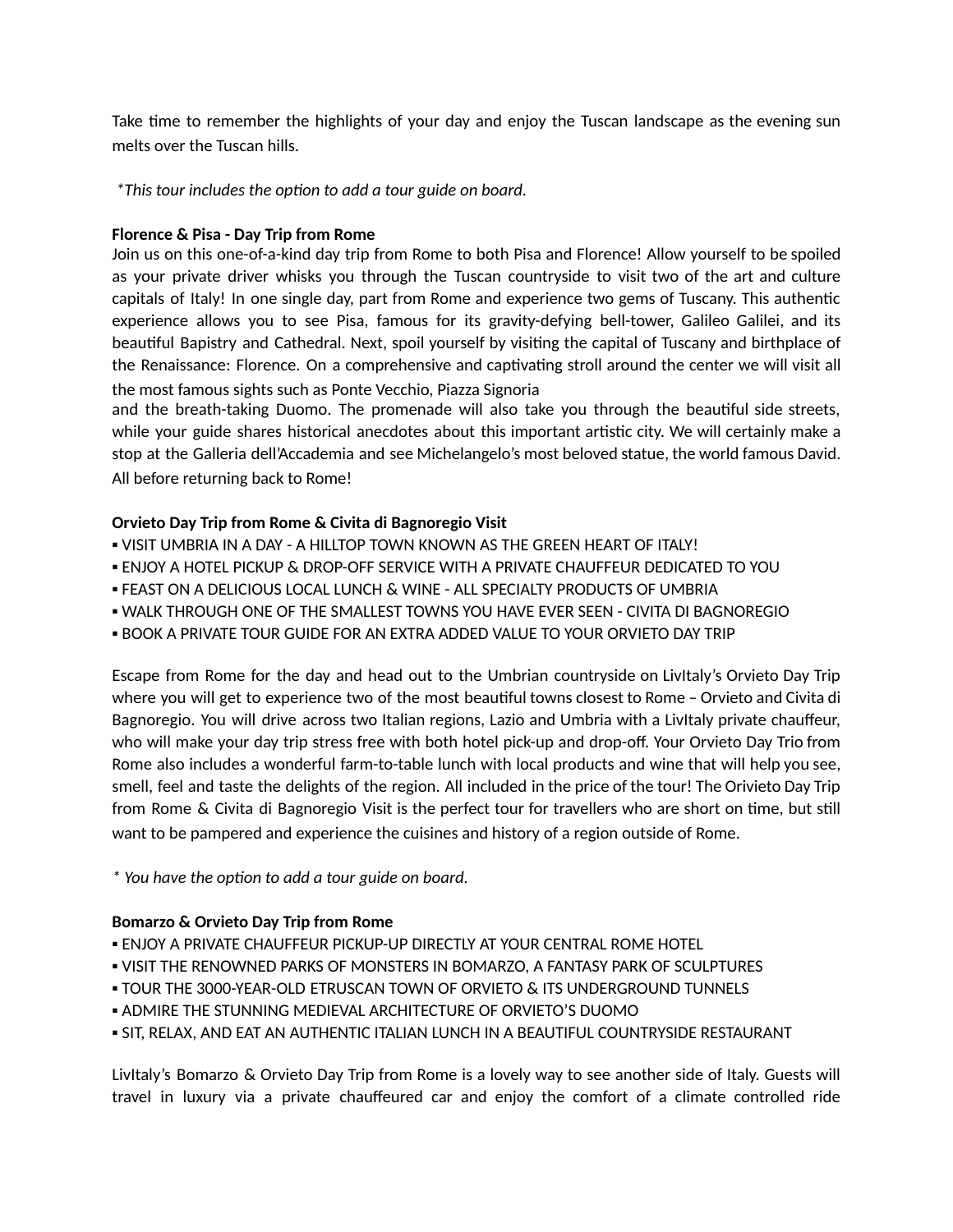throughout Italian countryside. Bomarzo is a gem just outside of Rome which is home to the "Park of Monsters", a Renaissance-like Disney Land of Italy! Your day ends with a beautiful farm - to - table lunch at a a quaint, country restaurant in the middle of the Umbrian countryside before going back to Rome.

# **VENICE TOURS**

## **Venice Small Group Walking Tour with Saint Marks**

Together with a small group of max 6 people and a passionate local tour guide you will get privileged access (no waiting in lines) to the two main sites of Venice including the panoramic terraces of St. Mark's Basilica. The tour starts at St. Mark's Square where we get a perfect view of the breathtaking St. Mark's Basilica. The Basilica is connected to the Doge's palace and used to be the Doge's private chapel up until the 19th century. We continue to explore the palace with a visit to the scary, dark and gory prison. After seeing the impressive collection of weapons, you will stop at the notorious Bridge of Sighs. Enjoy the view and snap some perfect pictures for your album at home.

# **Doge's Palace & St. Mark's Tour**

Join our Doge's Palace & St. Mark's Basilica Small Group Tour for a fun, entertaining and educational way to explore the history of Venice with the two most historic sites! The tour starts at Saint Mark's Square where you will get a perfect view of the breathtaking Saint Mark's Basilica. Enjoy skip the line access to the Basilica and Doge's palace.

*\*This tour is offered as a small group or private tour*

# **Market & Cicche Venice Small Group Food Tour**

Start off at Venice's oldest fish market, marveling at all the freshly laid out displays and the bustle of local life. Visit two different local bars and enjoy the famous "cicchetti", Venetian snacks, while sipping on a glass of local prosecco. After your traditional pre-lunch snacks, hop on a gondolino, a small Gondola, and glide across the canal for a lunch. Enjoy a traditional lunch, tasting some of Venice's favorite local foods. A day of discovering Venice through its food and local life!

*\*This tour is offered as a small group or private tour*

# **Venetian Rowing Lesson**

On this 1.5 hour experience, you will get to learn the traditional Venetian rowing technique on a rare and traditional wooden Venetian boat, a Batella. Learn secret tips of this rowing technique from local rowing experts. No experience required, and great for the whole family!

# **Venice Private Tour with Saint Mark's & Gondola**

Discover the real Venice in the real Venetian ways: both by foot and by gondola! Enjoy beautiful squares, romantic bridges and hidden alleyways and learn about Venice's captivating history!

- **.30 MIN PRIVATE GONDOLA RIDE**
- **.** SAN GIOVANNI CRISOSTOMO
- **SAN GIACOMETTO**
- QUERINI MUSEUM (FROM OUTSIDE)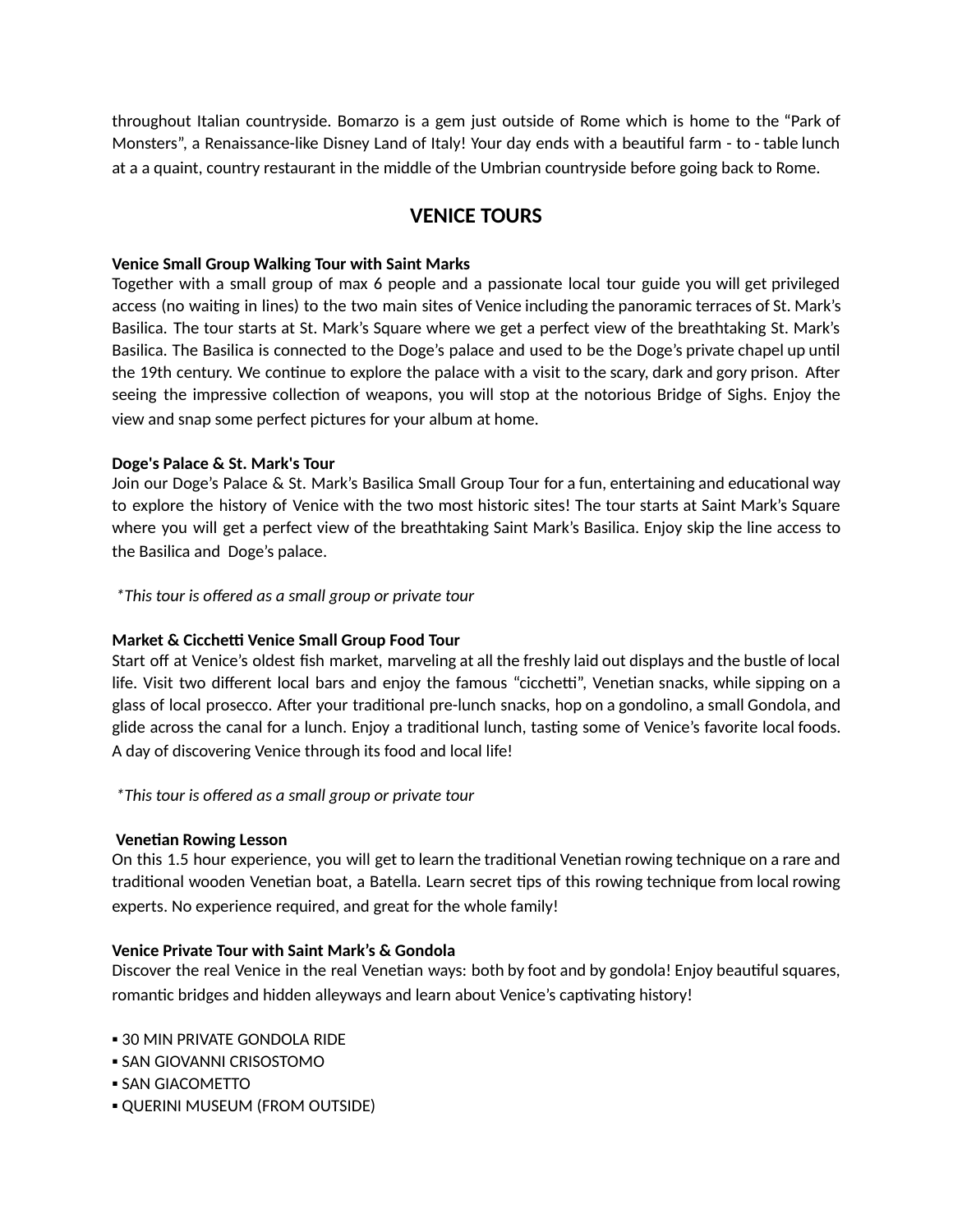- SANTI GIOVANNI E PAOLO (VENICE'S HOSPITAL)
- **. SAINT MARK'S BELL TOWER (FROM OUTSIDE)**
- **SANTA MARIA FORMOSA**
- **. SAINT MARK'S SQUARE**
- **. SAINT MARK'S BASILICA**
- **. SAINT MARK'S TERRACE**

Your Venice tour commences from Campo San Giacometto, a small cute square just a few steps from the world-known Ponte Rialto bridge and the Grand Canal. We proceed through the maze of Venice's small alleyways before we reach Campo Santa Maria Formosa. This unique Campo is the centre of eleven bridges and at least 7 architectural masterpieces of this city. You get privileged access to Saint Mark's and Doge's Palace with your expert LivItaly guide. A gondola will be waiting for you nearby for a fun and romantic 30 minute ride around the city's canals.

#### **Doge's Palace Private Tour with Secret Rooms & Saint Mark's**

Join our Saint Mark's Basilica & Doge's Palace Tour for a fun, entertaining and educative way to explore the history of Venice! Together with our local tour guide you will get privileged access to the two main sites of Venice including the terraces of Saint Mark's so that you don't have to wait in the queues. The tour starts at Saint Mark's Square where you will get a perfect view of the

breathtaking Saint Mark's Basilica. The Basilica is connected to the Doge's palace and used to be the Doge's private chapel up until the 19th century. With our privileged access you will bypass the (often long) line and enter this grand basilica covered in golden mosaic. Get privileged access to both Saint Mark's and Doge's Palace. We continue to explore the palace with a visit to the scary prison, the gun room with an impressive collection of weapons and a stop at the notorious Bridge of Sighs.

## **Venice Private Ghost Tour with Gondola**

A Ghost Tour through Venice is an intriguing and spooky way to explore the city, both by foot and gondola. Your local tour guide takes you through the spooky mazes and introduces you to Campo della Fava, Marco Polo's house, the bloody well story of Corte Lucatelli and San Gallo where the world-famous sculptor Antonio Canova died, place of one of the most terrible murders of Venice. The Venice Ghost Tour proceeds with a 30 minutes Gondola Ride. In the gondola your guide continues to tell you about the mysteries of Venice while you silently glide by the sites.

## **Venice Private Evening Stroll with Gondola**

The Venice private evening stroll starts from the small, picturesque and intimate square of Campo San Giacometto. Here we will find the of the most ancient Churches of Venetian history, dating back to 421 AD, the Church of San Giacometto. Just around the corner from our meeting point, you will find the famous Ponte Rialto bridge. The bridge's unique architecture is due to the nearby market; your LivItaly guide will give you all the history and facts behind this iconic symbol of the city of bridges. From the top of this beautiful bridge you will have a perfect view over the on the Grand Canal. You will have plenty of stops along the way to talk about the history of Venice, its anecdotes and of course to take some photos. Our Venice Private Evening Stroll will then reach Saint Mark's square. Reaching this beautiful square at this me of the early evening allows us to admire the Basilica of Saint Mark, the Bell Tower and Doge's Palace completely lit up. A gondola will be waiting for you to take you on a 30 minute ride through the canals!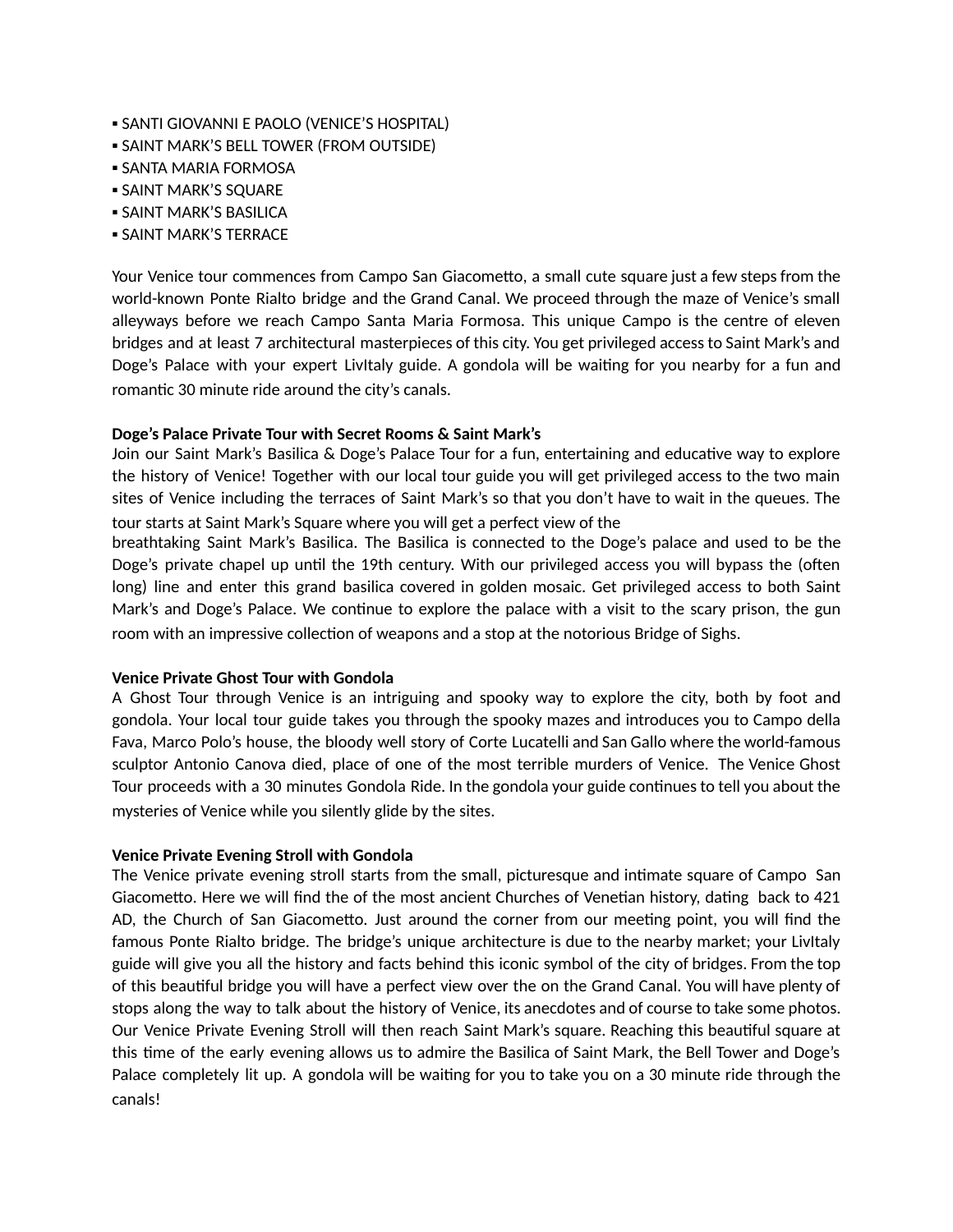### **Saint Mark's & Doge's Palace Treasure Hunt**

A treasure hunt that is fun for the whole family. Our LivItaly exclusive Treasure Hunt Tour invites you and your whole family on an exciting journey through the most important landmarks in Venice. Your adventure starts next to Saint Mark's Basilica in the heart of Venice. Your private tour guide will introduce the itinerary and give each child their own scavenger hunt-style treasure map and colorful pens. Together you will enter Saint Mark's Basilica with skip-the-line access. The treasure hunt continues in the enormous Doge's Palace. The adventure continues past old-fashioned cannon balls and through the infamous interrogation rooms before we cross the notorious Bridge of Sighs, ending the tour and completing our treasure hunt. No treasure hunt would be complete without a memorable prize at the end for the kids!

*\*This tour includes an oponal mask-making class in tradional Venean style*

#### **Murano Glass Tour**

- **.** DISCOVER THE WORLD-FAMOUS VENETIAN TRADITION OF GLASS-BLOWING
- . VENTURE OUT ONTO THE WATER AND VISIT THE COLORFUL ISLAND OF MURANO
- WATCH A LIVE DEMONSTRATION OF CRAFTSMAN CREATING UNIQUE GLASS PRODUCTS
- **. BUY THE BEST QUALITY GLASS SOUVENIRS AND HAVE THEM SHIPPED DIRECTLY HOME**
- **.** ENJOY A HIGH-END EXPERIENCE WITH A LUXURY PRIVATE WATER TAXI AND EXPERT GUIDE

Get picked up from your hotel in a luxury private water taxi, and travel to Murano island with your private local guide. Enjoy a short tour of the colorful island, before making your way to a typical glass blowing factory. Here you'll witness a live glass-blowing demonstration. The tour ends with your private water taxi taking you for a fun ride back to Venice.

## **Venice Islands Private Tour with Water Taxi**

In this exclusive private tour of the islands around Venice, your Livitaly guide will join you for this four hour experience as you explore the three main islands: Murano, Torcello and Burano. The Venice Islands private tour begins directly from your Venetian hotel, if provided with a water taxi dock (if not, we will provide the closest meeting location).

This tour includes:

- **. MURANO ISLAND WALKING TOUR**
- **GLASS BLOWING FACTORY & SHOPPING TIME**
- **. TORCELLO WALKING TOUR AROUND CHURCH**
- **. BURANO WALKING TOUR**
- **· PRIVATE EXPERT GUIDE**

## **Venice in a Day All-Inclusive Private Tour**

Make the most out of your time in Venice! See the major highlights this unique city has to offer with your private tour guide.

**• SAINT MARK'S BASILICA**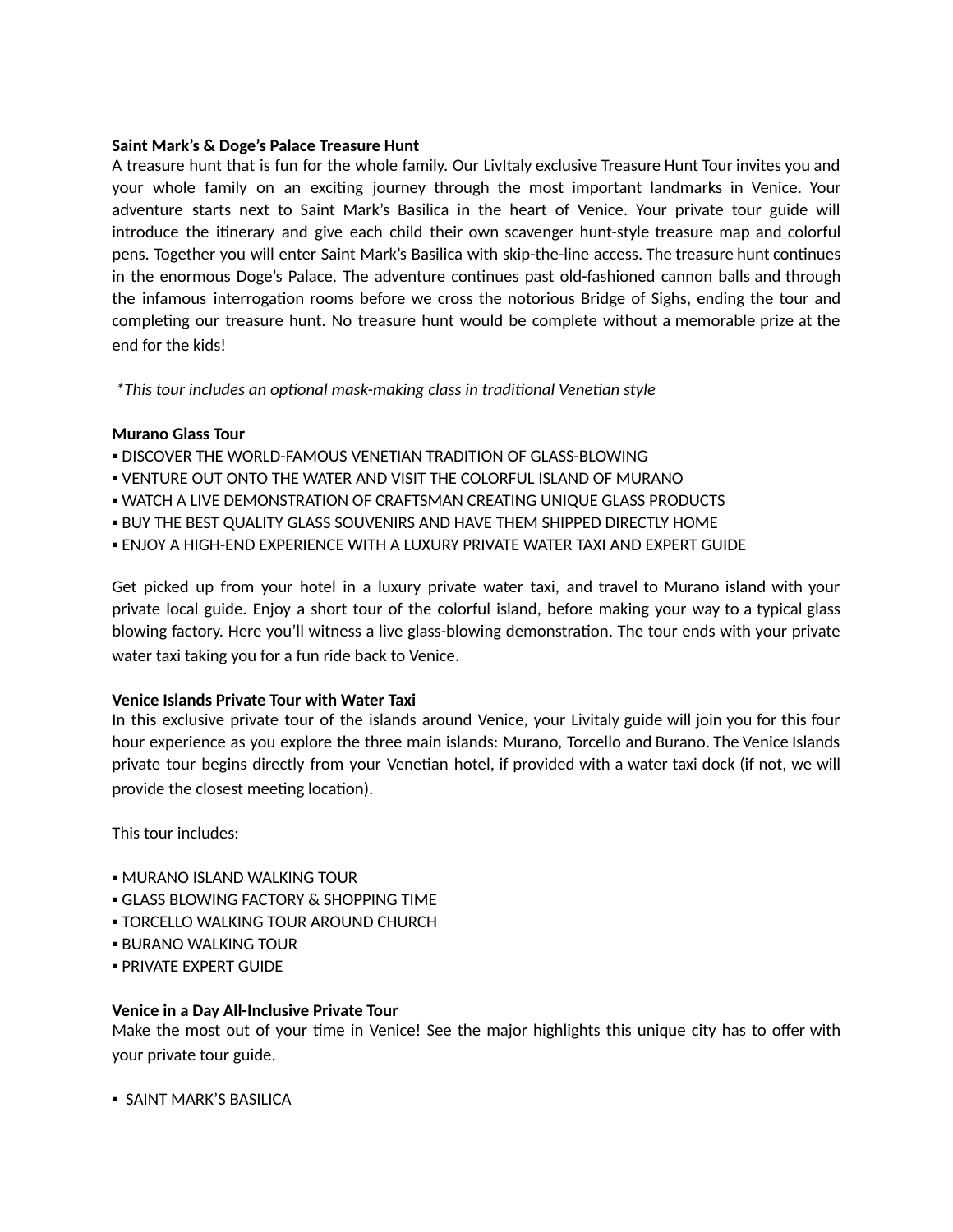- **DOGE'S PALACE**
- **. WALKING TOUR OF VENICE**
- 30 MIN GONDOLA RIDE
- **SAN GIOVANNI CRISOSTOMO**
- **. SANTA MARIA FORMOSA**
- QUERINI MUSEUM (FROM OUTSIDE)
- **.** SANTI GIOVANNI E PAOLO (VENICE'S HOSPITAL)
- **SAINT MARK'S BELL TOWER (FROM OUTSIDE)**
- **. SAINT MARK'S SQUARE**
- **. HALL OF THE GREAT COUNCIL**
- MARCO POLO'S HOUSE

Venice in One Day Private Tour is the perfect tour for those who have little time but wish to make the most out of it, in the most interesting and entertaining way. We start the day at Saint Mark's Square. With our privileged access to Saint Mark's Basilica you will bypass the long line and enter the Golden Basilica. Explore the numerous treasures with your passionate LivItaly guide before you proceed to the terrace of the Basilica from where you can enjoy a spectacular view. Saint Mark's Basilica is the center of religious Venice, but when it comes to the city's political center, then we are talking about the Doge's Palace. For seven Centuries this powerful palace has housed the Doge, its independent government, prisons and courts. We continue to explore the palace with a visit to the spooky prison, the gun room with an impressive collection of weapons, and a stop at the notorious Bridge of Sighs. After a quick lunch break your guide will show you by foot not only the highlights of Venice such as Rialto Bridge, Marco Polo's house and Campo S. Maria Formosa but also the narrow streets and hidden bridges that make Venice the most romantic city in the world. A day in Venice would not be completed without a gondola ride! Your LivItaly guide will make sure that you are comfortable in your own private gondola, take some memorable pictures before waving you off. You will enjoy a 30 minute ride together with your company, gliding through narrow and peaceful canals.

## **Venice VIP Day Tour with Murano**

Make the most of your time in Venice by visiting the famous islands. A top rated Livitaly guide will join you on a four hour visit around Murano, Torcello and Burano. Each island has its own unique qualities, artisan workshops and unique landmarks. Our guide will meet you at your hotel in Venice and take you on a luxury water taxi ride around the islands. The first stop on your luxury water taxi is to Murano. After a short walk around the island, you will be taken to an artisan glass blowing factory for a live demonstration of this intriguing art. Your guide will take you back on your private taxi to Torcello, an adorable deserted island with very few remains standing. After a quick ride across the lagoon, your private guide will walk you through Burano, a Unesco World Heritage site. End your day with another private water taxi back to the mainland.

## **Venice Walking Tour at Night with VIP St Mark's Access**

- Discover the magic of Venice at night in a small group
- . Weave through Venice's charming back streets with a passionate local guide
- Visit St. Mark's Basilica by night in a unique way, exclusive to LivItaly
- **Explore special areas of the grand Basilica like the Pala d'Oro and Crypt**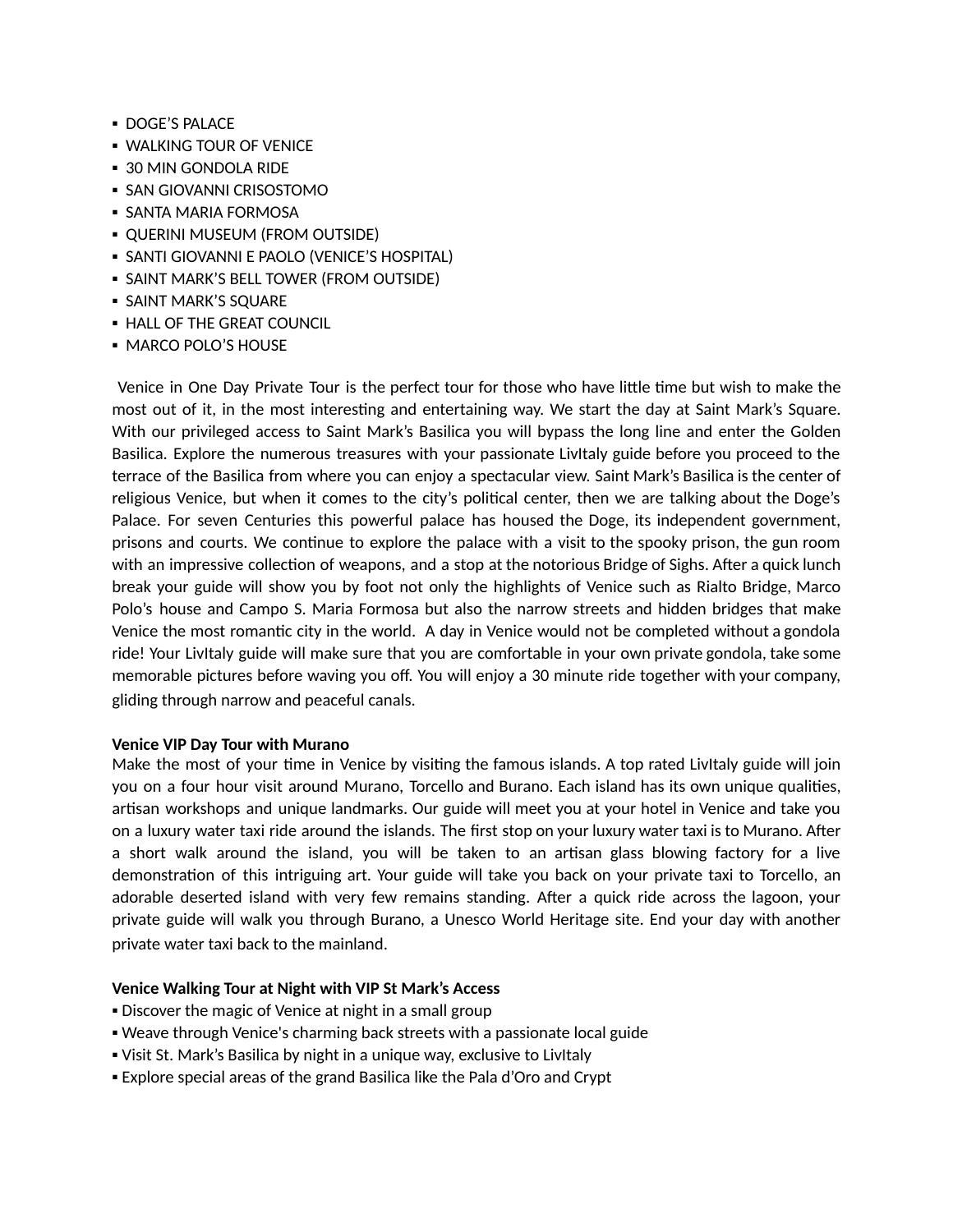Your journey through Venice by night starts in a charming little square that boasts the oldest church in the city. You will continue with your walking tour seeing the highlights of the city including Saint Marks Square and Doge's Palace. You'll then begin your exclusive night visit inside St. Mark's Basilica, entering through a special entrance opened specially for LivItaly groups. Make your way inside and up to the loggia, visit the church's special areas, some normally inaccessible or at an additional cost, getting up close to the astonishingly ornate Pala d'Oro golden altarpiece, and then venturing down below to the ancient Crypt, never open during the day. After an hour exploring the golden interior of St. Mark's Basilica in the stillness of the night, your tour ends outside in Piazza San Marco. This is a wonderful place to end your nighttime tour, as you soak in this huge and sophisticated Venetian square under the moonlight.

*\*This tour is offered as a small group or private tour*

# **Inside St Marks at Night**

- Get exclusive access to the basilica only LivItaly tour groups allowed
- Experience a magical light show which brings to life the ceiling mosaics
- Enjoy a once in a lifetime experience in one of Italy's most renowned landmarks

Seeing the charming city of Venice by day is unforgettable; seeing it by night on LivItaly's Inside St Mark's at Night Tour is a once in a lifetime experience. On this tour you will learn who Saint Mark was, what historians know about him and how he came to be the patron saint of Venice. But most importantly, you will get to access to the inside of St Mark's Basilica at night – an exclusive entry, reserved for very few people into one of the most beautiful landmarks of Venice. You'll also get access to the Basilica's crypt where the patriarchs of Venice are buried. LivItaly's St Mark's at Night Tour is an absolute must for anyone with an interest in history and a flair for the dramatic. It is a unique way to see this city at night which few people get a chance to explore. Ideal for all ages.

*\*This tour is offered as a small group or private tour*

# **Ferrari Experiences**

## **Ferrari California\* Test Drive in Maranello**

Our long-lasting partnership with Ferrari and its surrounding Motor Valley team players gives us the opportunity to offer this very unique experience. A Ferrari trainer co-pilot will assist you, teach you, and let you really experience all the horsepower this Ferrari California can offer: 0-100 km/h in 4 seconds! Explore Maranello and the surrounding area in your dream-vehicle and pamper yourself with this unique opportunity at a very special price. Your test-drive will be recorded with an internal video camera and you will get the DVD as the perfect memory. In addition to your Ferrari California test drive you will get the chance to experience a Ferrari Formula 1 simulator for 15 min.

*We offer driving experiences from 10 minutes up to 1 hour*

\*Have a different Ferrari model in mind? Choose the Ferrari you'd like to drive! We offer the following options at various prices: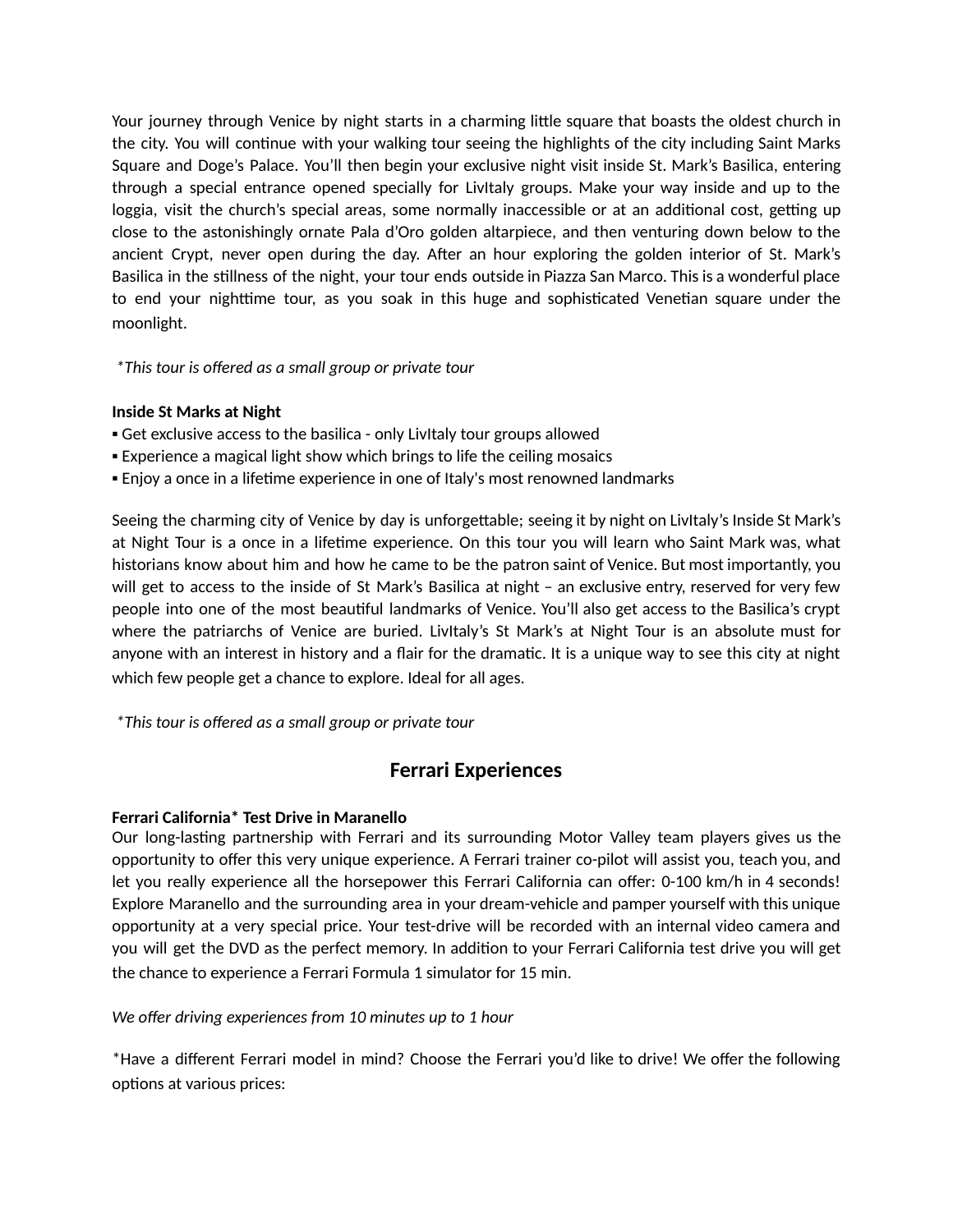- Ferrari 430
- Ferrari F360 Spider
- Ferrari F458 Spider
- Ferrari F458
- Ferrari F458 Speciale
- Ferrari GTC Lusso
- Ferrari 488 Spider
- Ferrari 488 GTC
- **Lamborghini Huracan**

# **Ferrari Full Day Experience**

A full day immersion in the world of Ferrari, from driving it, to tasting the delicious local food and visiting the Ferrari Gallery Museums.

- **. DRIVE UP TO 1 HR AN F430 OR A CALIFORNIA LUNCH IN LOCAL TYPICAL RESTAURANT (FOR TWO)**
- **. FERRARI MUSEUM VISIT (FOR TWO) WITH RED WINE VINEGAR FACTORY VISIT**

This Ferrari Experience is designed to give you the opportunity to spend the whole day, hands-on and in depth, with this unique world of cars and motors. The Experience starts with the opportunity of driving one of our F430s or a Ferrari California for up to 1 hour. Ferrari co-pilots will train you in all the adrenaline filled options that the car has, allowing you to explore both speed and challenging roads. You will then have lunch in a typical local restaurant where the Ferrari engineers, pilots and test-drivers also hang out. The surrounding valley continues to this day to produce some of the most amazing and world-known cuisines. In the afternoon you will be visiting the Ferrari Gallery Museum, and have the opportunity to learn the history of this magical car-factory, and enjoy scenes of its grand F1 career. Lastly, we will take you to the local Red Wine Vinegar Factory of Modena, where you will taste the famous DOP Balsamic Vinegar. Note: This Full day Experience is designed for up to 2 people, with one person driving. Feel free to contact us if you wish to add a second driver.

\*This tour is also available as a VIP Ferrari full day tour which give the option of either a Ferrari F458 *Italia or a Lamborghini LP570*

## **Ferrari F458 Driving Experience through Castelli Romani**

- **. FERRARI F488 GTB FOR THE ENTIRE DAY**
- **. TRANSPORT FROM/TO YOUR HOTEL WITH PRIVATE CHAUFFEUR**
- **. DRIVE THROUGH CASTELLI ROMANI**
- **CASTEL GANDOLFO**
- **. LOCAL MEAL AT RISTORANTE PAGNANELLI**

Your experience will begin by being privately chauffeured from your hotel to the Baths of Caracalla, one of the largest and best preserved ancient thermal complexes in the world. From there, the adventure starts as you slip into the driver's seat of Italy's most exhilarating and luxurious sports car: the Ferrari F458 Gran Turismo Berlinetta. Drive along the panoramic and enchanting roads towards Castelli Romani and its group of beautiful small towns: Albano, Ariccia, Castel Gandolfo and Nemi. Our Ferrari F458 Full Day Experience includes a delicious local meal at Ristorante Pagnanelli, which has been operating since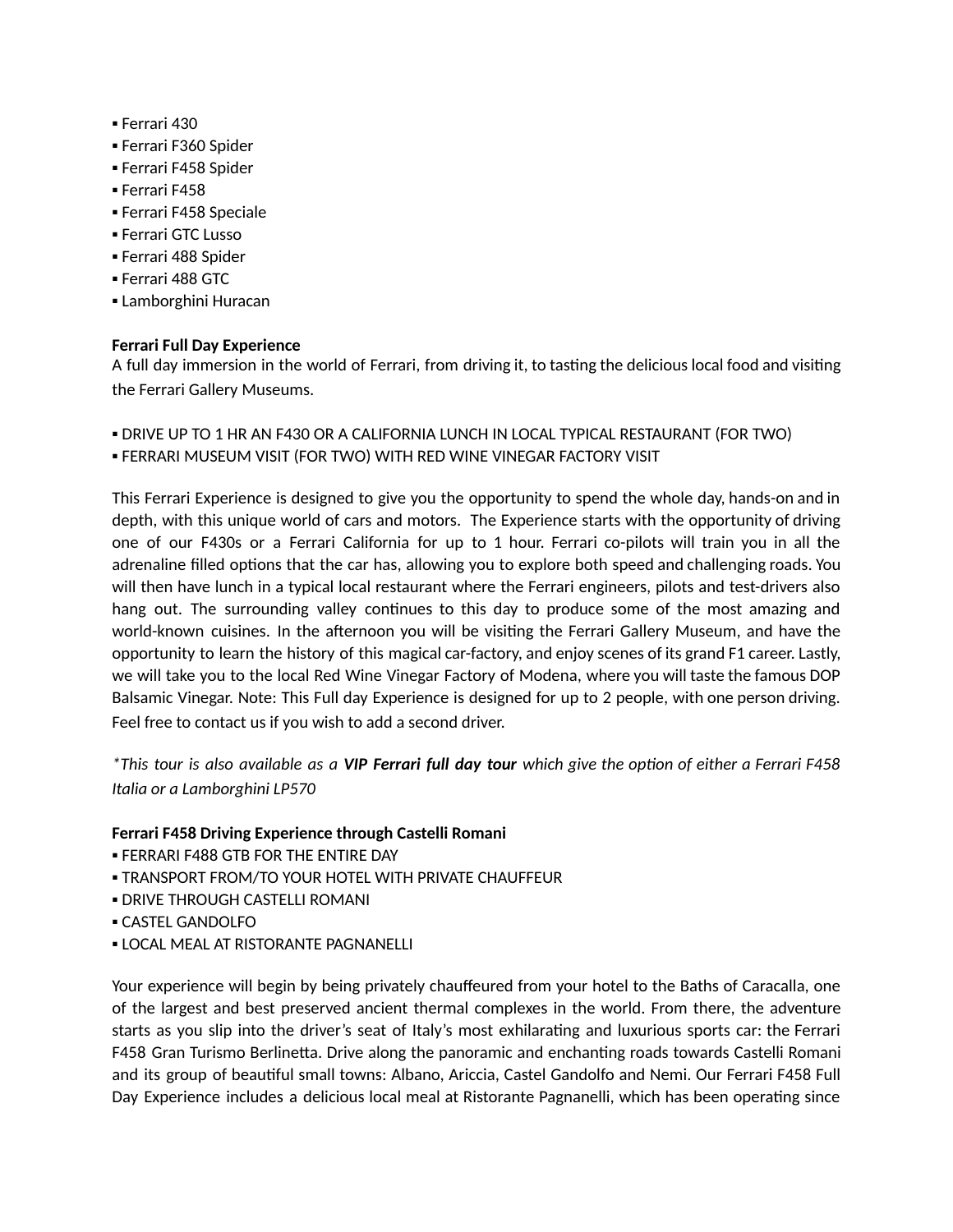1882 and boasts an infamous view of the Albano Lake.

# **Full Day Ferrari and Food Experience**

- ENJOY A THRILLING 30 MIN FERRARI CALIFORNIA TEST DRIVE THROUGH THE VINEYARDS
- **.** DISCOVER TWO OF THE REGIONS SPECIAL TREASURES IN ONE DAY: FERRARI AND FOOD
- SAVOR A TRADITIONAL LOCAL LUNCH TASTING FILLED WITH DELICIOUS TYPICAL FOODS
- **. RIDE IN AN ORIGINAL FORMULA 1 SIMULATOR FOR THE ULTIMATE F1 EXPERIENCE**

Start in Maranello, in the north region of Emilia-Romagna. This is the region where the Ferrari was born, but it's also an area rich in food heritage. Visit a Parmesan tasting factory and a gorgeous vineyard producing a local red wine, Lambrusco. Test drive the sporty Ferrari California, cruising through the vineyards with the top down. Enjoy a delicious all-inclusive lunch, tasting some of the regions specialties. Visit the famous Ferrari museum and get into an original F1 simulator. End off with a visit to a local Red Wine Vinegar Factory to taste the world-renowned DOP Balsamic Vinegar. It is certainly a full day packed with fun and flavor!

# **Ferrari for Families Day Experience**

- **.** ENJOY A UNIQUE FAMILY DAY OUT WITH SPORTS CARS, TASTY FOOD, AND LOTS OF FUN
- **. TEST DRIVE THE FOUR-SEATER FERRARI CALIFORNIA CONVERTIBLE WITH THE FAMILY**
- VISIT THE INCREDIBLE FERRARI MUSEUM, ENTERTAINING FOR BOTH ADULTS AND KIDS
- DRIVE AN ADULT AND CHILD-FRIENDLY F1 SIMULATOR FOR A THRILLING F1 EXPERIENCE
- **.** GET AN HD DVD RECORDING OF YOUR TEST DRIVE TO WATCH WHEN YOU GET HOME

Cruise around Maranello with the top down, in the gorgeous region where the Ferrari empire began. Choose between 10 minutes and 2 hours minutes for your drive! Enjoy an all-inclusive lunch, tasting some of the regions best local cuisine. Visit the Ferrari Museum and discover the exciting story behind this supercar brand. Become Formula 1 drivers in original and child-friendly F1 simulators. It's a jam-packed fun day out for both the adults and the kids!

# **NAPLES, POMPEII & AMALFI COAST TOURS**

## **Pompeii Exclusive Tours**

79 A.D.: Plinius wrote about the most violent, cruel and unexpected Volcano eruption of the world. Relive those moments by adventuring yourself into the amazing sites of Pompeii

- PRIVILEGED ENTRANCE
- **ENTRY TICKETS**
- **. HOUSE OF JULIE FELIX**
- **. HOUSE OF LOREIUS TIBURTINUS**
- **. HOUSE OF MENANDER**
- **HOUSE OF SALLUST**
- **. HOUSE OF THE TRAGIC POFT**
- **. HOUSE OF THE VETTII**
- LUPANAR
- **. SUBURBAN BATHS**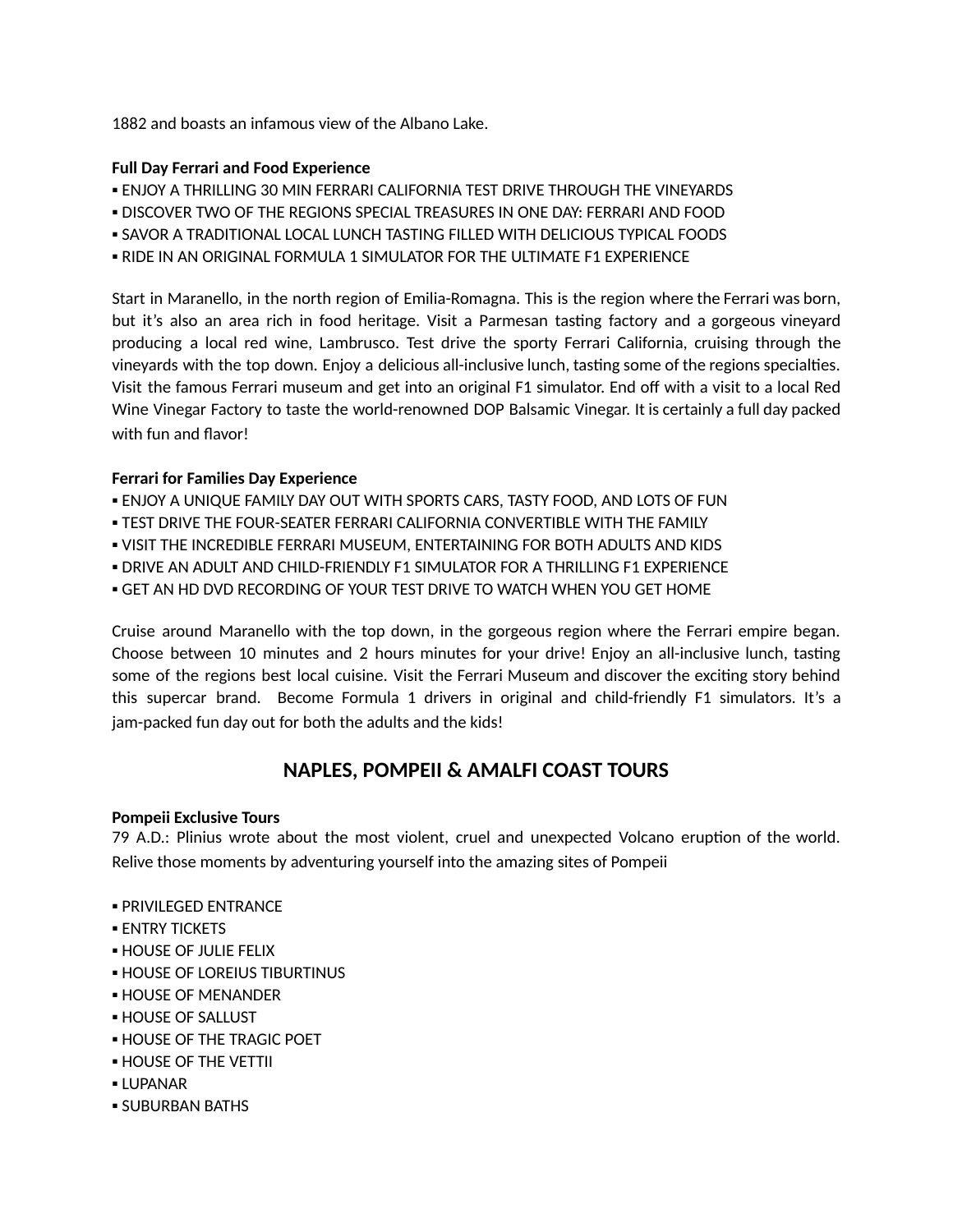**• TEMPLE OF ISIS** 

**. HOUSE OF THE GLADIATORS** 

This Pompeii Tour is designed for the hungriest minds, people that are mindful of their time, but are also fascinated with the story of this amazing province once destroyed by the nearby Vesuvius. Pompeii is one of Italy's best preserved archaeological sites and it is a must-visit with a guide. The city was a typical ancient Roman village founded 80 B.C. A sudden eruption by the volcano, Vesuvius in 79 A.D. buried Pompeii under 6 meters of ash and wiped it off the map until it was rediscovered in 1599. This horrible incident have left us an important historical legacy that today gives us an incredible glimpse about what the Roman life was like. On this tour you will be guided by an archaeologist who will draw you the picture of how the streets use to look with people and horse carriages going up and down. Your private guide will show you the amazing mosaics and murals and walk around the public baths that were constructed with central heating and saunas in a time when the rest of Europe was still living in mud-huts.

The archaeological area of Pompeii has been a UNESCO World Heritage site since 1997. Our tour guides of Pompeii are current archeologists, or members of some of the first teams that worked on the larger part of the excavations of this city and can share with you some of the most amazing anecdotes, discoveries and stories about Pompeii and its surroundings. An archeological gem, an extraordinarily preserved peek into ancient history, everybody in this area should witness this site. Join us and be captivated by our 2,5 hours private experience.

*\*This tour is offered as a small group or private tour.*

#### **Private Pompeii & Herculaneum Tour**

If you are a history buff and want to see the wonders of two renowned archaeological sites, LivItaly's Private Pompeii and Herculaneum Tour is the perfect tour for you! This half day archaeological adventure provides an expert private guide who will tell you all about that ominous day in 79 A.D. when both the towns of Pompeii and Herculaneum were destroyed by the powerful Mt Vesuvius eruption. Most travelers visit Pompeii, and for good reason, but Herculaneum is well worth a visit too thanks to its impeccable preservation which has given us even more insight into the lives of residents from thousands of years ago. These two towns which were once thriving commercial centers near the Gulf of Naples, were both completely wiped out away in just one afternoon. This tour will tell you all about that day and the thriving history and culture of these two towns before the eruption. You will have direct, skip-the-line access to both sites. Your guide will also accompany you on the quick train ride to Herculaneum following your private tour of Pompeii.

## **Private Pompeii & Vesuvius Tour from Rome**

Climbing Mount Vesuvius, a dormant volcano, imagining its strongest and scariest eruption of 79 A.D., reliving those moments visiting the sites of Pompeii...all in one day!

Have you ever wanted to take on the adventure of climbing an active volcano? Our Private Pompeii and Vesuvius tour is for you! This tour is designed for people who want to learn about the history of Pompeii and then visit the volcano that erupted in 79 A.D. Your Pompeii and Mt Vesuvius full day tour begins directly at your hotel where your private chauffeur will pick you up and drive you south to the ruins of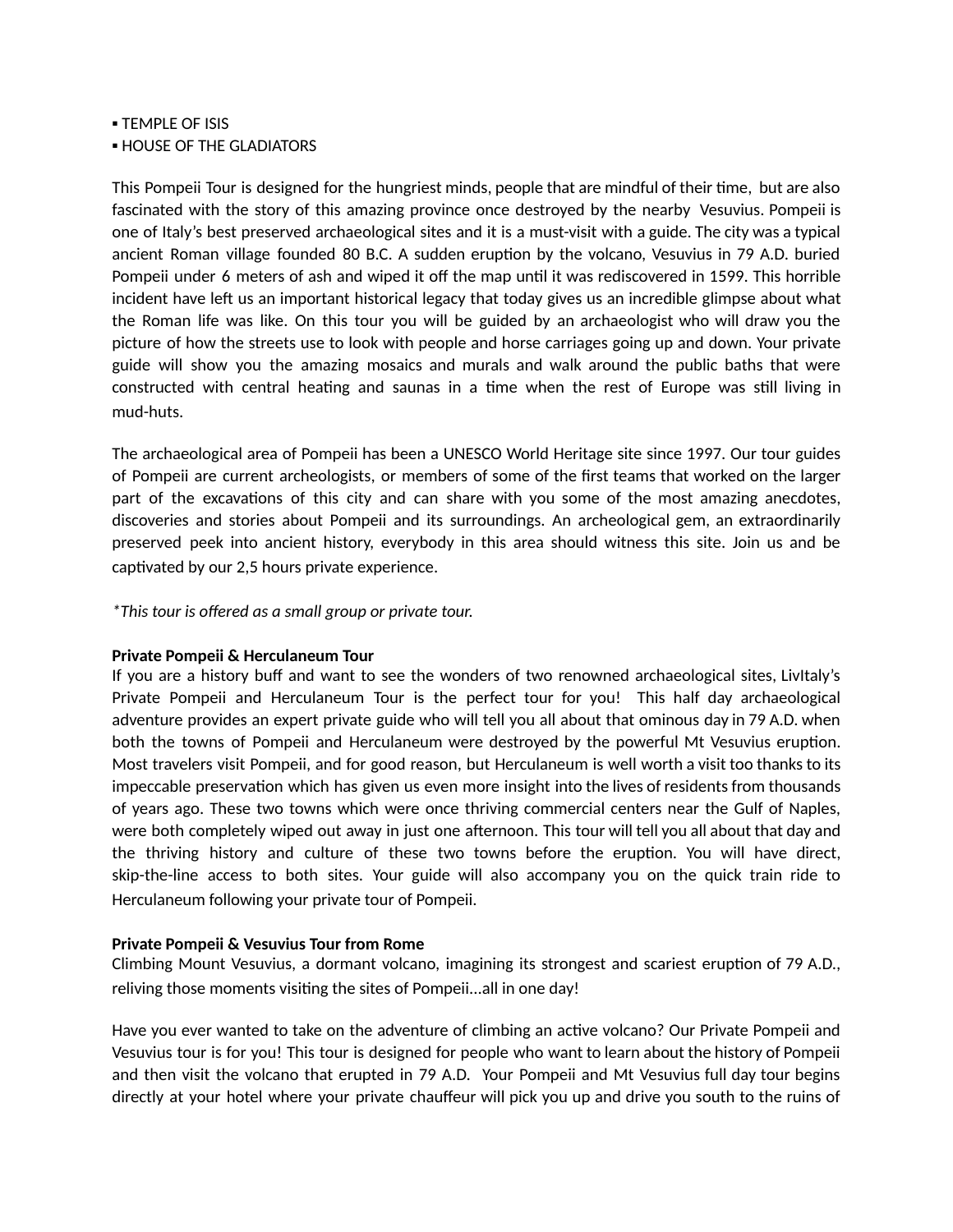Pompeii. Admire spectacular frescoes, ancient graffiti, enter homes and shops and live that dramatic night by capturing how life just suddenly froze. After walking through the cobbled stone pathways of Pompeii, you will have time to go for a lunch before your next adventure. Once you have finished your lunch, your chauffeur will drive you up to Mount Vesuvius to meet an Alpine guide (the only one allowed to bring you to the top of Mount Vesuvius) and start your climb. Once you have reached the top of the volcano, you can choose whether to look inside the eye of the active volcano or you can look away and enjoy a panoramic view over the gulf of Naples.

## **Capri in a day All-Inclusive Tour**

A full day in the most beautiful island of the world, enjoying blue water, grottoes, fancy taxi rides, and an adventurous sky-life to the top of the Mediterranean sea!

- **FERRY RIDE TO CAPRI ISLAND**
- **. BOAT TOUR AROUND THE ISLAND**
- **CORAL SIGHTSEEING**
- **BLUE GROTTOES**
- **OPEN-TOP TAXI RIDE TO ANACAPRI**
- **CHAIR-LIFT TO THE TOP OF THE ISLAND**
- **. WALKING TOUR OF CAPRI**
- GARDENS OF AUGUSTUS
- **. FREE TIME FOR SHOPPING AND LUNCH**
- **. FERRY RIDE BACK TO SORRENTO**

In this Capri Full day Tour you get to hop on a boat and go to island: the most well-known VIP island of the Mediterranean. After a quick boat-ride around the island to explore the corals and landscapes, you will be able to visit the amazing world-known blue grottoes of the islands. Enjoy a quick small boat tour in this amazing blue-watered bit of paradise. We will then continue to sail around the island and continue to learn about Capri's elegant villas and savor the sun and the sea.

Once back at the port of Capri you will together with your guide ride up the cliff to the town of Anacapri on an open-air taxi. Here this Capri tour will have privileged access to the chair-lift that takes you to the top highest point of the island. Back down with the taxi to Capri, our local expert will give you a brief walking tour of Capri and the astonishing gardens of Augustus, suggest a lunch place and some free time activities. A day dedicated to yourself, the love of nature, food and some Limoncello too.

*\*This tour is offered as a small group or private tour.*

## **Pompeii & Amalfi Coast Private Day Tour from Rome**

Experience the wonders of Pompeii and the beauty of the Amalfi Coast in a single day as you escape the city of Rome and head south towards the Mediterranean. The day begins in Rome with

a pick-up directly from your hotel by your private chauffeur. After a relaxing drive you are delivered to your private tour guide at the world-famous archaeological site of Pompeii. Pompeii was an ancient Roman port city that was originally conquered in 80 B.C. and was devastated just under a century later. Your private guide will take you back into history, showing you beautiful mosaics and the exclusive houses of ancient Roman merchants and upper class. The day continues down the infamous winding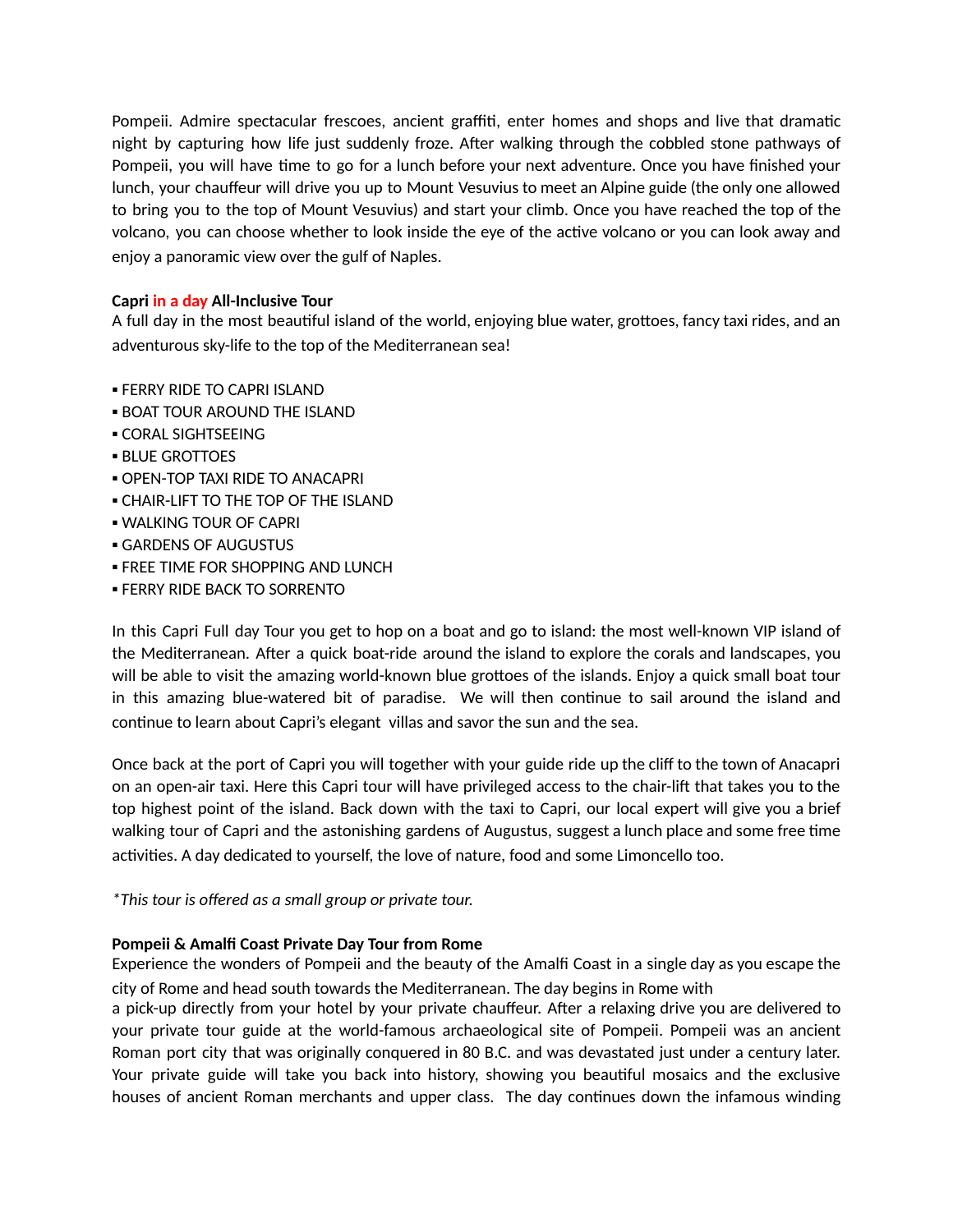Amalfi coast line. Enjoy the afternoon in the picturesque town Positano, one of the most beautiful places on the Amalfi Coast. Make lifetime memories as you wander along the quaint streets down towards the Mediterranean sea. You may choose to catch up on some shopping-Positano is filled with shops selling handmade sandals, ceramics and even one-of-a kind perfumes and fragrances. Marvel over the magnificent Amalfi lemons and even sample the world famous limoncello. In the late afternoon, meet back up with your driver and continue back to Rome. If time permits your will also enjoy a spin through yet another amazing coast village, Sorrento.

#### **Amalfi Coast Private Boat Excursion**

Enjoy the breathtaking Amalfi coastline or the spectacular island of Capri in a very luxurious way, with your private boat! Meet your private bilingual skipper at the port of Sorrento and set out on the Mediterranean Sea for an unforgettable day. Onboard your private boat you will find complementary snacks, cold drinks, towels and snorkeling equipment. You decide if you wish to explore Capri with your boat, visiting the town and the blue grottoes or if you prefer to cruise up the Amalfi coastline for an unmatched scenery. Wherever you dock you can be sure to get a VIP treatment with your exclusive skipper who will show you the hidden bays and other secret gems that are only accessible from the sea. Forget about the traffic packed roads along the coast and over crowded tourist boats, this is a day of complete relaxation in the most exclusive way possible. Stop for a lunch break on the beach side in one of the tiny villages, your skipper knows the best places. We guarantee this is a once in a lifetime experience you will never forget!

#### **Capri Excursion with Private Boat**

Experience the ultimate in luxury travel. Our Capri Excursion with Private Boat takes you to the VIP island on a private chartered boat. Can you think of a better way to enjoy the Mediterranean Sea? Meet our bi-lingual skipper who will introduce you to your boat and its amenities. On board you will be able to enjoy towels, snorkeling equipment, snacks and drinks (both alcoholic and un-alcoholic). After a brief introduction you will sail off towards the amazing island of Capri. Our suggestion will be to do a brief tour around it, find beautiful places where to dive and enjoy the world-known blue waters and chorals. And most importantly enter the Blue grottoes of Tiberius. Get back on board to admire the cliffs and get information from your skipper about the super luxury villas and boats you will be seeing around the island. You will have the opportunity to dock at the Marina and visit the town of Capri and Anacapri for lunch (not included) and some free time for shopping. Or just stay on board and enjoy the sun, the breathe and feel like a true VIP of Capri.

*\*Please Note: This experience includes: towels, so drinks, snacks and bilingual skipper. The base-fee* price is for our Jerranto 650 which fits up to 6 people. For any additional participant we then will upgrade *you to our bigger Jerranto 900.*

*\*You also have the opon to add a boat dock in Positano.*

#### **National Archaeological Museum Naples Private Tour**

- **.** Discover many spectacular artworks from Roman, Greek & Renaissance times
- **.** Have a private expert guide to show you the best of this remarkable museum
- Uncover a huge collection of ancient artifacts from Pompeii & Herculaneum
- . Visit the Secret Room for a fascinating journey through ancient erotica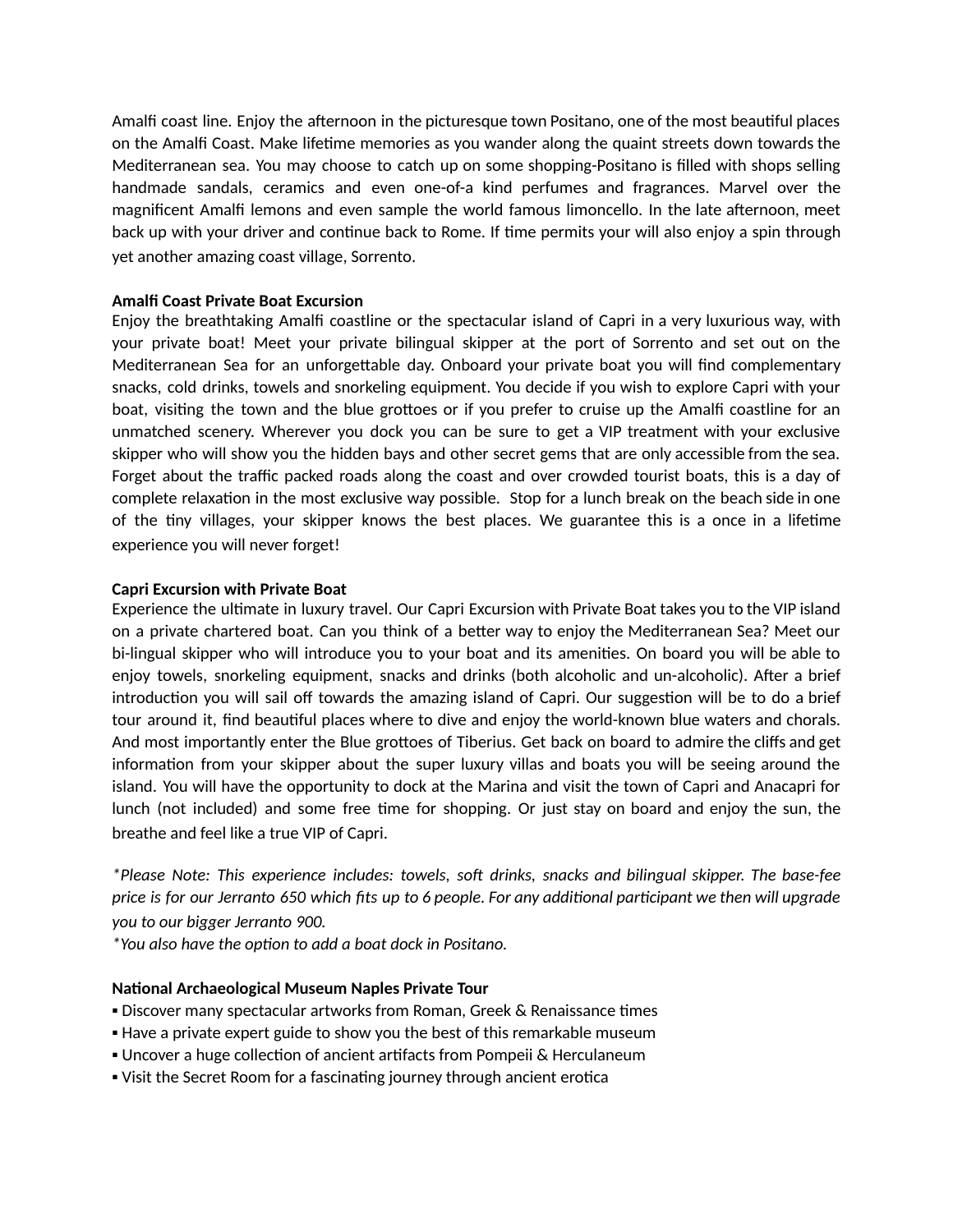The National Archaeological Museum Naples Private Tour is an incredible experience for art-lovers and anyone interested in ancient history. As one of Italy's largest and most important collections, you will get close to many well-preserved pieces, including detailed mosaics, stunningly preserved frescoes and a magnificent array of classical sculptures. See the notable Farnese Collection, discover artifacts from the ancient cities of Pompeii and Herculaneum, and visit the impressive Egyptian collection. Enter into the famous Secret Room and go on a fascinating journey through ancient erotica. Enjoy the exclusive experience of visiting this impressive collection with your very own personal guide, and journey through antiquity at its finest!

## **Private Day trip to Naples and Pompeii from Rome by Train**

LivItaly's Day Trip to Naples and Pompeii from Rome is one of the best ways to spend a day out of the city. Meet your private chaperone at central Rome Termini Train Station. Sit back in business class and enjoy a high-speed ride to the center of Naples, getting there in just over an hour. Travel on a local train past Mount Vesuvius to the Pompeii ruins, and meet your private Pompeii guide for a tour of this fascinating site. Journey back to Naples by train, and explore some of its city by foot, admiring sites like The Royal Palace along the way. Stop for an authentic Neapolitan pizza, and then enjoy a coastal stroll with wonderful views as the perfect end to your time in Naples. Take the high-speed train back, arriving in Rome in the early evening. A special day out down South, with a private chaperone alongside to make it stress-free and all fun – all this in just one day!

## **VIP Pompeii, Capri & Amalfi Helicopter Tour**

LivItaly's VIP Amalfi Helicopter Tour is not your ordinary tour of southern Italy, it is instead an extraordinary one – a chance of seeing some of the most picturesque views of Italy all from the comfort of a seat in the sky. This Amalfi Coast Tour starts in Rome, where you will board your helicopter and takes you across the Italian coastline, over to the most loved vacation spot of Italy - the Amalfi Coast! Expect VIP treatment, a personalized day of endless views, a scenic ride over the eye of Mt Vesuvius, a 2 hour guided tour of Pompeii with an expert LivItaly guide, a stop for lunch and shopping in Capri and whisk back to Rome! The perfect day in Italy.

## **Full Day Amalfi Driving Tour**

Avoid any difficulty in orientating and driving through the narrow, windy roads of the Amalfi coast and explore it comfortably sitting in the back of a vehicle for a relaxing, fulfilling, unforgettable full day experience.

- **A FULL DAY DEDICATED TO COMFORT AND RELAXATION**
- **. EXPLORE THE BEAUTY OF THE AMALFI COAST IN THE COMFORT OF A VEHICLE**
- IMMERSE YOURSELF INTO THE LOCAL CULTURE WITH OUR PASSIONATE LOCAL DRIVERS
- **. DISCOVER SECRET SPOTS BELOVED BY LOCALS**

LivItaly's passionate local chauffeur will pick you up at your place in Naples/Sorrento or Amalfi area, to drive you around to the stunning panoramic cliffs mirroring themselves in the spectacular water, to the enchanting small towns of the Coast and to locals' favorite secret spots.

Enjoy the relaxing atmosphere, the warmth of the sun, the gentle breath of the breeze, the delights of your favorite local restaurant.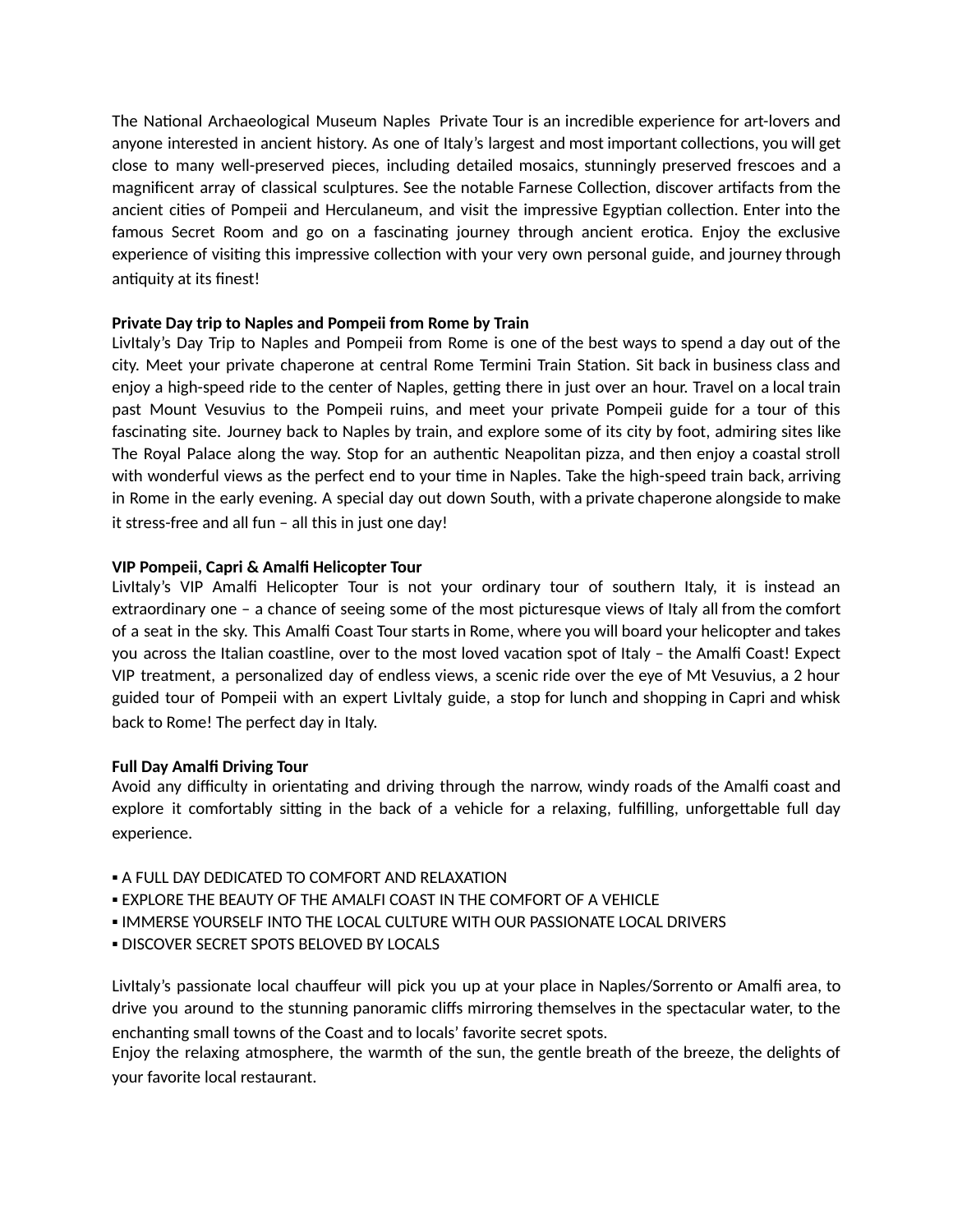# **MILAN**

## **Milan Walking Tour with Last Supper & Duomo**

Join us on tour in Milan! See Leonardo da Vinci's Last Supper with exclusive limited-access viewing. Visit San Maurizio al Monastero Maggiore, known as the "Sistine Chapel of Milan'. Learn about Bramante's fascinating optical illusions at San Satiro Church. Snack at one of the most well known historic bakeries of Milan - almost 200 years old. End the tour in front of the magnificent Duomo of Milan. This tour includes all there is to see of Milan! The perfect way to visit the city.

Everyone needs to visit Milan once in their lives, and what better place to see this vibrant city than on a comprehensive **Milan Walking Tour with Last Supper**? LivItaly Tours has designed the perfect visit to one of the most exclusive paintings in the world – Leonardo da Vinci's Last Supper. You will visit the Convent of Santa Maria delle Grazie where you will get privileged access to view this painting in a group as small as 30 people, making it possible to get up close to one of the most prized works of Italian heritage. Your tour begins with a highlight and only gets better from there.

LivItaly's Milan Walking Tour with Last Supper will also take you to the San Maurizio al Monastero Maggiore which is known as the Sistine Chapel of Milan, an historic pastry shop, the financial district of the city, Milan Duomo and plenty more.

*\*This tour is offered as a small group or private tour.*

## **Express Last Supper Milan Tour**

In case of a short staying in Milan and little time available or, instead, if you are keen on Leonardo's Last Supper and wish to focus on it and spend time in front of its splendid details and the artist's multifaceted talent, this tour is a perfect option.

- MARVEL AT LEONARDO DA VINCI'S LAST SUPPER IN EXCLUSIVE LIMITED-ACCESS VIEWING
- ENJOY ONE OF THE WORLD'S GREATEST MASTERPIECES WITH VIP SKIP THE LINE ENTRANCE
- **. MAKE A WISE USE OF YOUR TIME WHILE IN MILAN**

Focused on Leonardo da Vinci's masterpiece, this 45 minutes tour gives you direct access to the painting, after an exhaustive introduction by LivItaly's guide, who will explain the explicit and hidden meanings of the artwork (including the wonder of a musical composition hidden in it!) and Leonardo's genius. It is designed as to allow you to enter the refectory which houses the painting and admire it as long as possible with no distraction.

# **SHORE EXCURSIONS**

# **Best of Rome : All-inclusive Shore Excursion**

- **. PRIVATE TRANSFER FROM & TO THE PORT**
- **ENTRY TICKETS & RESERVATION FEES**
- ROMAN FORUM
- **PALATINE HILL**
- COLOSSEUM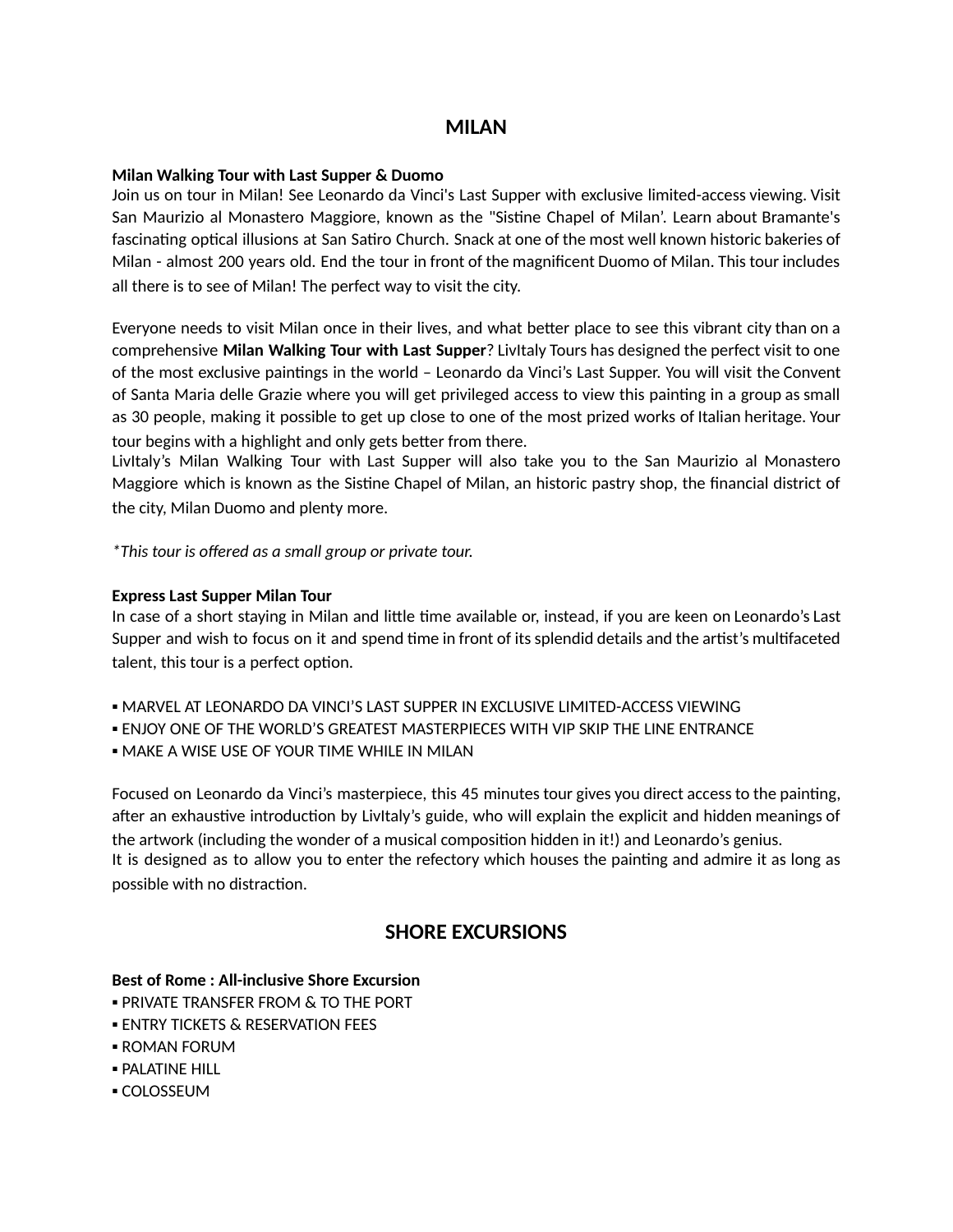- **TREVI FOUNTAIN**
- PANTHEON
- VATICAN MUSEUMS
- **RAPHAEL ROOMS**
- **SISTINE CHAPEL**
- **. SAINT PETER'S BASILICA**

On our Best of Rome Shore Excursion your exclusive private driver will meet you directly at the dock of the ship holding a sign with your name on it. Begin your private day tour with skip-the-line access to the Colosseum, Roman Forum and Palatine Hill your private Livitaly guide will walk you through ancient wonders and bring to life buildings, structures, architecture and stories of generals and Emperors. Your Best of Rome Shore Excursion will continue with a drive through the city center where you will see all of the highlights and stop for a nice lunch alla Romana. No trip to Rome can be complete without a trip to Vatican City to see the grand Vatican museums and Michelangelo's Sistine Chapel. The tour ends with a visit to St. Peter's Basilica, where you will admire Michelangelo's Pietà, the Bernini Baldacchino and much more. Your private driver will be waiting for you when you exit the Basilica to escort you back to your cruise ship at Civitavecchia.

# **Florence & Pisa All-incl Shore Excursion**

- **. PRIVATE TRANSFER FROM & TO THE PORT**
- **ENTRY TICKETS & RESERVATION FEES**
- **.** LEANING TOWER IN PISA
- PONTE VECCHIO
- **THE DUOMO**
- **THE BAPTISTRY**
- PIAZZA DELLA SIGNORIA
- PIAZZA DELLA REPUBBLICA
- GALLERIA DELL'ACCADEMIA
- **MICHELANGELO'S DAVID**
- **BASILICA DI SANTA CROCE**
- PIAZZA MICHELANGELO

You will be picked up in the morning directly at the port and brought to Pisa's landmark, the Leaning Tower of Pisa. Visit the beautiful Baptistery and Cathedral and learn about Pisa's most famous scientist, Galileo Galilei. (All the sites are only from the outside.) Back in the car you will get the chance to enjoy beautiful Tuscany hills outside your window while you are comfortable riding to your next adventure, Florence. Before we start exploring Florence we take a lunch break at one of our favorite restaurants (not included in the price) followed by our walking tour through Florence. We reach one of Florence largest art museums; Galleria dell'Accademia and enter with privileged access. In this stunning art museum we find important pieces from the renaissance, the most famous one is Michelangelo's David. When you exit the museum your private car will be ready to bring you back to Livorno and your cruise ship. Sail off in the sunset and know that you did Tuscany to the fullest!

*\*Tour can commence from either Livorno Port or La Spezia Port*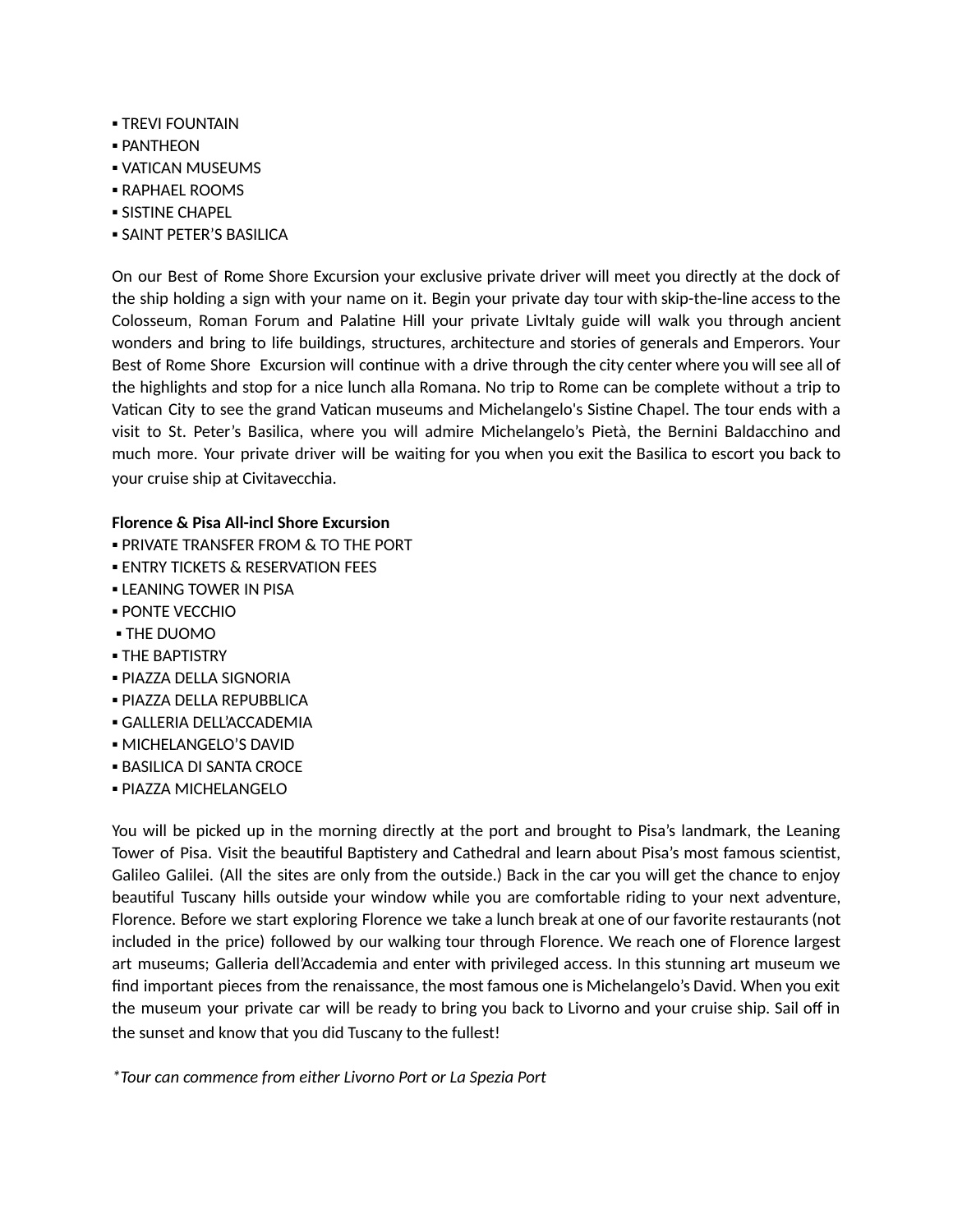#### **Best of Venice: All-incl Shore excursion**

- **. PRIVATE TRANSFER FROM AND TO THE PORT**
- **ENTRY TICKETS & RESERVATION FEES**
- **SAINT MARK'S BASILICA**
- DOGE'S PALACE
- SAN GIOVANNI CRISOSTOMO
- **. SANTA MARIA FORMOSA**
- SANTI GIOVANNI E PAOLO
- **.** SAINT MARK'S BELL TOWER
- **. SAINT MARK'S SQUARE**
- **. HALL OF THE GREAT COUNCIL**
- MARCO POLO'S HOUSE

Our Best of Venice All-inclusive Shore Excursion is the perfect way to see the city of bridges. You do not have to plan anything, just relax and take in all the beauty. The day starts directly outside your cruise ship where a private motor boat will be waiting for you. Your private motorboat will bring you to Campo San Giacometto where we start with a private walking tour of Venice. See all the beautiful highlights such as Rialto bridge, Marco Polo's house and Campo S. Maria Formosa but also the narrow streets and hidden bridges that makes Venice the most romantic city in the world. Enjoy the spectacular view of the façade of Saint Mark's Basilica, decorated in golden mosaic, before we enter this important basilica with privileged access. We then discover Venice's political and economic center, the Doge's Palace. day in Venice would not be completed without a gondola ride! Around the corner a private gondola is waiting for you and your LivItaly guide will make sure that you are sitting comfortable and take memorable pictures of you before waving you off. You will enjoy a 30 minute ride gliding through narrow and peaceful canals. Once this is over, your private motorboat will be waiting for you to bring you back to your cruise ship.

#### **Pompeii Shore Excursion**

- **. PRIVATE CAR FROM & TO NAPLES PORT**
- **ENTRY TICKETS & RESERVATION FEES**
- **. HOUSE OF JULIE FELIX**
- **. HOUSE OF LOREIUS TIBURTINUS**
- **HOUSE OF MENANDER**
- **HOUSE OF SALLUST**
- **. HOUSE OF THE TRAGIC POET**
- **. HOUSE OF THE VETTII LUPANAR**
- **.** SUBURBAN BATHS
- **TEMPLE OF ISIS**
- **. HOUSE OF THE GLADIATORS**

Your private driver will be waiting for you with a comfortable air-conditioned car to take you straight to Pompeii. Together with your private tour guide you will enter the world famous excavation that is still being explored by international archeologists. Pompeii is one of Italy's best preserved archaeological sites. Get the most out of your visit with an expert tour guide. The city was an ancient Roman port town founded in 80 B.C. A sudden eruption of Mt. Vesuvius in 79 A.D. buried Pompeii under 6 meters of ash. It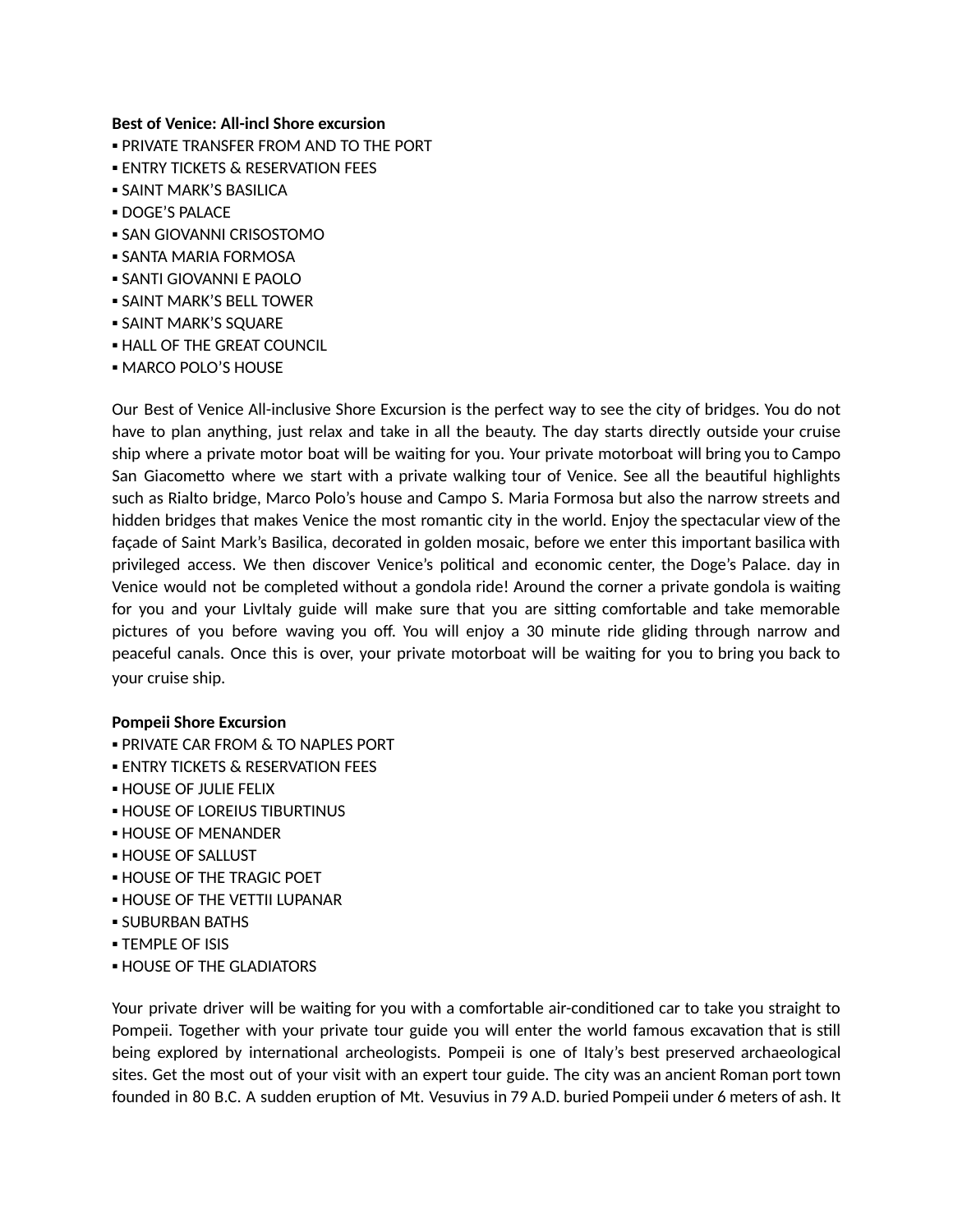was wiped completely off the map and forgotten about until it was rediscovered in 1599 .Your private guide will show you around this amazing UNESCO World Heritage site. Many of our exclusive tour guides are archeologists, and they are ready to share anecdotes, discoveries and stories about Pompeii and the surrounding historical areas. When you have satisfied your hungry minds your private chauffeur will be ready with the car to bring you back to your cruise ship in Naples.

## *\*This Tour can be combined with wine tasng on Vesuvius, Herculaneum or Amalfi at an addional cost.*

## **Pompeii & Vesuvius All-Inclusive Shore Excursion**

Our Pompeii & Vesuvius all-inclusive shore excursion is a fun experience for the whole family! You will be accompanied by a private driver and a private tour guide for the full day. The day starts directly at your cruise ship in Naples where your private driver will pick you up with a comfortable air conditioned car that will bring you to the Pompeii excavation sites. You will have direct access into the ruins of Pompeii to be toured with your private guide. Following the tour of Pompeii, you will have time for lunch at a local restaurant (not included in the price). Once you are full from lunch, get back in your private chauffeur and enjoy a car ride up Vesuvius. You will get very close to the top, but the rest must be climbed by foot. Our driver will leave you on the tourist walking path where you can choose to continue the trail on your own or wait for the local Alpine guide who will accompany you along the trail with a group of fellow travelers. In either case, get ready to look right into the eye of one of the most talked about active volcanoes in the world  $-$  Mt Vesuvius. The hike is not tough and is therefore suitable for most children and adults. Once you are back at the car your private driver will take you back to the cruise ship.

# **Best of Florence: Shore Excursion from Livorno**

Enjoy a private & comfortable shore excursion to one of Italy's most visited cities, Florence! Learn about the birthplace of Renaissance and take in all the beauty this city has to offer! The day starts in the most relaxing way: exit your cruise ship and enter our air conditioned, comfortable car. Admire the green landscape of Tuscany while your private chauffeur brings you to the center of Florence where your private tour guide will be waiting for you. Once you arrive in Florence, your Livitaly tour guide will give you a brief introduction of the city. You will be accompanied by your private guide on a walking tour through the city to learn about its rich history. Your guide will give you suggestions for lunch restaurants and you will have time to sit down and enjoy a typical Tuscan meal (not included in the price) before we continue to explore Florence. Upon booking we suggest that you notify us if you wish to visit the Uffizi Gallery (with e.g. Botticelli's The Birth of Venus) or Galleria dell'Accademia (with e.g. Michelangelo's The David). The art museum you have chosen will be our next stop on this excursion. You and you private tour guide will enter with privileged access and therefore skip the often long lines. No matter which museum you will visit we guarantee an enriching and delightful experience among one of the world's best art collections.

## **Shore Excursion: Cinque Terre Tour from La Spezia**

If you are looking to spend the day exploring one of Italy's most stunning coastlines, LivItaly's Cinque Terre Tour from La Spezia is the perfect option. Starting from the La Spezia Port, you will meet your private tour guide, who will take you to the highlights of this gorgeous coastal UNESCO World Heritage site. You will experience Cinque Terre from many angles, up high with sweeping views, all the way down to the water where you will enjoy a coastal boat ride. Explore Cinque Terre by car, boat, train and on foot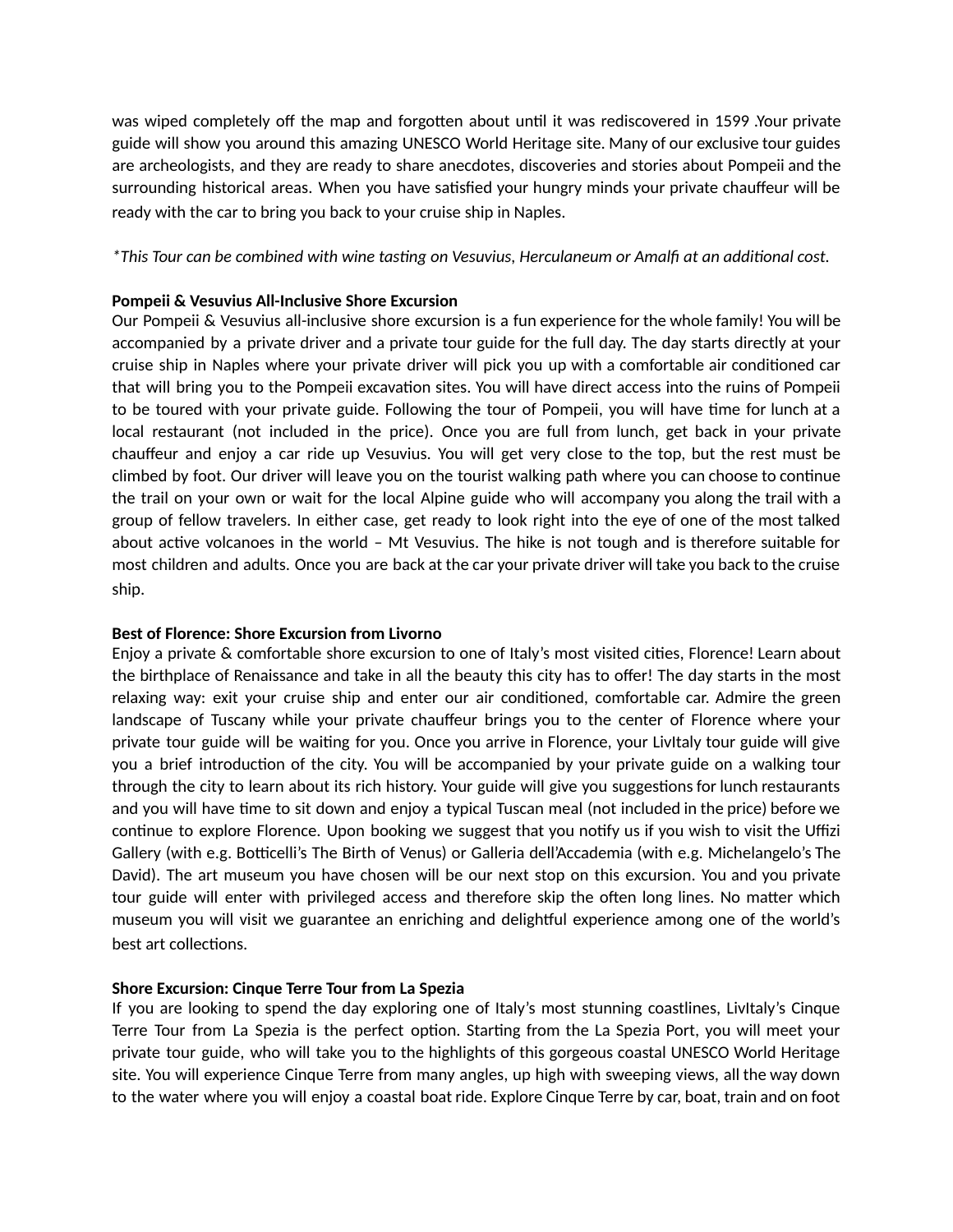with your expert guide by your side. Savor a relaxing lunch in one of Cinque Terre's colourful fishing towns. This Cinque Terre tour is designed to truly immerse yourself in one of Italy's most beautiful coastal destinations.

#### **Capri All-Inclusive Shore Excursion**

Are you not sure what to do when your cruise ship docks in Naples? Our Capri Shore Excursion Tour is a relaxing all-inclusive experience that lets you visit luxurious Capri in style. Take in the scenery with your private Livitaly tour guide. Visit the most gorgeous sites and learn about the history: both ancient and modern. Your day starts with a private pick-up from your cruise ship in Naples. Your local guide will have tickets ready for you to board on the first ferry to the beautiful Island of Capri. When we reach the island you will hop off the ferry and switch to a motor boat. Relax in the sun and enjoy a lovely excursion around the island. Take in the views of the beautiful private villas and dramatic cliffs while your private guide introduces you to the island's history. We will make an adventurous stop to enter the famous Blue Grotto (if weather permits). After an exciting boat trip around Capri, you are ready to explore the island. Continue your Capri shore excursion in an open-top taxi. Your private guide will join you to explore the beautiful town of Anacapri. Take the famous lift to the very top of the island. Next we head to the stylish main town of Capri. Enjoy a luxurious lunch break in one of our favorite restaurants (not included in the price) and take in the glamour of the island. Now is your moment to take some free time for shopping, relaxing, window browsing or even a lemon iced granita . Finally, we grab the ferry back to the mainland where your private chauffeur will meet you and drive you back to your cruise ship in Naples.

# **VERONA, BOLOGNA & MODENA**

## **Verona Private Walking Tour**

- Explore one of northern Italy's most beautiful and romantic medieval cities
- See the famous Juliet Balcony from Shakespeare's Romeo and Juliet tragedy
- **Discover many sites, including glorious piazzas, tombs and ancient arenas**
- Enjoy fine views of the city's oldest bridge and an ancient Roman theater

This comprehensive Verona Walking Tour is a delightful way to see this city of love. Stroll around the charming historic center of Verona with your expert LivItaly guide. Marvel at the city's beautiful architecture, magnificent piazzas, ancient arenas and ornate tombs. See the famous Juliet Balcony from Shakespeare's Romeo & Juliet tragedy. Discover the side streets of Verona, in between colorful buildings, and on to the Adige River for glorious views. Enjoy discovering the well-preserved treasures of this beautiful and romantic northern Italian city, and quickly understand why it earned its UNESCO World Heritage status!

*\*This tour is offered as a small group or private tour*

## **Bologna Private Walking Tour**

This tour includes:

- PIAZZA MAGGIORE
- **.** BASILICA DI SAN PETRONIO
- SALA BORSA
- **MUNICIPAL PALACE**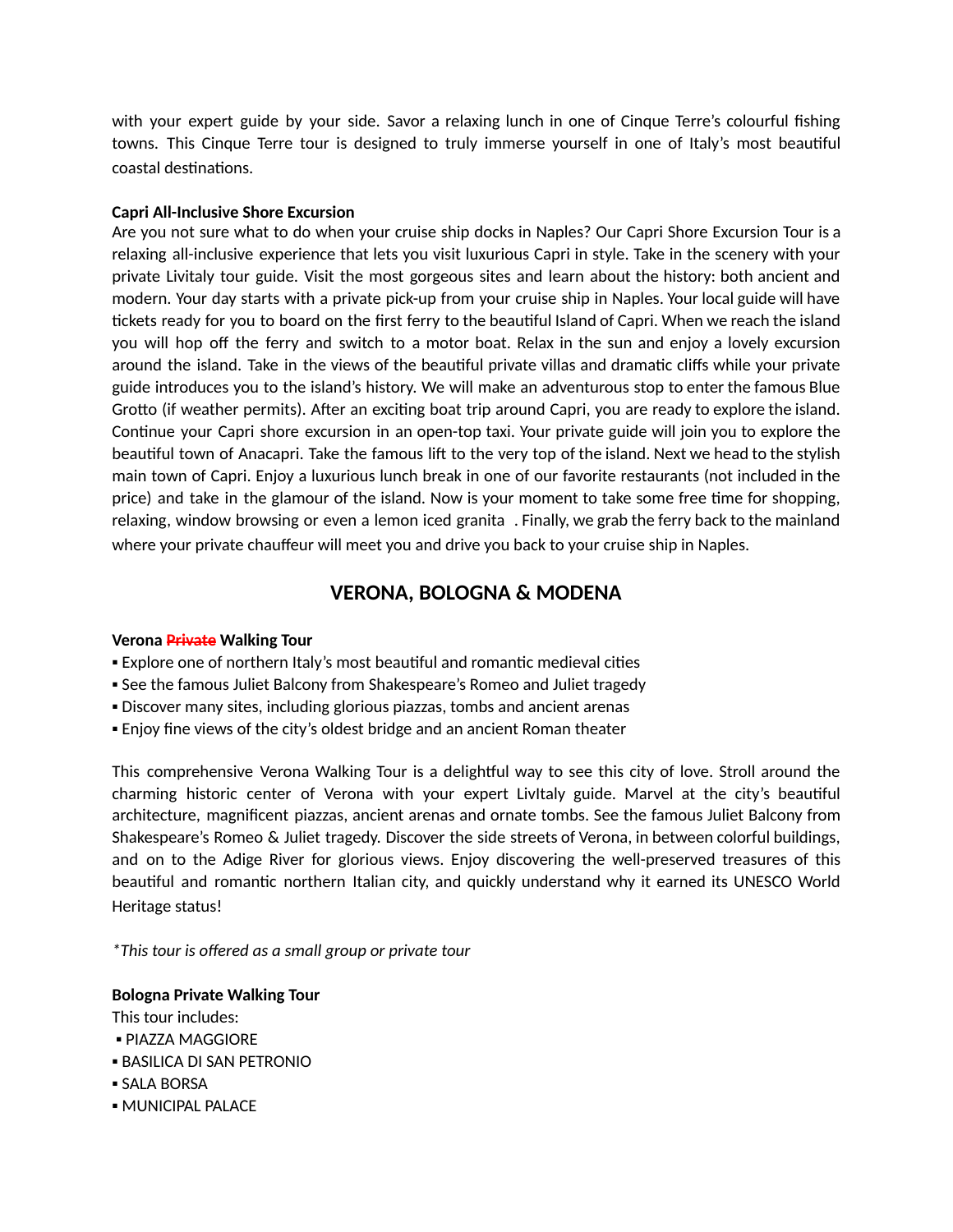- **. UNIVERSITY OF BOLOGNA**
- **. ARCHIGINNASIO ANATOMIC**
- **THEATRE QUADRILATERO**

Bologna dates back to 1000 BC and has played an important role in the world's history. It is a bustling city that holds the first university in the world. To this day it is a popular city among Italian and international students... On this your, you will enjoy a private walk through the delightful city of Bologna with an expert, private tour guide who will answer all of your questions. Learn the history of the food, art and buildings!

## **Modena Private Walking Tour**

This tour includes:

- **DUCAL PALACE**
- **POMPOSA CHURCH**
- PIAZZA GRANDE
- DUOMO
- **GHIRLANDINA TOWER**
- **E ALBINELLI MARKET**
- CORSO CANAL GRANDE
- **NOVI SAD PARK**

Walk in the footsteps of Luciano Pavarotti  $\&$  Enzo Ferrari on this private captivating walk! Discover the hometown of Pavarotti and Ferrari! Delight in the stories of life in Modena. Get expert recommendations from your local guide.

## **SICILY**

#### **Siracusa Half-day Private Tour**

As a jewel box, Syracuse holds some of the most precious artistic, archaeological and natural treasures of the whole Sicily. Walking through its town center, enshrined in the small island of Ortygia, and then vising the natural wonders of the Neapolis Archaeological Park is an extraordinary journey through millennia and breathtaking emotions.

- **. VISIT SIRACUSA WITH YOUR PRIVATE GUIDE**
- **. WALK THROUGH OVER 3000 YEARS OF HISTORY**
- **. ADMIRE THE ARTISTIC BEAUTY OF ONE OF THE MOST ENCHANTING CITIES IN SICILY**
- **. DISCOVER THE GEMS OF SIRACUSA'S LANDSCAPE**

Follow your LivItaly guide on the small Ortygia island, to discover the imposing Temple of Apollo, the Baroque Piazza Duomo with the many historical layers of its Cathedral, Palazzo Beneventano del Bosco, and the Jewish Quarter, up to Archimedes Square.

Deeds of young heroines enliven the earliest history of the city: step into the Basilica of Santa Lucia and listen to the story of the 4<sup>th</sup> century girl who was born and martyred here, surrender to the charm of the fresh water Fountain of Arethusa and the myth of the nymph who left Greece to elect the city as new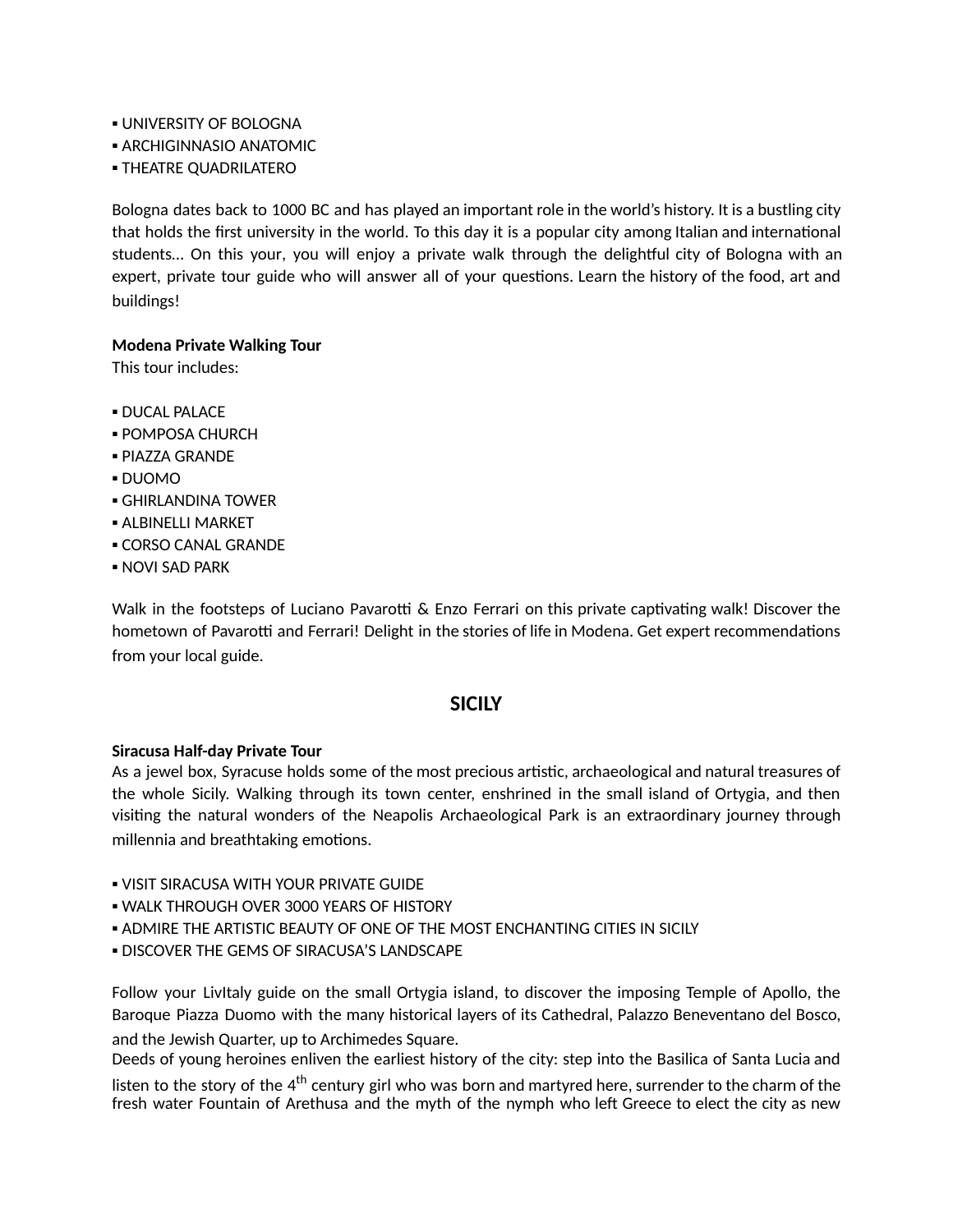home.

LivItaly private chauffeur will then escort you to the Neapolis Archaeological Park. It is just a change in setting, but the sense of amazement stands: marvel at the Ancient Greek Theater, still an active theater venue to date, and at the huge ear-shaped cavern known as the Ear of Dionysius, connected by the legend to the merciless 5<sup>th</sup> century BC Syracuse tyrant.

# **Siracusa & Noto Full Day Tour**

Sicily is world-renowned for the astounding beauty of its Baroque architecture and the unrivalled tastiness of its food. This full day experience is a perfect option to discover and enjoy both of them in one go, pampered by your LivItaly guide and LivItaly private chauffeur.

**. LIVE A CHARMING FULL DAY EXPERIENCE IN TWO OF THE MOST BEAUTIFUL CITIES IN SICILY** 

**. WALK THROUGH OVER 3000 YEARS OF HISTORY IN SYRACUSE** 

**. IMMERSE YOURSELF INTO THE MARVELOUS BAROQUE ART OF NOTO** 

▪ FILL YOUR HEART WITH THE STUNNING SICILIAN LANDSCAPE AND THE WARMTH OF DELICIOUS SICILIAN FOOD

Start your day with an amazing walk through Syracuse historical center, enshrined on the small island of Ortygia, and unfold its thousands years old history with your private LivItaly guide. It is a journey in time through artistic treasures and heroic deeds, from the ancient Temple of Apollo to the Baroque Piazza Duomo, Palazzo Beneventano del Bosco, and the Jewish Quarter, up to Archimedes Square, the Basilica

of Santa Lucia, dedicated to the city's patron, and the charming fresh water Fountain of Arethusa.

Overwhelmed already? You are not even half way and the road is punctuated with so many incredible marvels!

LivItaly private chauffeur will escort you and your guide to the Neapolis Archaeological Park, to enjoy its natural setting, with the perfectly preserved ancient Greek Theater, one of the most important archaeological sites of the ancient world, the Roman Theater and the spectacular limestone cave known as the Ear of Dionysius.

After a scrumptious Sicilian lunch with wine, relax in the back of a comfortable vehicle, while your LivItaly private chauffeur heads to the city of Noto, capital of Baroque architecture. What an unforgettable stroll through its town center! The 18<sup>th</sup> century façade and balconies of the aristocratic Palazzo Nicolaci, the majesty of the Church of Montevergine (also known as San Girolamo), Piazza XVI Maggio with the Church of San Domenico and the Fountain of Hercules will forever embed into your heart, together with the brightness of the Sicilian sun and the delicious typical granite that will end in sweetness your perfect full day in Sicily.

## **Private Mount Etna Tour with Wine Tasting**

Explore the Sicily's Etna Volcano from bottom to top and spend an unforgettable, adventurous full day immersed in the majesty of its landscape, pampered by LivItaly local expert drivers, Alpine guides, and winery owners.

**.** JEEP PICK UP AND DROP OFF AT YOUR HOTEL

▪ ADVENTOUROUS DRIVE, HIKE AND FUNICULAR RIDE TO THE TOP OF THE SICILY'S ETNA VOLCANO

**.** ENJOY A THRILLING EXPERIENCE ATOP A VERY ACTIVE VOLCANO AND TAKE A LOOK STRAIGHT INTO HIS **MOUTH**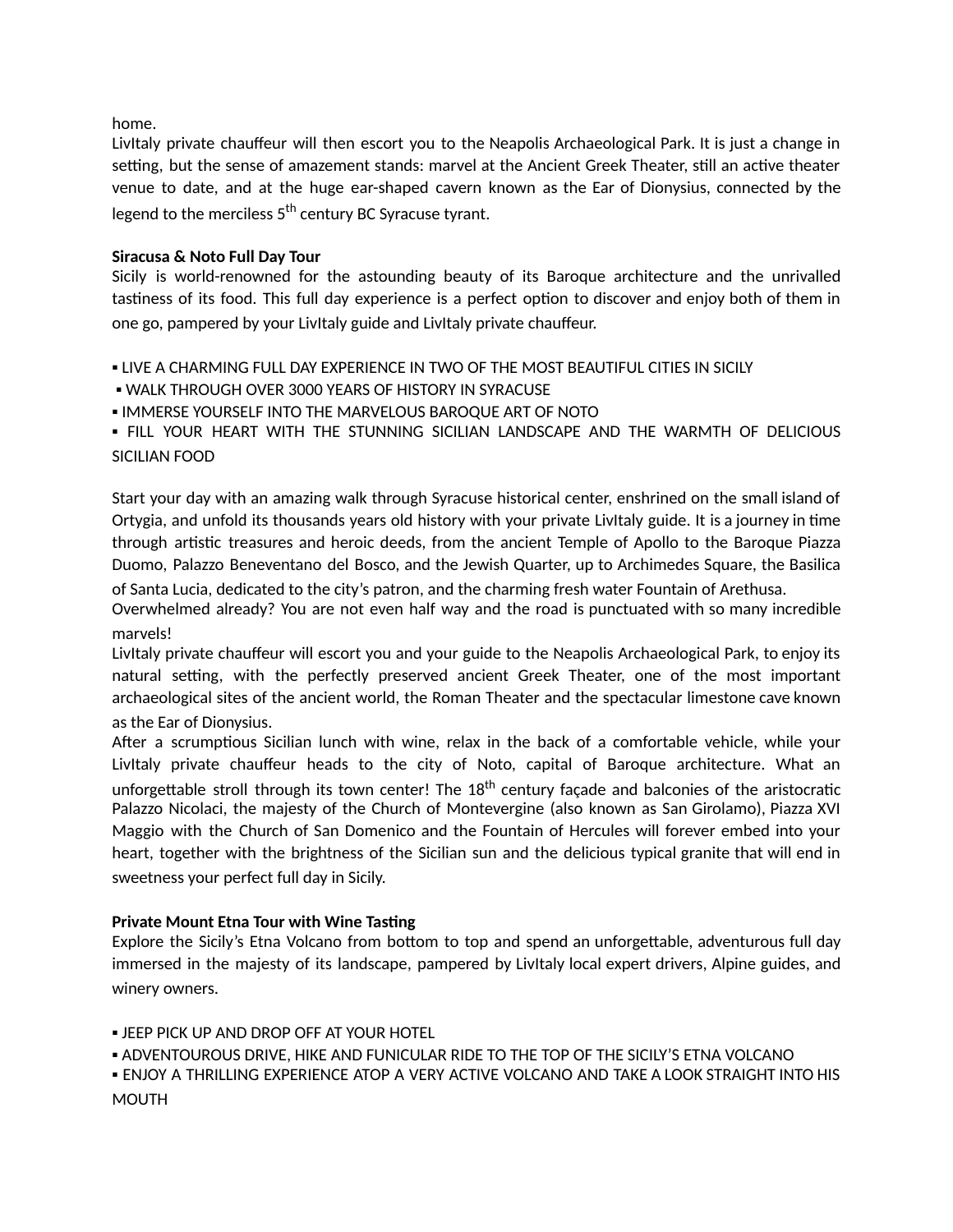# . RELAX IN FRONT OF A DELICIOUS SICILIAN LUNCH PAIRED WITH GREAT LOCAL WINES IN A FAMILY OWNED VINEYARD

As the most iconic natural feature of Sicily, the Etna Volcano has always tickled the curiosity of adventurous travelers and the deep affection of the island's inhabitants.

LivItaly gives you the chance to meet it at a very close distance and explore its stunning natural scenery. Early in the morning, LivItaly's local guide will pick you up and head on a Jeep to the volcano and through its many layers of history and vegetation. Midslope you will get off and take a scenic ride on a cable car and then a second amazing drive farer up, over 3000 meters above sea level, on a 4x4 Monster Truck.

This is the highest point you may reach with a transport. Beyond it, you have to only count on your steps, your sense of adventure and the great expertise of a certified Etna mountaineer, who will bring you to the very top, close by the crater and its plumes of smoke, with the lava flowing under the surface, to enjoy one of the most spectacular views you have ever seen.

Such a thrilling, unique experience requires physical and mental energies and deserves a perfect end: a well-earned fantastic wine tasting experience, paired with delicious food in a family owned volcano winery.

\* Depending on weather conditions and forecast, the top portion of Etna and the ski lift may not be *included in the inerary.*

## **Catania Private Walking Tour**

The Sicilian city of Catania is pure charm, for its natural setting and the imposing Etna Volcano profile looking over it as a sentinel, for the dominating black color of the lava blocks and its vibrant, lively atmosphere.

A private walk through it allows you to capture all its extraordinary beauty and get in touch with the pure heart of a true Sicilian city.

- **.** VISIT THE HIGHLIGHTS OF CATANIA WITH A PRIVATE LOCAL GUIDE
- **. CAPTURE THE PUREST ESSENCE OF A SICILIAN CITY**
- **. LEARN ABOUT THE PERSONALITIES WHO MADE THE CITY GREAT**
- **EXPERIENCE THE SICILIAN FOLKLORE AT THE LOCAL FISH MARKET**

Catania's history unwind across millennia, shaped by great personalities as well as by earthquakes and volcanic eruptions. Your Livitaly guide will bring everything to life, while you stroll through the city's marvelous town center.

Listen to amazing stories about the long-lasting Kingdom of Sicily, the child prodigy opera composer Bellini, the city's patron Saint Agatha and live a memorable journey in time visiting stunning landmarks,

from the ancient Roman Theater to the huge 19<sup>th</sup> century Villa Bellini with its breathtaking gardens, from Medieval and early Renaissance architectures, such as the Ursino Castle and the Chiesa di San Benedetto, to the iconic Cathedral.

Did you know that Catania also houses a UNESCO World Heritage Site, Via dei Crociferi, a street lined with Baroque convents and monasteries for children destined to become clergy?

To end in beauty, a plunge into the Sicilian folklore at the local Fish Market: fill your eyes with the surprising view of fish-sellers shouting out the catch of the day and showing any imaginable type of fish!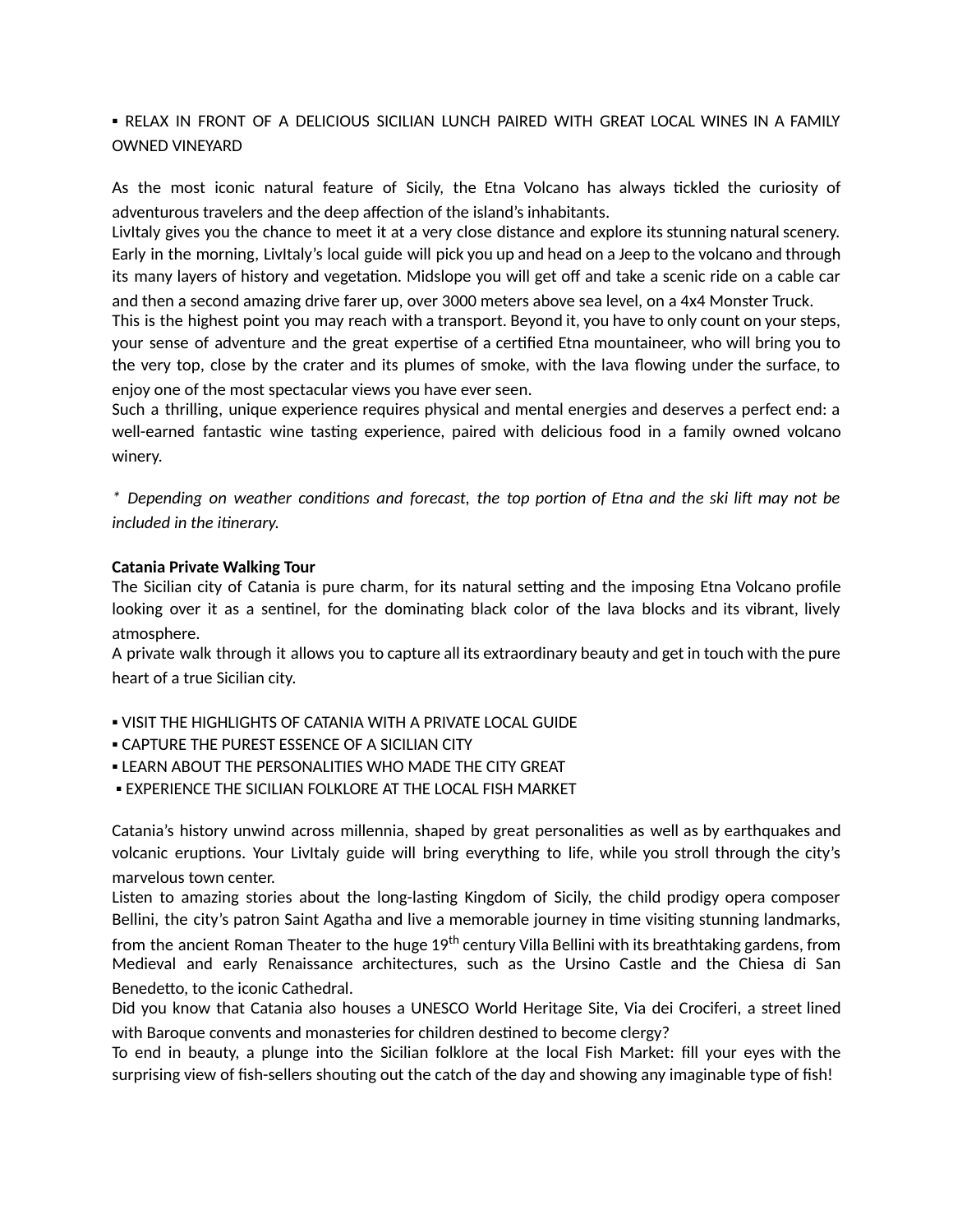*\* Catania Cathedral may close unexpectedly on occasion of liturgical ceremonies*

## **Agrigento Valley of the Temples Private Tour**

Thousands years ago, Agrigento was one of the most powerful Greek cities of Sicily, lined with seven miles of fortification walls.

LivItaly's Private walk through the Valley of the Temples makes you perceive all the ancient leading role and historic importance of the city and bring back to life its mighty history, while you marvel at the stunning views over the surrounding landscape.

▪ VISIT THE BREATHTAKING VALLEY OF THE TEMPLES WITH A PRIVATE GUIDE BY YOUR SIDE

- TRAVEL BACK IN TIME TO ONE OF ANCIENT GREEK WORLD'S LARGEST CITIES IN SICILY
- IMMERSE YOURSELF IN THE WONDERFUL SICILIAN LANDSCAPE, WITH A BLUE SEA BACKDROP

Agrigento's Valley of the Temples is an absolute must for any visitor to Sicily.

The Valley is pointed with majestic ancient cult buildings, dating back to the 5<sup>th</sup> century BC and still standing, witness of the magnificence and the size of the ancient Greek city of Akragas.

LivItaly's tour starts with a small hike to the top of the hill to reach the 5<sup>th</sup> century Temple of Juno and enjoy the breathtaking views over the ancient town and the temples below, with the sparkling deep blue sea of Sicily in the background.

A walk down then takes you to the imposing Temple of Concordia, the Temple of Heracles and the Temple of Castor and Pollux, chosen as the icon of the Valley, since it still keeps some statues of its original decoration incredibly intact after thousands years.

On your way down, you also explore a surprising modern jewel nestled into the valley: Villa Aurea with its lavish gardens, residence of Alexander Hardcastle, a captain of the British Army who fell in love with the place and contributed to the funding of the first archaeological investigations.

\* The itinerary requires light hiking. In case of difficulties with this feature, please inform us so that we *can arrange a change in inerary and cover small porons of the tour with a local minitrain*

\* You can meet LivItaly's guide in Agrigento or you can choose to be picked up by a private chauffeured *driver from Palermo, Catania or Syracuse at an addional cost.*

The second option also gives you the amazing opportunity to stop at the popular Scala dei Turchi, enjoy *the beauty of this white rocky cliff and take a dip into the sparkling Sicilian blue sea.*

# **PARIS**

# **Private Versailles Tour | Royal Palace & Gardens Golf Cart Tour**

The word Versailles is a synonymous to elegance, pomp, and perfectly designed gardens since centuries. LivTours' privileged skip-the-line entrance, your expert guide and a Golf Cart at your disposal is all you need to explore its magnificent natural and man made architectures at your own pace, in the wake of your curiosity and passions.

- **.** VISIT VERSAILLES WITH A PRIVATE GUIDE BY YOUR SIDE
- EXPLORE VERSAILLES GARDENS IN THE COMFORT OF A FOUR-SEAT GOLF CART
- **. ENJOY SKIP-THE-LINE ENTRANCE INTO VERSAILLES PALACE**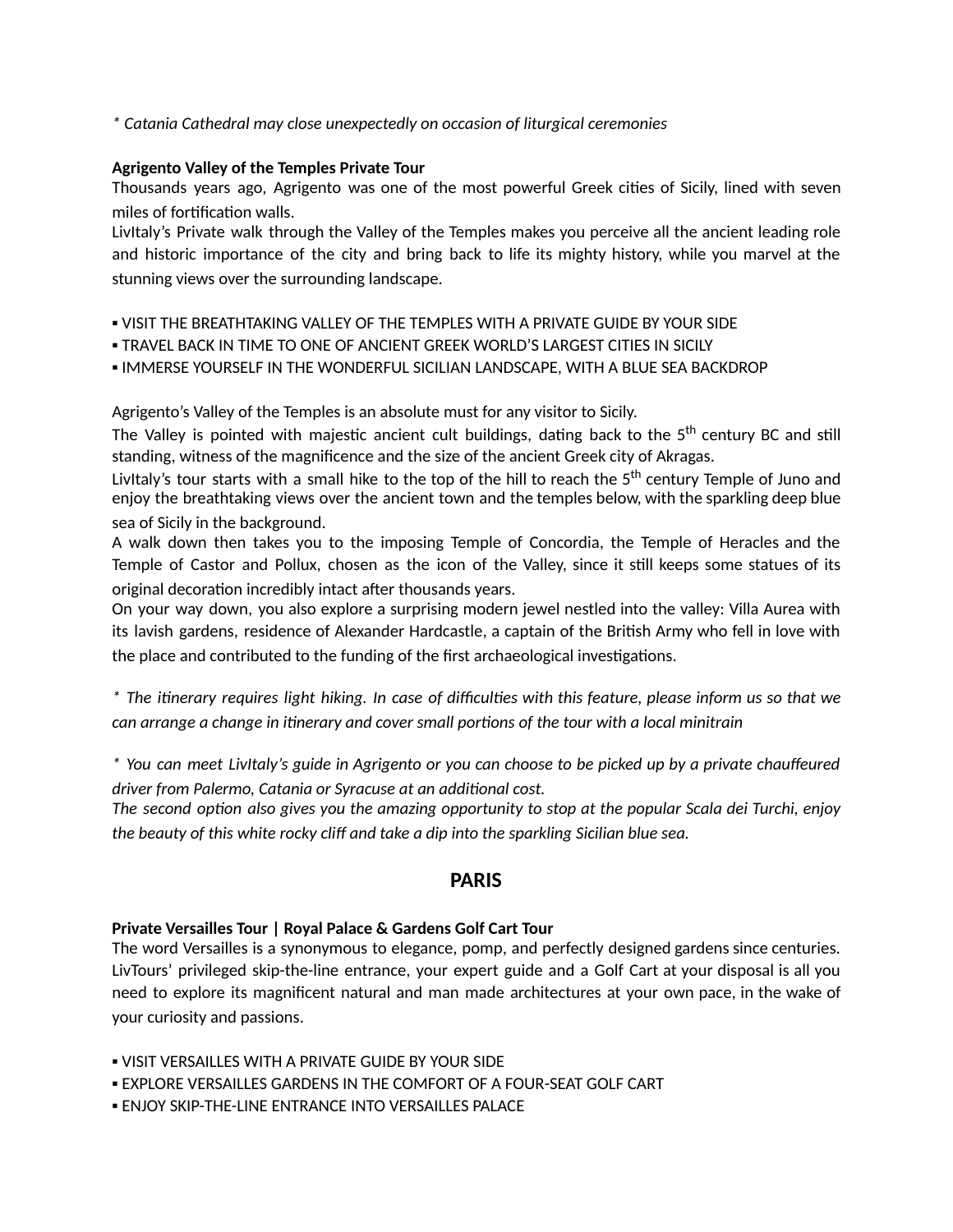- UNLEASH YOUR IMAGINATION AND DREAM ON FRENCH ROYALS' SUMPTOUS DAILY HABITS
- **. MARVEL AT THE CHARM OF YOUR FULL FIGURE REFLECTED IN A ROYAL MIRROR**

Just 15 miles away from Paris, Versailles Palace and Gardens represent the dream come true of King Louis XIV, who in the second half of the 17<sup>th</sup> century transformed a former hunting lodge into a royal residence and a marvelous place to relax and party on a grand scale.

Explore the extraordinary gardens and hang around on your Golf Cart to see their major attractions, such as Louis XIV's private refuge from his bustling court known as "the Grand Trianon" and the central fountains, seat of a seasonal water show.

Once you have satisfied your hunger for the well-tented park, step into the palace and walk through his mind-blowing halls and galleries to astonish at the inventive beauty and design of the Galerie des Glaces/Hall of Mirrors, the Royal Chapel, the sumptuous State Apartment, and more intimate areas of the palace, such as the royal bedchambers.

\* On request and at an additional cost, the tour can also include a private chauffeured drive for the whole day, with pick up and drop off at your hotel and the chance to visit Claude Monet's Giverny house *and garden*

# **Paris in a Day Tour | VIP Paris with River Cruise**

Paris is one of the most romantic and charming cities through the world, multifaceted and dense of culture and iconic places. If you have not much time available, LivTours' Paris in a Day makes you cover all the city's highlights and experience the beauty of the French capital with different viewpoints, walking tours through its most typical cobblestone streets, a cruise across the river Seine, and a privileged entrance to its world-renowned Louvre Museum.

▪ COVER ALL OF PARIS HIGHLIGHTS IN ONE DAY IN THE COMFORT OF A PRIVATE CHAUFFEUR

▪ HAVE RELAXING, INFORMATIVE WALKS THROUGH THE MOST POPULAR AND VIBRANT PARIS DISTRICTS, MONTMARTRE AND ILE-DE-LA-CITE'

**• CRUISE ACROSS THE RIVER SEINE** 

▪ ENJOY SKIP-THE-LINE ENTRANCE TO THE LOUVRE MUSEUM AND WINK AT LEONARDO DA VINCI'S MONA LISA TO MAKE HER REVEAL HER SECRET

**.** FEEL THE ROMANCE TO CLOSELY LOOK AT PARIS ICON - THE EIFFEL TOWER

Your Parisian day starts, together with a LivTours' expert guide by your side, with a walking tour through the lively streets of the Montmartre area, populated by street painters and musicians, to meet the legendary Moulin Rouge cabaret, the former homes of great artists such as Van Gogh, Renoir and Picasso, and historic vineyards, up to the Basilica of Sacre Coeur.

Absorb the energy of this vibrant district before entering the Louvre Museum, which houses the largest collection of artworks in the world. The Museum is crowded all year around, but LivTours grants you inmate access to all its wonders, from marvelous ancient Greek sculptures as the Venus de Milo to world masterpieces as the enigmatic Leonardo's Monalisa.

After visiting the collection, what better than discovering the Ile de la Citè, the natural island set in the middle of Paris, with a relaxing stroll across Pont Neuf, the oldest stone bridge in Paris, down to the Gothic La Sainte Chapelle with its stunning stained glassed windows, the Conciergerie, notorious jail in the gory French revolution period, and the amazing Notre Dame Cathedral?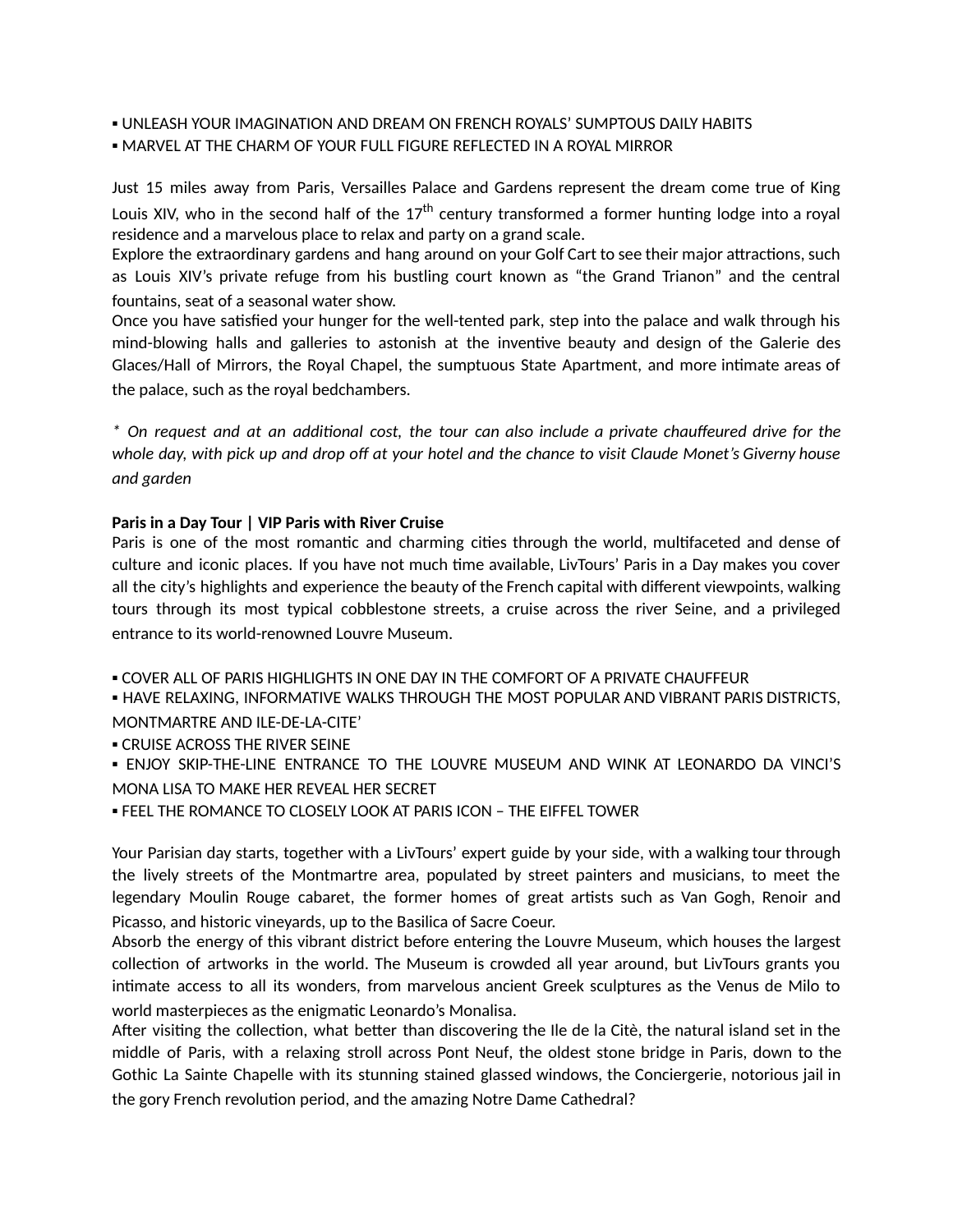You will then board your boat at Pont Marie Bridge and embark on an unforgettable, romantic journey on the sightseeing Seine river cruise. Savor your delicious French chocolate filled crepe, while you pass along the most famous Paris' wonders, such as the Les Invalides complex or the Musée d'Orsay, treasury of Impressionism art.

The navigation ends at the city icon, the Eiffel Tower, 19<sup>th</sup> century wrought-iron masterpiece. Before leaving your LivTours' guide, get recommendations for a light lunch and all the information you may need to enter the Tower and reach its top.

# *\*This tour is offered as a small group or private tour*

\* The Notre Dame Cathedral is currently closed to the public because of rebuilding works after the 2019 *fire. You will admire it and learn about its wonderful architecture and decoraon from afar.*

f If you choose the Eiffel Tower Add-on, LivTours will provide you with the tickets to the second floor of \* *the Tower at an addional cost*

# **Private Musée d'Orsay Tour | History of Impressionism Tour**

The left bank of the Seine river houses one of the most important museums of modern art in the world, which is also an extraordinary example of industrial archaeology, the Musée d'Orsay.

Officially opened to the public as an art collection only in 1986, it displays stunning artworks by modern artists - Van Gogh, Monet, Renoir, Cezanne, Picasso, to mention just a few of the many amazing names and illustrate the development of art movements, Impressionism above all, from the second half of the 19<sup>th</sup> century up to the First World War, 1914.

▪ VISIT MUSEE D'ORSAY, TREASURY OF IMPRESSIONISM, WITH A PRIVATE EXPERT GUIDE

. ENJOY LIVTOURS' PRIVILEGED SKIP THE LINE ENTRANCE TO THE WORLD LARGEST COLLECTION OF IMPRESSIONIST ART

**• MARVEL AT STUNNING PAINTINGS AS VAN GOGH'S STARRY NIGHT** 

**.** LEARN ABOUT THE ARTISTIC AND POLITICAL IMPACT AND INFLUENCE OF THE IMPRESSIONISM MOVEMENT

 $\blacksquare$  ENJOY WALKING THROUGH A 19 $^{\textsf{TH}}$  CENTURY RAILWAY STATION

Escorted by your LivTours' private guide, you will take an incredible journey through Modernity, by exploring the museum permanent collection and learning about the artistic and political meanings of modern art expressions, including a look at the rotating temporary exhibitions.

The setting is impressive: the museum building was first created in the second half of the 19<sup>th</sup> century as a railway station, Gare d'Orsay, to house the first electric trains of France and still preserves nowadays its original charming art nouveau interior. Besides this, from the top floor you can enjoy breathtaking views over the river and the Basilica of the Sacre Coeur.

# **Deluxe Private Paris Museums Tour | Louvre & Musee d'Orsay**

If you are an art lover, this is a must to do tour when in Paris, a full day experience not to miss.

You skip any lines thanks to LivTours' privileged entrance and have an expert guide by your side: the best ever premises to take in all the beauty of some of the greatest works ever created and to explore world art history from its earliest beginnings to modern times. The view of masterpieces as the Venus de Milo, Leonardo's Monalisa, Van Gogh's Starry night will put a spell on you and capture your heart and soul forever.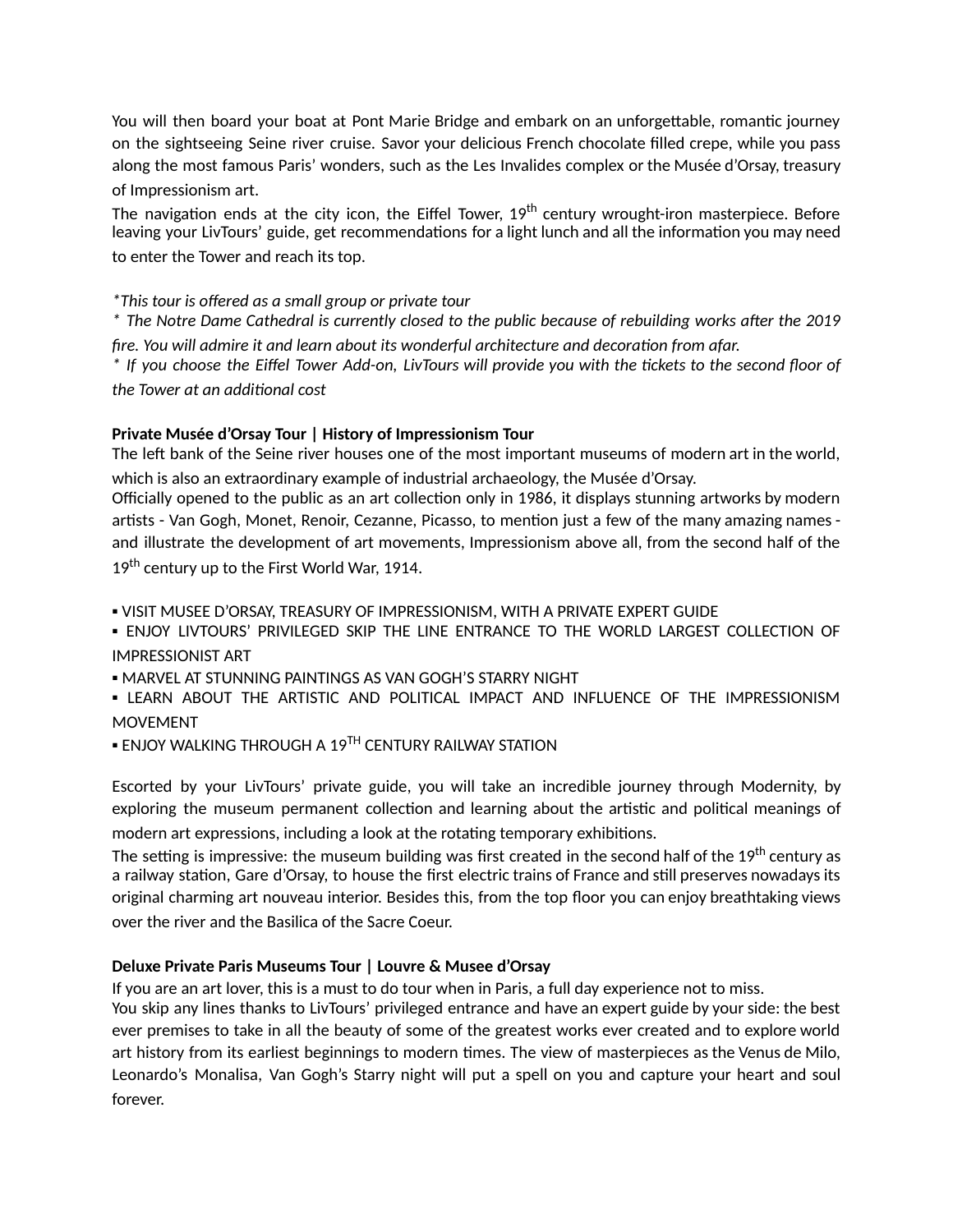**. VISIT THE TWO MOST FAMOUS MUSEUMS IN PARIS WITH SKIP THE LINE PRIVILEGED ENTRANCE** 

**.** ENJOY MASTERPIECES IN WORLD ART HISTORY AT THE LOUVRE MUSEUM

**• FEEL THE ROMANTIC ATMOSPHERE OF A LIGHT PARISIAN LUNCH IN THE HEART OF THE CITY** 

▪ MARVEL AT THE STUNNING COLLECTION OF MODERN PAINTINGS OF THE MUSEE D'ORSAY, TREASURY OF IMPRESSIONISM

As the largest and most visited art museum in the world with a collection of over 35,000 artworks, the Louvre Museum would require days and days to orientate and enjoy. LivTours' Private Tour, however, grants you intimate access to all the highlights with an expert guide on your side. Prepare yourself to a marvelous, unforgettable journey through millennia: you will span Egyptian antiquities, such as the giant Great Sphinx of Tanis, jewels of Greek Hellenistic sculpture, like the iconic armless Venus de Milo and the headless Winged Victory of Samothrace, the Renaissance powerful Rebellious Slave and Dying Slave sculptures by the genius Michelangelo, up to the modern refined, stunning Coronation of Napoleon painting by Jacques-Louis David.

Symbol of the Museum, Leonardo Da Vinci's Mona Lisa stands out, despite of its small dimensions, as one of the most famous and enigmatic works ever.

Have a lunch break and a bit of a rest on your own before immersing yourself in the magic setting of the Musée d'Orsay, a former railway station converted into the treasury of Impressionist art.

Lose yourself among the wavy clouds of Van Gogh's Starry Night, the faint, elegant ballerinas' tutus by Degas, Monet's infinite meadow of poppies.

## **Montmartre Tour**

Breath the most typical and vibrant atmosphere of Paris with a leisurely stroll up the hill of Montmartre!

- EXPLORE MONTMARTRE, ONE OF PARIS MOST POPULAR AND TYPICAL DISTRICTS
- **. IMMERSE YOURSELF INTO THE BOHEMIAN AND VIBRANT PARISIAN ATMOSPHERE**
- **.** LISTEN TO AMAZING ANEDOCTES ABOUT THE CANCAN DANCE AND THE OLDEST CABARETS IN THE CITY
- **TASTE A CRUNCHY FRESHLY-BAKED FRENCH BAGUETTE**
- **. ENJOY BREATH-TAKING VIEWS OF THE PARIS SKYLINE**

The bohemian spirit of the Montmartre area, populated by street painters and musicians, immediately captures you, as you step into its animated cobblestone streets.

Meet true legends in Parisian history and city life: the Moulin Rouge windmill, home to the risqué cancan dance, the Au Lapin Agile cabaret dating back to the 19<sup>th</sup> century, historic vineyards, and the former homes of the greatest modern artists such as Van Gogh, Renoir and Picasso.

Live Paris! On your way to the symbol of the district, the Basilica of Sacre Coeur, enjoy a yummy stop to taste a delicious freshly-baked French baguette in one of Montmartre's highly awarded bakeries. Then take a deep breath, reach the church on top and prepare yourself to one of the most mind-blowing views of Paris skyline.

*\*This tour is offered as a small group or private tour*

## **Paris Catacombs Tour | Small Group Underground Tour**

All around the world, Paris is known as the "Ville Lumiere", the City of Light. As any large metropolis,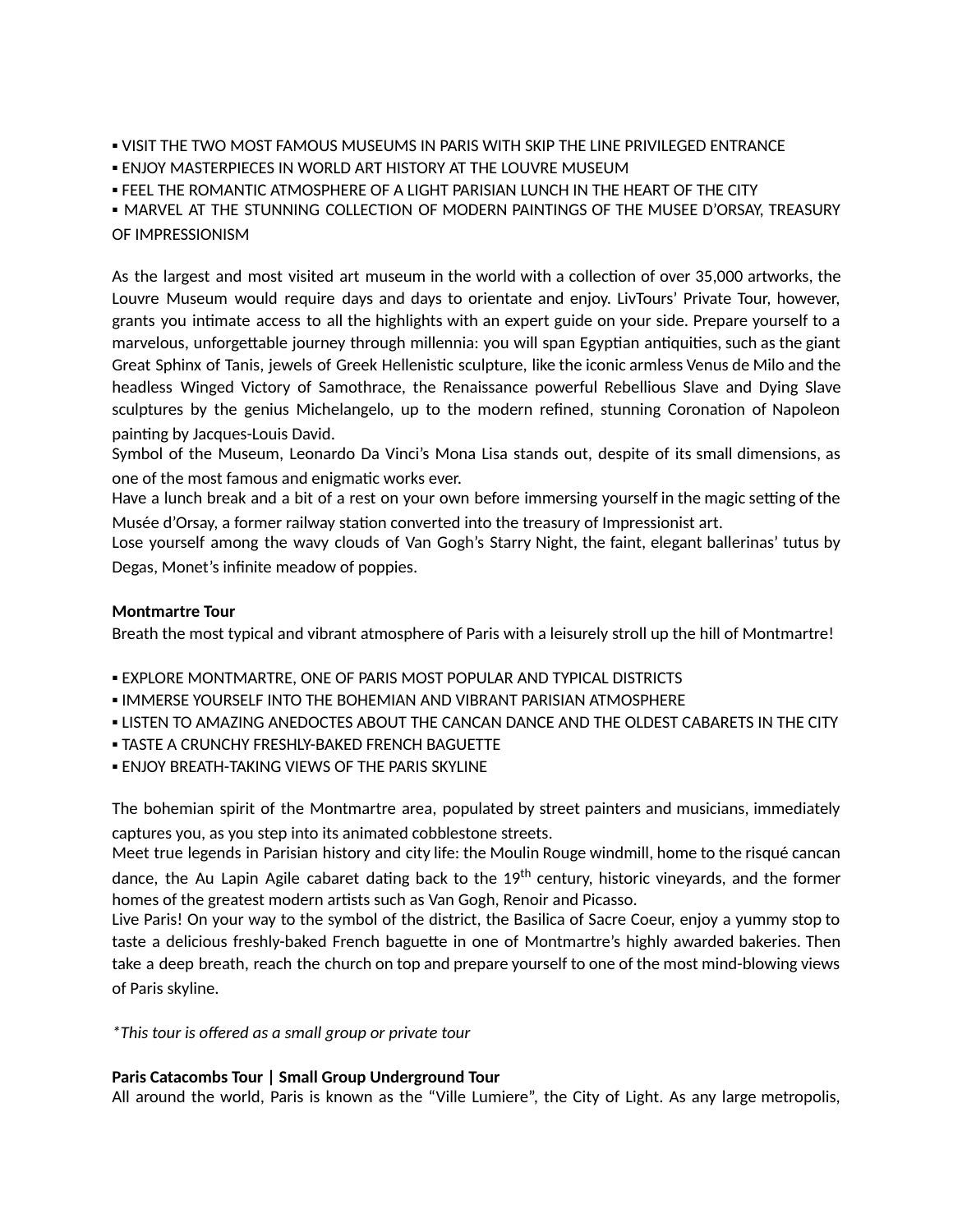however, it also hides a very dark side. A maze of more than 200 miles of tunnels runs under the Parisian surface and houses the arranged remains of roughly 6 millions citizens.

**. WALK THROUGH THE INTRICATE MAZE OF THE PARISIAN CATACOMBS** 

**. HEAR THRILLING STORIES ON LEGENDARY RESIDENT GHOSTS AND ON THE USE OF THE CATACOMBS IN** WARTIME

**. ENJOY VIP ACCESS TO RARELY SEEN AREAS WITH RESTRICTED ACCESS** 

**. SHIVER AT THE HABIT OF BEAUTIFYING THE BONES** 

A 133-step staircase leads you down to the series of narrow tunnels which were dug in the 13<sup>th</sup> century to quarry limestone and then since 1780 converted into a burial place.

The Catacombs played a crucial role for a long time through Parisian history: they were partly destined to honorary monuments for people who died fighting during the French revolution, they became bunkers during World War II and are even still used nowadays for chilling raves and swimming parties by a group of enthusiasts known as the cataphiles.

Walk through them and shiver at the habit of beautifying the skeletal remains, by decorating or arranging them in incredibly accurate ways. Fascinating and creepy at the same time, "the Barrel" inside the Crypt of the Passion will leave you astonished for its architecture: it is completely made up of bones! LivTours' exploration of the Catacombs also gives you the rare chance to enter exclusive areas restricted to the general public.

## **Louvre Tour | Museum Tour**

As one of the top wonders of Paris and the largest and most visited art museum in the world, the Louvre Museum enchants you for the immensity and variety of its collections and the incredible amount of masterpieces included in it.

- **.** ENJOY A SKIP THE LINE PRIVILEGED ENTRANCE TO THE LOUVRE MUSEUM
- **MARVEL IN FRONT OF SOME OF THE GREATEST MASTERPIECES IN WORLD ART HISTORY**
- WINK AT LEONARDO DA VINCI'S MONA LISA TO MAKE HER REVEAL HER SECRET

You would need days and days to orientate and enjoy through the museum. This is why LivTours' provides you with an expert guide and access to all the highlights.

Prepare yourself to a marvelous, unforgettable journey through millennia: you will span Egyptian antiquities, such as the giant Great Sphinx of Tanis, jewels of Greek Hellenistic sculpture, like the iconic armless Venus de Milo and the headless Winged Victory of Samothrace, the Renaissance powerful Rebellious Slave and Dying Slave sculptures by the genius Michelangelo, up to the modern refined, stunning Coronation of Napoleon painting by Jacques-Louis David.

Symbol of the Museum, Leonardo Da Vinci's Mona Lisa stands out, despite of its small dimensions, as one of the most famous and enigmatic works ever.

*\*This tour is offered as a small group or private tour*

# **Ile-de-La-Cite Tour | Walking Tour Paris**

Paris urban landscape is dominated by the Seine river and the Ile-de-la-Cité, the natural island birthplace of the city, which houses some of its most iconic monuments.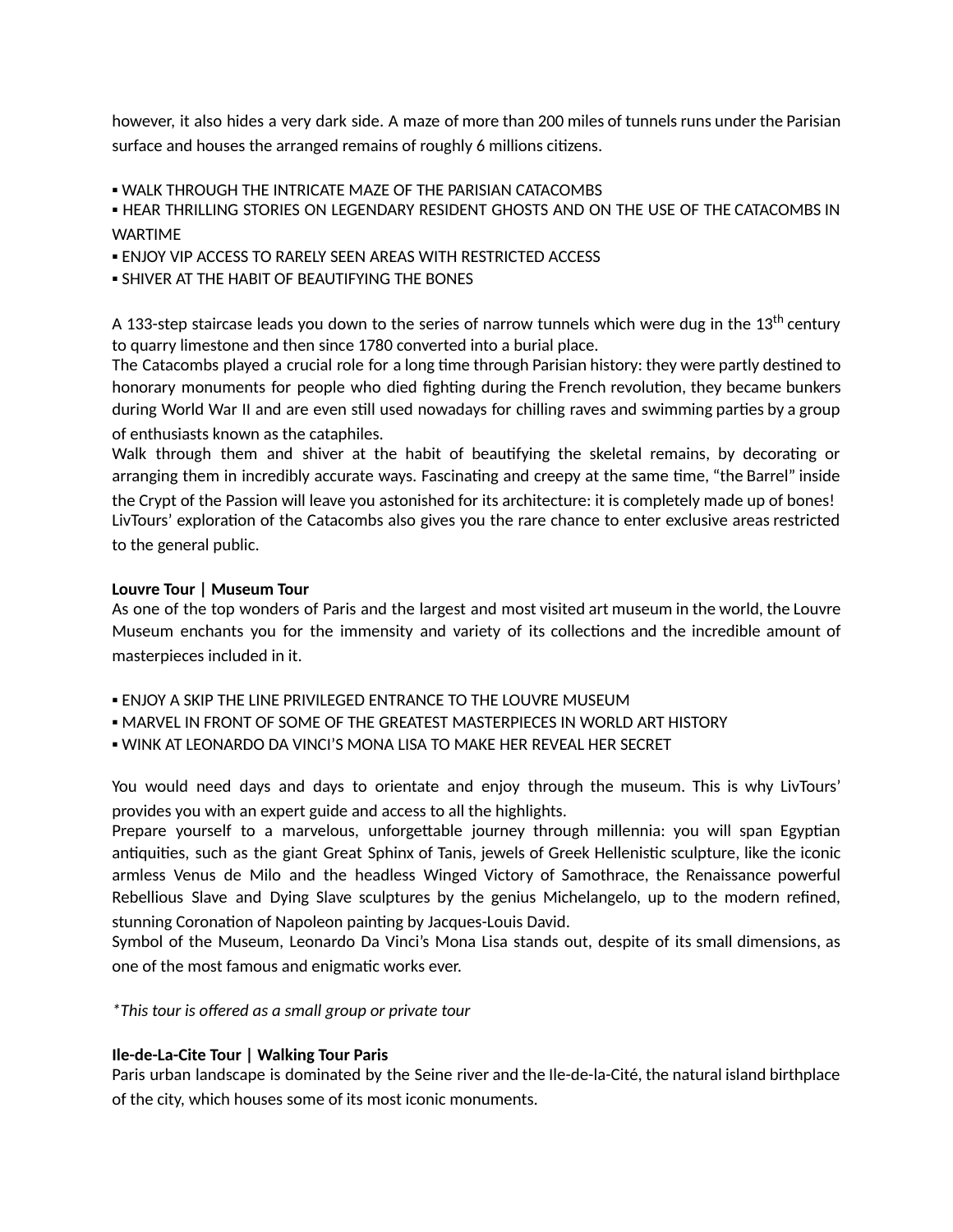. ENJOY A RELAXING STROLL THROUGH PARIS TOWN CENTER WITH SKIP THE LINE ACCESS TO THE **HIGHLIGHTS** 

- CAPTURE THE CHARMING ATMOSPHERE OF THE CITY IN ILE-DE-LA-CITE AND ILE-SAINT-LOUIS
- **.** BREATH PURE, REFINED BEAUTY IN FRONT OF LA SAINTE CHAPELLE AND NOTRE DAME
- **. LEARN ABOUT THE GORY DAYS OF THE FRENCH REVOLUTION**

A relaxing stroll through Ile-de-La-Cité, together with an expert LivTours' guide, makes you madly fall in love with the city and immerses yourself in its most charming atmosphere and most authentic spirit. Admire famous landmarks, such as the glass pyramid in front of the Louvre Museum, starting point of the walk, Pont Neuf, the oldest stone bridge in Paris, or Place Dauphine, its second oldest square, as well as magnificent cult places, like the Gothic aristocratic Sainte Chapelle with its stunning stained glassed windows and its precious relics and the iconic Notre Dame Cathedral.

French revolution made a breakthrough in Parisian and European history. Revive that bloody period and its darkest events passing along the Congiercerie, used as a jail for prisoners damned to the guillotine, among which no less than the Queen Marie Antoinette.

After crossing Ile Saint-Louis, another charming natural island in the center of Paris, the tour ends in the chic Marais District, where you can enjoy free time among elegant boutiques and galleries.

*\*This tour is offered as a small group or private tour*

\* The Notre Dame Cathedral is currently closed to the public because of rebuilding works after the 2019 *fire. You will admire it and learn about its wonderful architecture and decoraon from afar.*

## **Half Day Paris City Tour with River Cruise | Small Group**

A stroll through Ile-de-La-Cité, the natural island in the middle of the Seine, followed by an enchanting river cruise is all you need to feel all the romance of the French capital and immerse yourself in its refined charm.

- ENJOY A RELAXING STROLL THROUGH ILE-DE-LA-CITE DISTRICT
- **. CAPTURE THE CHARMING ATMOSPHERE OF PARIS**
- WONDER AT THE REFINED BEAUTY OF LA SAINTE CHAPELLE AND NOTRE DAME
- **CRUISE ACROSS THE RIVER SEINE**
- **. MARVEL AT THE MAJESTY OF PARIS ICON THE EIFFEL TOWER**

Immerse yourself in Paris atmosphere and walk through its town center, across the island which was its birthplace, to enjoy some of the most famous landmarks of the capital: Pont Neuf, its oldest stone bridge, and Place Dauphine, its second oldest square, the Gothic aristocratic Sainte Chapelle with its stunning stained glassed windows and the magnificent Notre Dame Cathedral.

At the end of the walk, embark on an unforgettable, romantic journey on the sightseeing Seine river cruise. Savor a delicious French chocolate filled crepe while you pass along renowned wonders, like the Les Invalides complex or the Musée d'Orsay, treasury of Impressionism art.

The navigation ends at the city icon, the Eiffel Tower, 19<sup>th</sup> century wrought-iron masterpiece.

\* The Notre Dame Cathedral is currently closed to the public because of rebuilding works after the 2019 *fire. You will admire it and learn about its wonderful architecture and decoraon from afar.*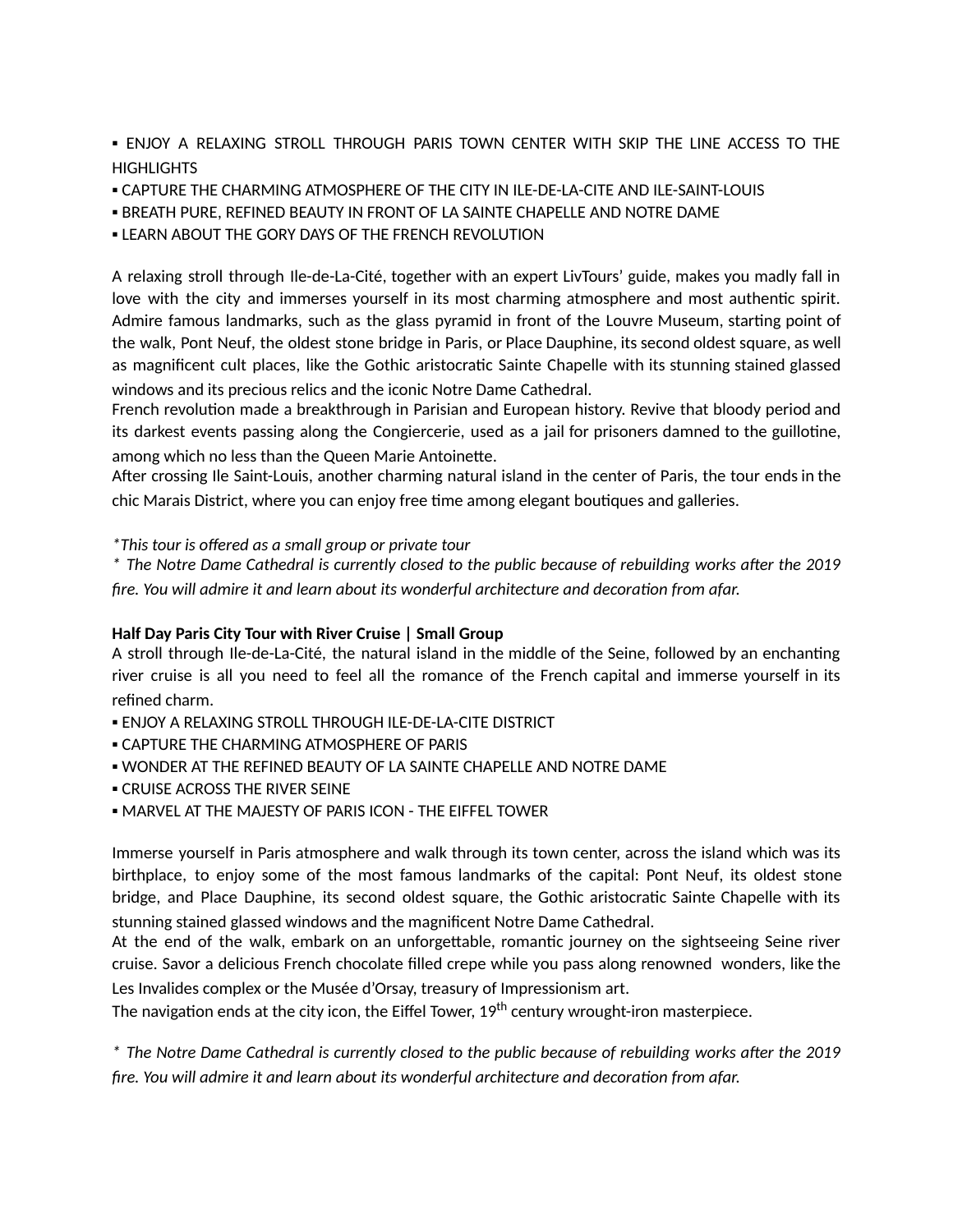# **BARCELONA**

## **Flamenco & Tapas Barcelona Experience**

Do not just visit Barcelona, live it! Enjoy its atmosphere, cultural richness, inventive architecture, but absolutely take a plunge into its most authentic side and experience a night out on the town with a local expert guide. This is an historical, cultural and culinary experience which will be etched on your memories forever.

- **EXPLORE BARCELONA'S GOTHIC QUARTER AND NIGHTLIFE**
- **.** EXPERIENCE THE POWERFUL SOUND AND RHYTHM OF A TRADITIONAL FLAMENCO SHOW
- **. TASTE THE DELICIOUS LOCAL TAPAS**
- **. LET BARCELONA'S VIBRANT MOOD WARM UP YOUR HEART AND SOUL**

Walk the streets of the ancient Gothic Quarter neighborhood with a local guide, from San Jaume Square along the many art galleries, museums, shops and bars of the area, and learn how Barcelona distinctive culture is the result of an extraordinary braiding of Roman, Jewish, Gothic and Spanish influences. This is also true for Barcelona culinary tradition, but with an exception: the tapas ritual, the tradition of tasting appetizers prepared and served to be eaten with friends, is typical of Spain. Do justice to such a great social habit and learn about it while sharing a marvelous tasting experience with your guide in two delicious tapas bars.

After exploring Barcelona's vibrant heart, enjoy its beat and attend a live flamenco show with traditional dance and dress in an historical city center venue, pampered by a glass of *vino nto* from local vineyards.

*\*This experience is offered as a small group or private experience*

## **Barcelona Evening Tours**

As the night comes and the daily routine leaves room to a vibrant movida, Barcelona shining beauty takes a magic irresistible allure. Explore its highlights in the comfort of a chauffeured vehicle together with your top-rated guide.

- **. FNJOY THE MAGIC OF BARCELONA AT NIGHT**
- **EXPLORE THE HIGHLIGHTS OF THE CITY WITH THE COMFORT OF A CHAFFEURED VEHICLE**
- **. LEARN ABOUT GAUDI'S ONIRIC ARCHITECTURE AND HIS PASSION FOR NATURAL SYMBOLISM**
- REACH THE SEASIDE AND BREATH THE RECHARGING SMELL OF THE MEDITERRANEAN SEA

Placa Catalunya is considered the heart of Barcelona, the architectural and cultural link between the old and the new city. The tour starts from here, to meet Gaudi's most astonishing creations, the multicolored Casa Batlò, la Pedrera with its curving limestone façade, and his greatest masterpiece, la Sagrada Familia, a magnificent mystic combination of Gothic and Art Nouveau styles left unfinished at the death of the architect and set for completion in 2026.

LivTours' luxury vehicle will then take you to the seaside, to explore La Barceloneta quarter and the port and the modern residential neighborhood of the Olympic Village and, to end in beauty, to the hilltop of Montjuic, which offers stunning views of the city and the colorful nightlight show of the so-called "Magic Fountain".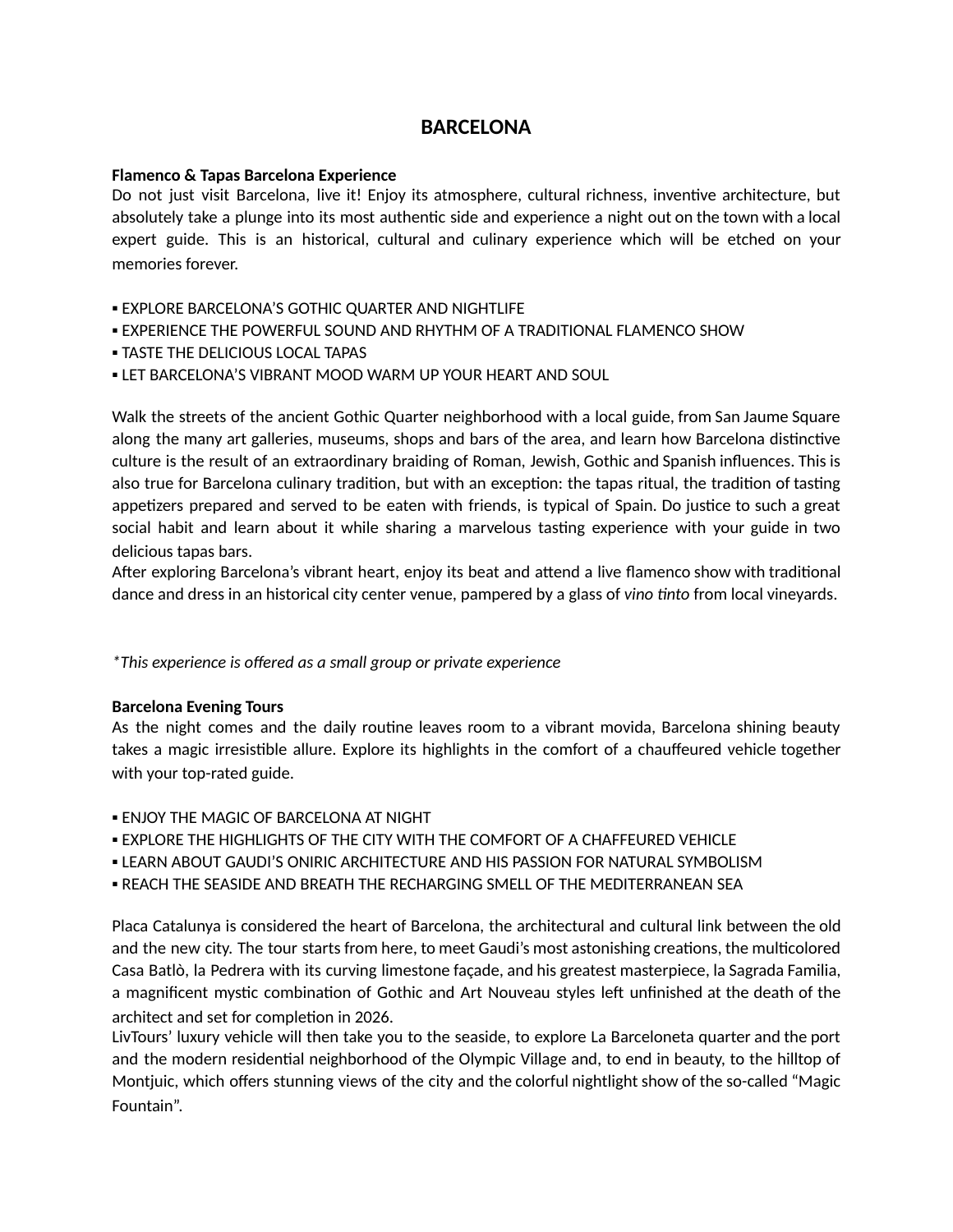## *\*This tour is offered as a small group or private tour*

## **Barcelona Picasso Walking Tour with VIP Access to Fine Arts School Exclusive Access**

Explore Barcelona on the footsteps of Pablo Picasso and explore Pablo Picasso's life and career through his contributions in shaping the culture and the art of the city.

- ENJOY A IN-DEPTH TOUR ON PABLO PICASSO'S AMAZING ART AND CAREER
- GET PRIVILEGED EXCLUSIVE ACCESS TO THE FINE ARTS SCHOOL WHERE PICASSO STUDIED AS A BOY
- **.** VISIT PABLO PICASSO MUSEUM

Walk in the same steps of Pablo Picasso, one of the most influential artists of the 20<sup>th</sup> century and revive his formative years and early career in Barcelona, with a stroll through the lively artistic Born neighborhood to the magnificent 14<sup>th</sup> century Basilica of Santa Maria del Mar and the Picasso Museum, which houses more than 4000 artworks by the genius.

The visit to the Fine Art School with LivTours' exclusive access is the gem in the itinerary. Picasso's father worked there and the artist attended the school for four years, building here his first revolutionary ideas about art and society.

*\*This tour is offered as a small group or private tour*

## **Early Entrance Sagrada Familia Private Tour with Tower Access**

As the symbol of Barcelona and its most iconic landmark, the Sagrada Familia, masterpiece of Antoni Gaudì, is visited by over 3 million people every year and can be very busy. With LivTours' skip the line early entrance you will beat the crowds and enjoy the intricate, marvelous decoration of the facade and the mystic atmosphere inside in the morning serenity.

- **. ENJOY SKIP THE LINE EARLY ACCESS TO THE SAGRADA FAMILIA**
- **.** VISIT THE BASILICA WITH AN EXPERT GUIDE BY YOUR SIDE
- **.** CLIMB TO THE TOP OF THE TOWER OF PASSION TO HAVE BREATHLESS VIEWS OF THE CITY

After meeting your guide at the Place de Guadì, you will head to the church while listening to incredible stories on its design and building - still unfinished after more than one hundred years! - and Gaudi's passion for natural symbolism and perfection. You will learn curious anecdotes about the architect's work habits and his relationship with the Japanese sculptor Etsuro Sotoo, author of many sculptures on the Nativity Façade.

Step into the basilica and you will get overwhelmed by the extraordinary tricks of the sunlight which enters through the colorful stained glass windows, as well as by the incredible height of the columns which simulate an enchanted man-made forest. Its uniqueness and oniric architecture make this church the most incredible attraction in Barcelona.

End up by climbing, escorted by your guide, to the top of the Tower of Passion to enjoy breathless views of the city.

*\*This tour is offered as a small group or private tour*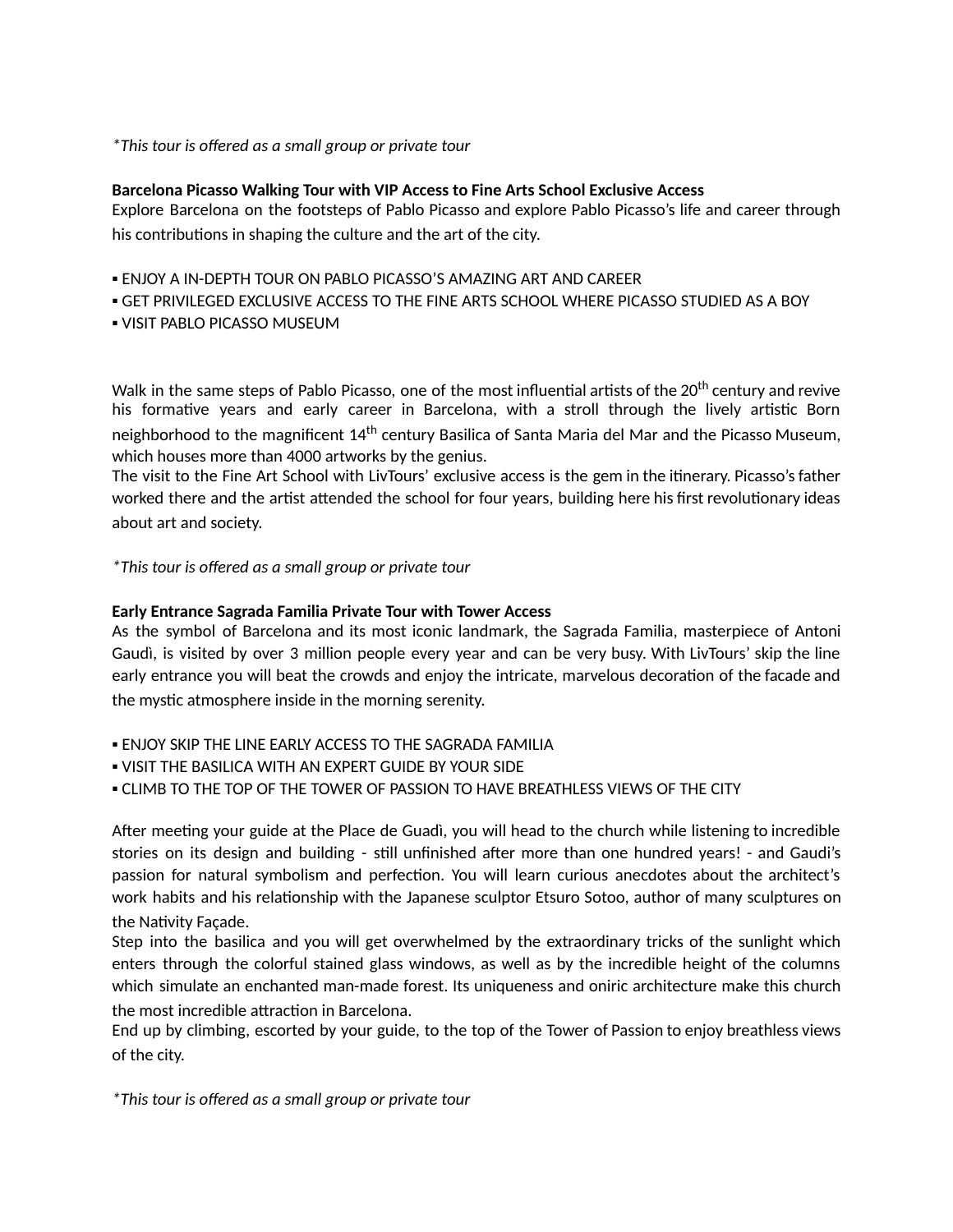*\* Children under 6 years of age are not permied to the top of the towers*

# **Evening Barcelona Bike Tour**

Barcelona is an eco-friendly city with over 111 miles of bike lane and over 10% of its surface dedicated to parks. Enjoy a bike ride across it at the discovery of its most famous highlights and live an unforgettable evening experiencing the city as a local!

- **. ENJOY AN EXCITING BIKE RIDE THROUGH THE CITY**
- RIDE ALONG BARCELONA'S HIGHLIGHTS TO FEEL THE MARVELOUS EVENING ATMOSPHERE
- **. END UP YOUR DAY AS LOCALS DO, WITH A GLASS TO TYPICAL SPANISH WHITE WINE AND TAPAS**

Meet your guide in front of the main post office of the city to engage in an amazing ride across its most famous districts, from the popular Barceloneta neighborhood and the Inner Harbor to the cool Olympic Village area, the green Parc de la Ciutadella up to the former public market known as Mercat del Born, constructed in iron, which is the largest covered square in Europe.

As a perfect end of your day, sit down and enjoy the night atmosphere and a glass of typical sparkling white wine together with delicious tapas appetizers.

*\*This tour is offered as a small group or private tour*

# **Gothic Quarter Walking Tour with Churros**

Walk the streets of the Barcelona Gothic Quarter with a local guide and learn how the city distinctive culture is indeed the result of an extraordinary braiding of Roman, Jewish, Gothic and Spanish influences.

- **MARVEL AT THE THOUSANDS YEARS OLD HISTORY OF BARCELONA**
- . VISIT THE GOTHIC QUARTER, MEDIEVAL JEWEL AND HEART OF THE CITY
- **. TASTE THE DELICIOUS CATALONIA'S SWEET CHURROS & CHOCOLATE**

The Gothic Quarter represents the vibrant heart of the city, in the old town center, where most of the crucial moments in its history took place and most of its archaeological and historical jewels are.

Strolling through its narrow winding streets while LivTours' guide tells you anecdotes and curious facts will make you revive the atmosphere of the Medieval town and the fascinating multicultural and mulfaceted history of the city.

The tour starts at the Barcelona Cathedral, as known as the Cathedral of St. Eulalia, famous for the refined elegance of its Gothic architecture, the beautiful stained glass windows and the charming views from its bell tower.

You will then meet the Church of Sant Felip Neri, a hidden gem unknown to most travelers which marks the entrance to the Jewish Quarter, home to one of the oldest synagogues in Europe.

From Plaza Sant Jaume, seat of Barcelona City Hall, a short walk will bring you to the Temple of Augustus, dedicated to the founder of the Roman empire, and to Plaza de Rei, where, according to tradition, Queen Isabella met with Cristoforo Colombo after his first journey to the New World.

At the end of your tour, stop for a taste of local life and culinary tradition and enjoy delicious churros fried dough pastry – with hot chocolate.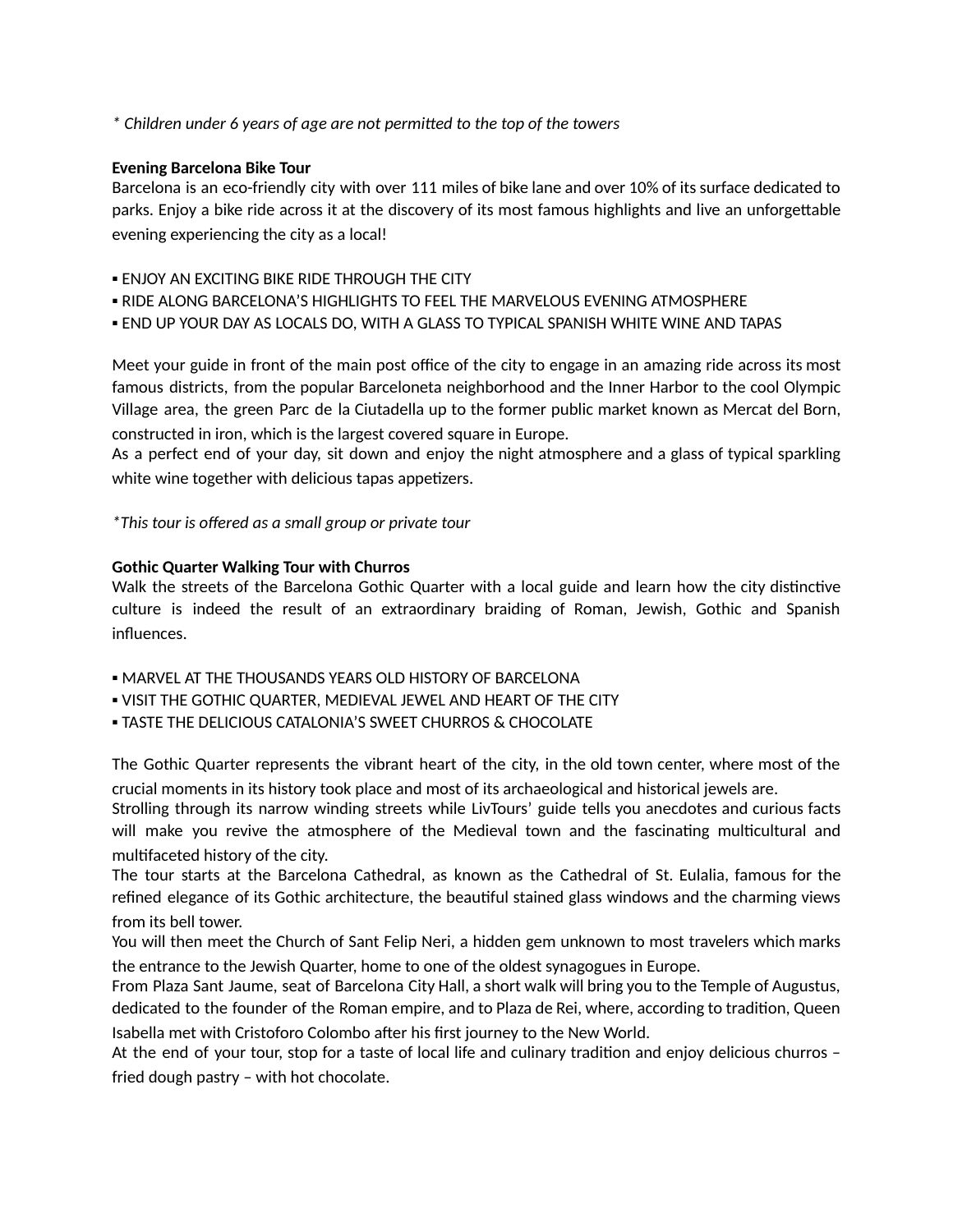*\*This tour is offered as a small group or private tour*

# **Private Barcelona Boat Tour | VIP Sailing Experience**

This VIP sailing experience gives you the extraordinary opportunity to have a break from city life, hot temperatures, and multitudes of visitors to indulge instead in the luxurious pleasure of a first-class maritime adventure and a relaxing half day surrounded by the turquoise waters of the Mediterranean, caressed by the sun and the marine breeze.

- ENJOY THE LUXURY TO SAIL OFF AND NAVIGATE WITH YOUR PRIVATE CERTIFIED SKIPPER
- **. SWIM AND GO SNORKELING INTO THE CRYSTAL CLEAR WATERS OF THE MEDITERRANEAN**
- **GET AMAZING VIEWS OF BARCELONA'S COASTLINE**
- **. PAMPER YOURSELF WITH A GLASS OF SPANISH WHITE WINE AND TAPAS**

Your private expert skipper will meet you at the Olympic Port and escort you to your vessel to sail to the best snorkeling spots on the Barcelona coast and the best views of the city skyline from a unique perspective that most people do not get to enjoy.

You will spend memorable hours immersed in nature dedicated to refreshing dips into the crystal clear waters of the Mediterranean, sunbathing or snorkeling in search for local marine life, and end with a luxury farewell, a glass of typical sparkling white wine and some delicious tapas before heading back.

# **Private Day Trip to Girona & Dali Museum in Figueres | Full Day from Barcelona**

Barcelona is a magical city, with plenty of attractions, artistic, cultural and culinary wonders. However, it is worth planning your days in the city wisely and also find time to explore the beautiful surroundings. Easily reachable by train, Girona & Figueres are perfect destinations for a day around, away from bustling urban life.

- **. ENJOY A DAY AWAY FROM BUSTLING URBAN LIFE**
- **. EXPLORE THE MULTICULTURAL BEAUTY OF GIRONA**
- **. HAVE A RELAXING LUNCH BREAK ON YOUR OWN IN A TYPICAL GIRONA RESTAURANT**

. WALK THROUGH SALVADOR DALI'S HOMETOWN AND LEARN HOW HIS PASSION FOR ART AND ODDITIES BEGAN

Your day begins with a lovely train ride to Girona, where you will meet your LivTours' private guide and start a marvelous journey in time, back to the Medieval period, when the city served as a fortress and was surrounded by massive defensive walls, still well preserved. You will then visit the eclectic Cathedral, characterized by a both Romanesque and Gothic design, the Arab Baths, where Roman, Arab and Jewish culture meet in perfect harmony, and the 12<sup>th</sup> century Jewish quarter.

After a delicious lunch break at your own pace, board again the train escorted by your guide to reach the city of Figueres, birthplace of the surrealist artist Salvador Dali, and once there marvel at the incredible shape of the Dali Museum, designed by the artist himself, and the extraordinary amount of paintings by the artist housed there.

*\* LivTours will take care of purchasing your train ckets and sending you all the detailed logiscal information* you may need for the trip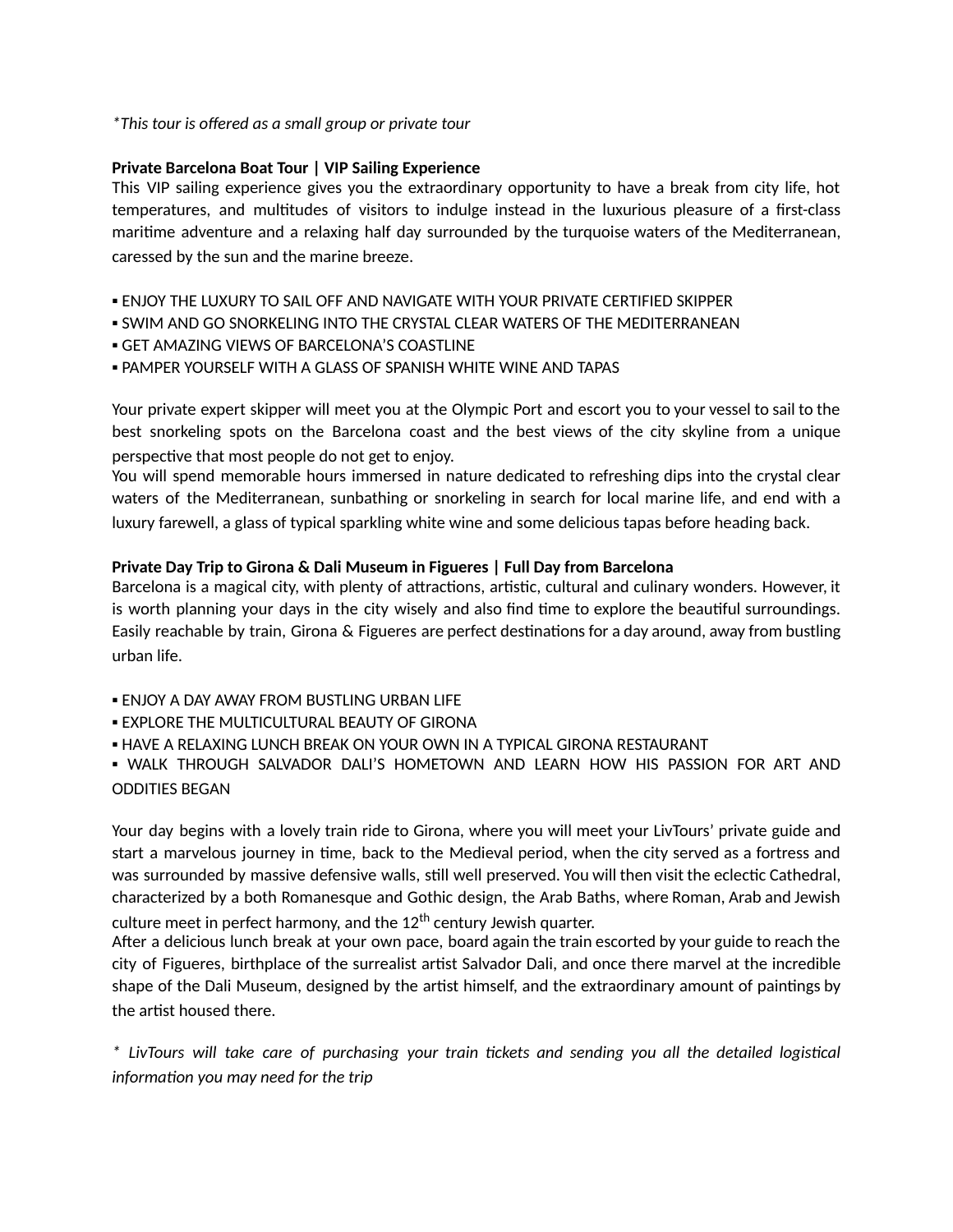### **Private Full Day Montserrat Tour & Penedès Region Wine Tasting**

A full day trip to Monserrat Monastery and the Penedés Region is a perfect choice for those who want to escape for one day from Barcelona's bustling urban life and explore the beauty of the Catalan countryside.

- **. PRIVATE CHAUFFFUR PICK-UP AND DROP OFF AT YOUR HOTEL IN BARCELONA**
- **. EARLY SKIP THE LINE ENTRANCE TO THE MAJESTIC SITE OF MONTSERRAT MONASTERY**
- **.** ENJOY SPECTACULAR VIEWS FROM THE SUMMIT POINT OF THE CATALAN LOWLANDS
- VISIT A FAMILY-RUN VINEYARD IN THE PENEDES REGION AND ENJOY A LOCAL WINE TASTING
- **. SAVOR A DELICIOUS TYPICAL LUNCH OF TAPAS**

Early in the morning, a private chauffeur will pick you up at your hotel in Barcelona so that you could enter the monastery before the crowds and perceive all its holiness and beauty. Its natural setting is stunning. Nestled among rock pinnacles, in the summit point of the Catalan lowlands and with spectacular views on the surroundings, it is a perfect pilgrimage site, especially famous for the venerated miraculous statue of the dark Virgin of Montserrat and the Boys' Choir who have been performing Gregorian chants for centuries.

Once the sacred is done, move to the profane and enjoy a pleasant drive through the cava wine hills known as the Penedès region to reach a family-run vineyard and enjoy a fantastic wine tasting, before having an amazing lunch with tapas and heading back to Barcelona.

#### **Private VIP Gaudi Tour Barcelona o Small Group**

"A fool or a genius? Time will show". With these words, the director of the Barcelona Higher School of Architecture attended by Antoni Gaudì commented his just obtained degree. Listen to this and the many more anecdotes and stories narrated by your private guide about the life and career of this talented architect, father of Catalan modernism, while you explore Barcelona by feet or in the back of a private luxury van in search for Gaudì's greatness.

- **.** VIP IN-DEPTH TOUR OF GAUDI'S MASTERPIECES IN BARCELONA
- **. LEARN ABOUT GAUDI'S ONIRIC ARCHITECTURE AND HIS PASSION FOR NATURAL SYMBOLISM**
- **. SKIP THE LINE ENTRANCE TO THE SAGRADA FAMILIA**
- **. STRAIGHT ACCESS TO PARK GUELL**

The Passeig de Gracia area, in the town center, houses most of Gaudi's marvels: the iconic Casa Batlo' with its striking façade inspired by nature and Catalan mythology, the curvilinear limestone Pedrera, and Casa Vicens, considered one of the first examples of Art Nouveau architecture, recently reopened to the public after years of restoration.

After visiting them, enjoy a skip the line entrance to Gaudi's greatest masterpiece, la Sagrada Familia, which is visited by over 3 million people a year as the symbol of Barcelona and its most iconic landmark. Step into the basilica and astonish at the tricks of the sunlight entering through the colorful stained glass windows and at the incredible height of the columns which simulate an enchanted man-made forest. They are the clearest proof of Gaudi's passion for natural symbolism and perfection.

Fabulous, oniric, dreamlike, Park Guell was designed by the architect as a public park that mixes gardens and colorful man-made elements resembling nature. Its elevated location makes this the perfect place to end your afternoon at the discovery of Gaudi and catch one of Barcelona's vibrant sunsets.